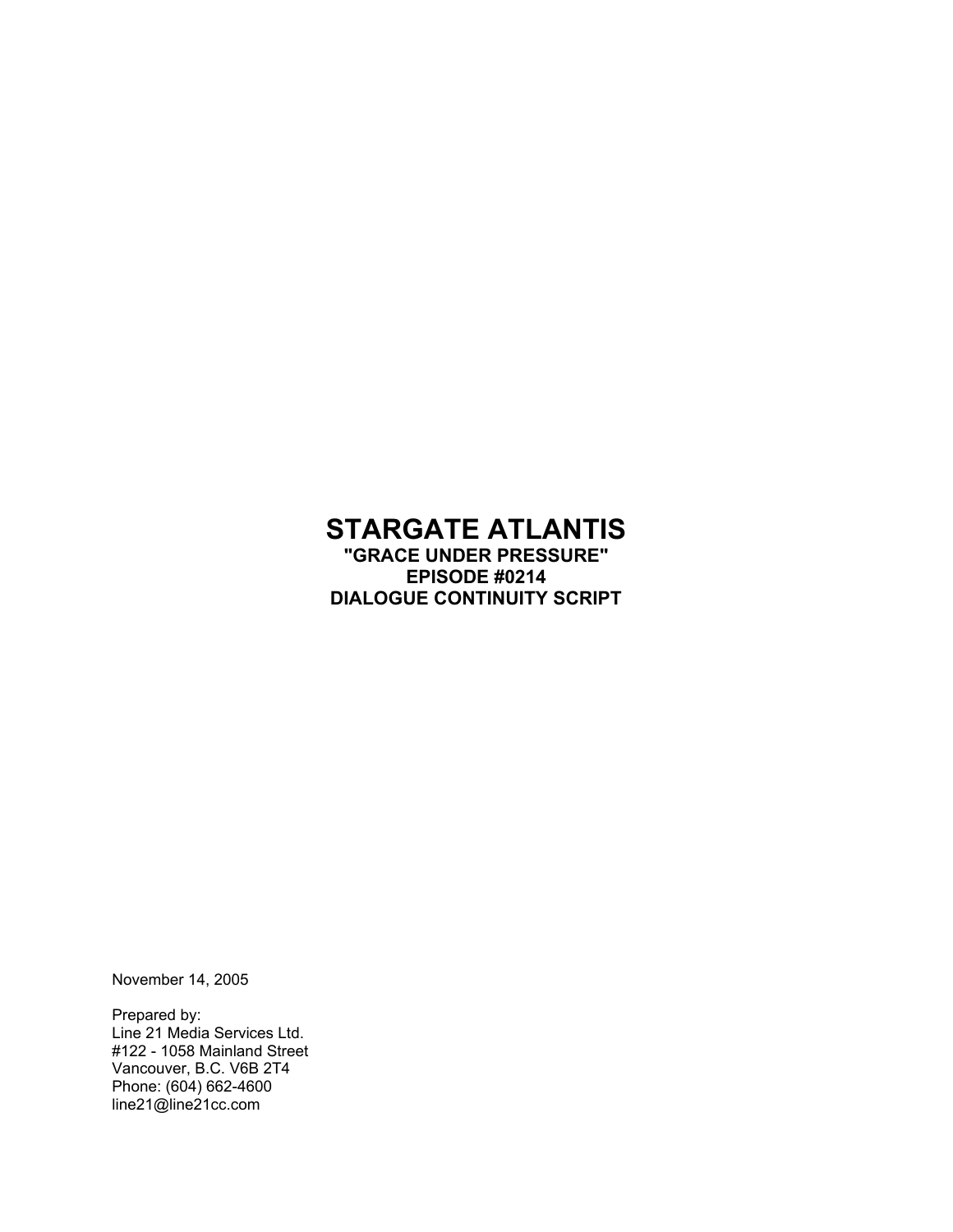#### TIMECODE DIALOGUE

#### START TIMECODE 01:00:00:00 AT FIRST FRAME OF PICTURE

#### **TEASER**

| 01:00:08:20 | GRIFFIN: So let me ask you something. As a scientist, does it bother you that |
|-------------|-------------------------------------------------------------------------------|
|             | most of your work, no matter how brilliant, will eventually be considered     |
|             | misquided? Because that would bother me.                                      |

- 01:00:19:04 MCKAY: I'm sorry?
- 01:00:20:05 GRIFFIN: Well, given enough time, everything's pretty much proven wrong, right?
- 01:00:22:22 MCKAY: No.
- 01:00:24:02 GRIFFIN: Everything from the Earth being flat to the sun revolving…
- 01:00:26:02 GRIFFIN (CONT'D O/S): around us.
- 01:00:27:11 MCKAY: Well, if you want to go back hundreds of years...
- 01:00:29:02 GRIFFIN (O/S): Scientists get it wrong…
- 01:00:30:06 GRIFFIN (CONT'D): more times than they get it right. Take the tomato.

01:00:34:21 MCKAY: Excuse me?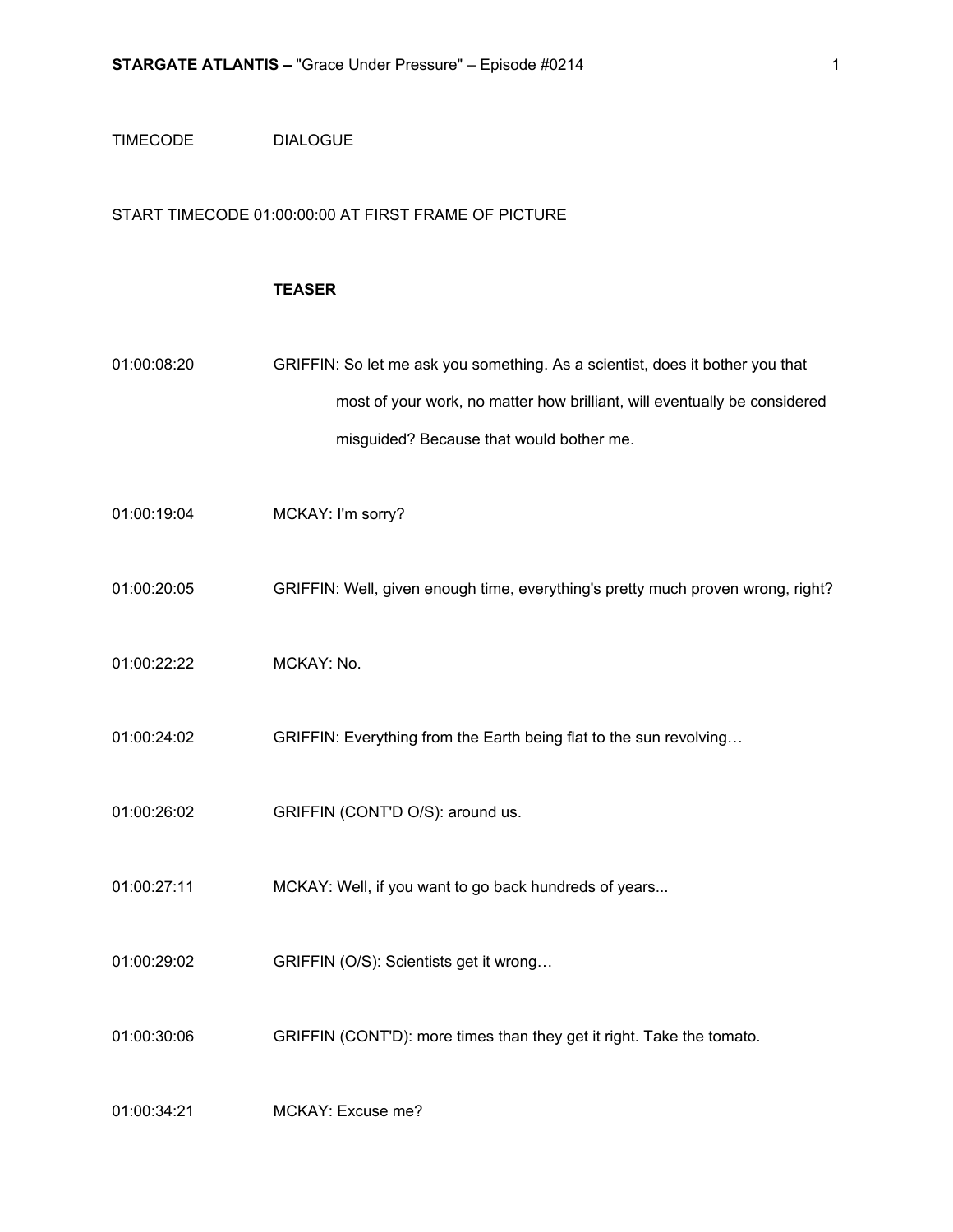01:00:36:17 GRIFFIN (O/S): Well, after the conquest…

01:00:38:07 GRIFFIN (CONT'D): of Mexico in 1519, tomatoes were carried eastward to Europe…

- 01:00:41:03 GRIFFIN (CONT'D O/S): where they were believed to be poisonous.
- 01:00:43:08 MCKAY: Shouldn't you be concentrating on what you're doing?
- 01:00:46:08 GRIFFIN: I got it covered. You worry about you.
- 01:00:47:20 MCKAY (O/S): I am worried…
- 01:00:48:25 MCKAY (CONT'D): about me. This is first flight this thing has had since it was shot down and repaired. It deserves all of your attention.
- 01:00:54:09 GRIFFIN: It made it to the mainland. If anything was going to go wrong, it would have gone wrong by now.
- 01:00:59:10 GRIFFIN (CONT'D O/S): It took the Italians and the Spaniards…
- 01:01:01:23 GRIFFIN (CONT'D): to realize that tomatoes are, in fact, delicious.
- 01:01:04:15 MCKAY: Good for them.
- 01:01:06:19 GRIFFIN: Columbus was Spanish. He figured out the Earth was round.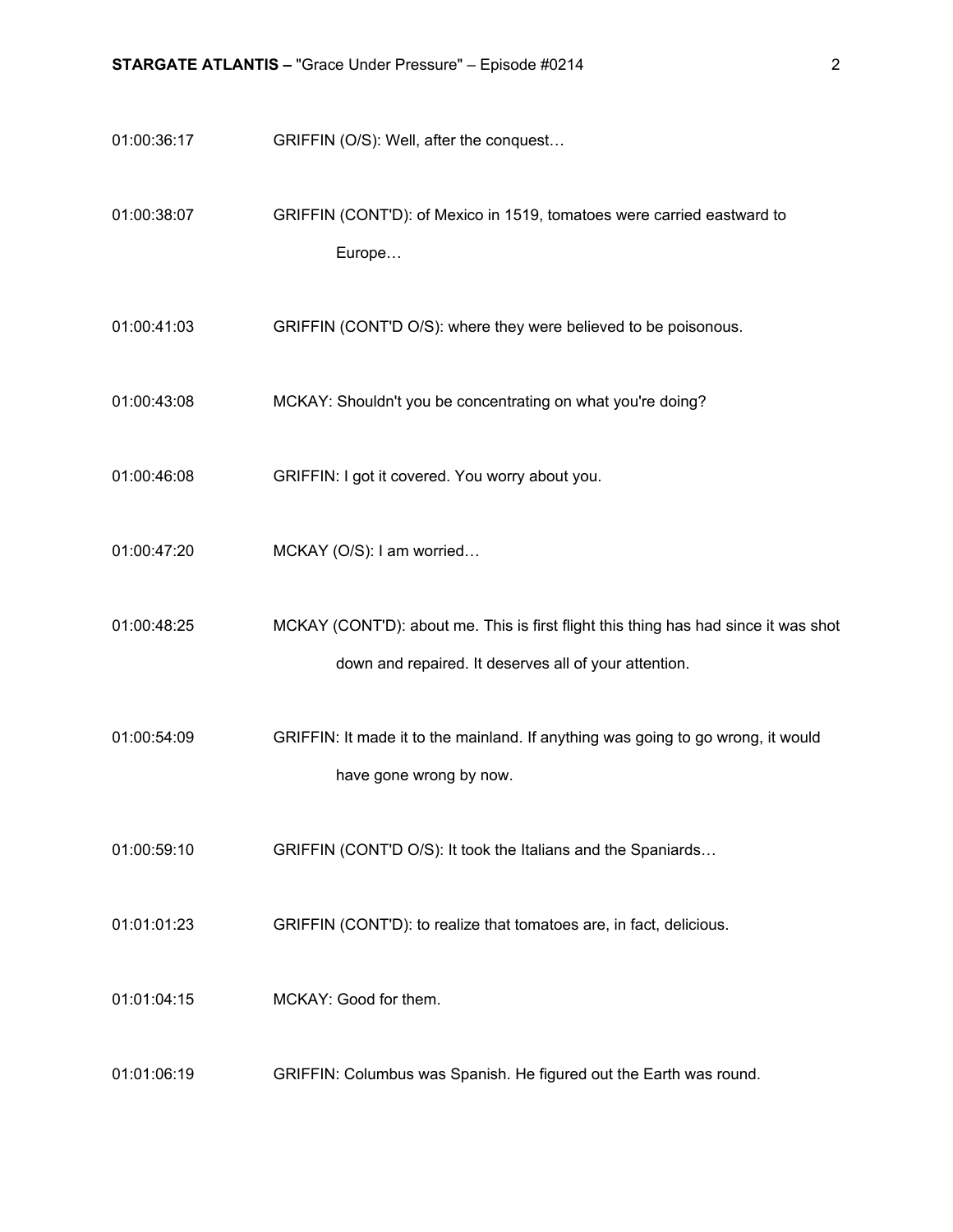- 01:01:11:14 MCKAY: He was Italian.
- 01:01:12:18 GRIFFIN: So I wonder what it is that makes Spaniards so good at debunking bad science. You're not Spanish, are you?
- 01:01:19:00 MCKAY (O/S): Oh, yes…
- 01:01:20:00 MCKAY (CONT'D): of the Barcelona McKays! Now, if you don't mind...
- 01:01:22:20 (SHIP SHAKING)
- 01:01:26:14 MCKAY: What is it? Turbulence?
- 01:01:27:20 GRIFFIN (O/S): The inertial dampeners…
- 01:01:28:25 GRIFFIN (CONT'D): on this thing should smooth that out.
- 01:01:31:08 GRIFFIN (CONT'D): What the hell?
- 01:01:32:28 MCKAY: The right drive pod is intermittently switching to reverse thrust.
- 01:01:35:09 GRIFFIN (O/S): Cut it.
- 01:01:35:29 GRIFFIN (CONT'D): I can drive with just the left pod.
- 01:01:37:13 MCKAY: It's not recognizing any of my commands.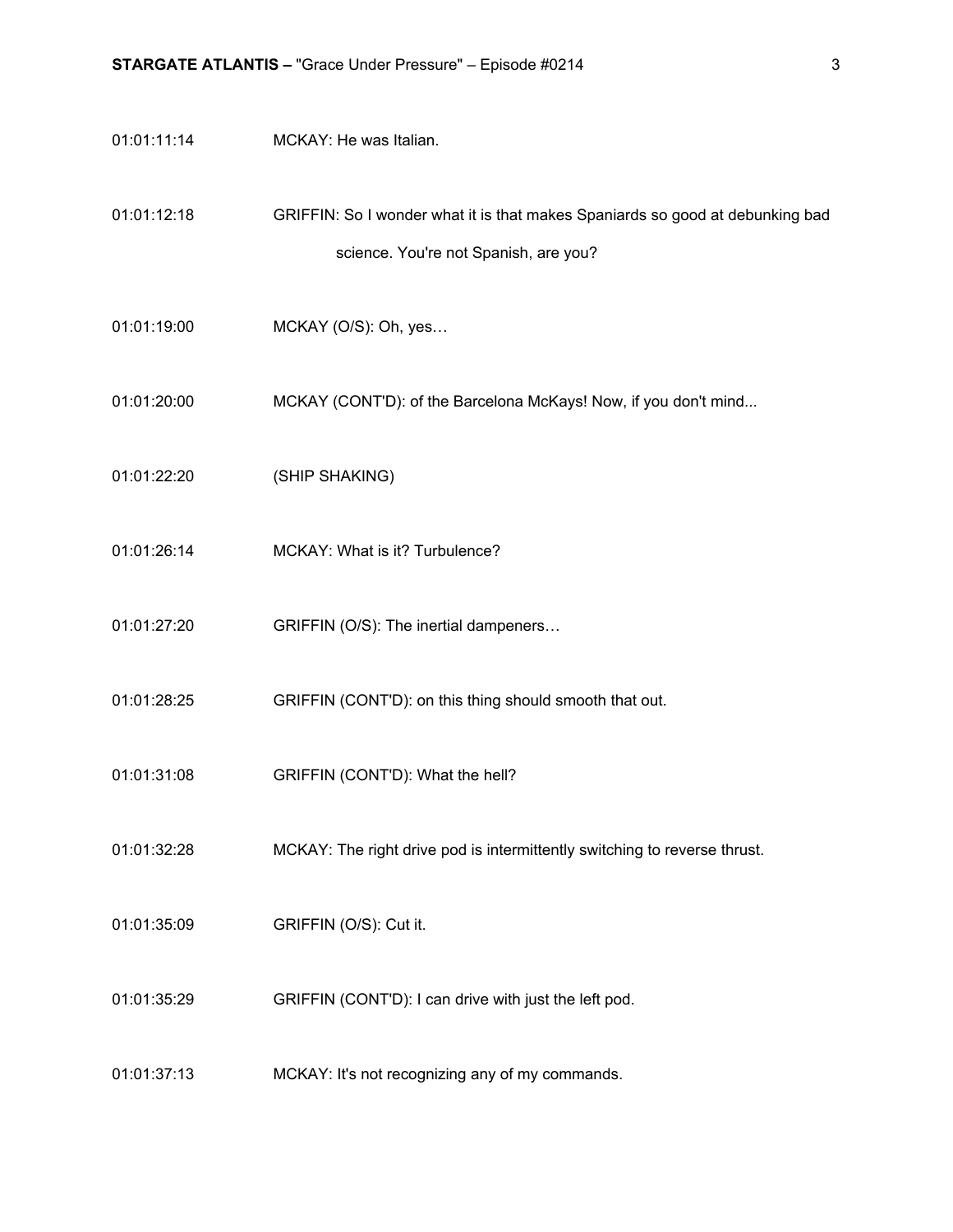- 01:01:40:03 GRIFFIN: Brace for impact.
- 01:01:41:08 MCKAY: What?
- 01:01:42:11 GRIFFIN: We're going down.
- 01:01:43:14 GRIFFIN (CONT'D INTO RADIO): Mayday! Mayday! Mayday! Mayday!
- 01:01:49:00 (SHIP HITTING WATER)

#### **END OF TEASER**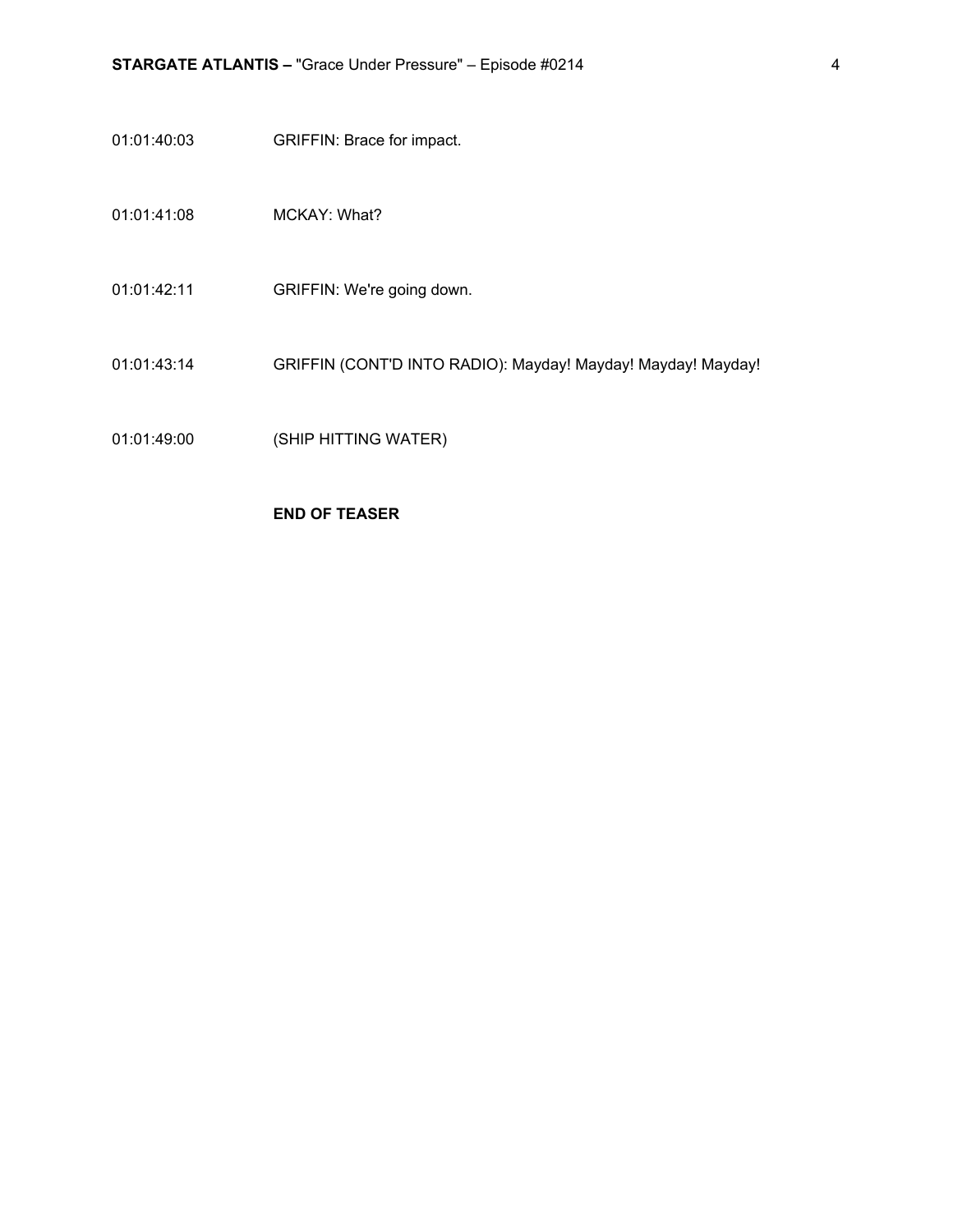### **ACT ONE**

| 01:03:19:22 | ZELENKA (V/O OVER RADIO): Griffin, McKay, come in, please. Jumper Six,                                                                                               |
|-------------|----------------------------------------------------------------------------------------------------------------------------------------------------------------------|
|             | come in, please. Griffin, McKay, come in, please.                                                                                                                    |
| 01:03:32:13 | MCKAY (INTO RADIO): Yeah. We're here.                                                                                                                                |
| 01:03:33:21 | ZELENKA (INTO RADIO): Rodney. Thank God. We thought you-- I've been trying<br>to get ahold of you for over an hour. Find Dr. Weir and tell her I've made<br>contact. |
| 01:03:42:24 | MCKAY: Hey, hey, hey. You okay?                                                                                                                                      |
| 01:03:44:14 | GRIFFIN: Not so good, no.                                                                                                                                            |
| 01:03:46:00 | ZELENKA (V/O OVER RADIO): Are you all right?                                                                                                                         |
| 01:03:47:05 | MCKAY (INTO RADIO): I think we could both use an extended stay in the<br>infirmary.                                                                                  |
| 01:03:49:21 | MCKAY (CONT'D V/O OVER RADIO): What the hell happened?                                                                                                               |
| 01:03:50:25 | ZELENKA (INTO RADIO): The Jumper you were flying dropped off our screens.                                                                                            |
| 01:03:53:08 | ZELENKA (CONT'D V/O OVER RADIO): You crashed into the ocean.                                                                                                         |
| 01:03:54:29 | MCKAY (INTO RADIO): Yes, yes, yes, we                                                                                                                                |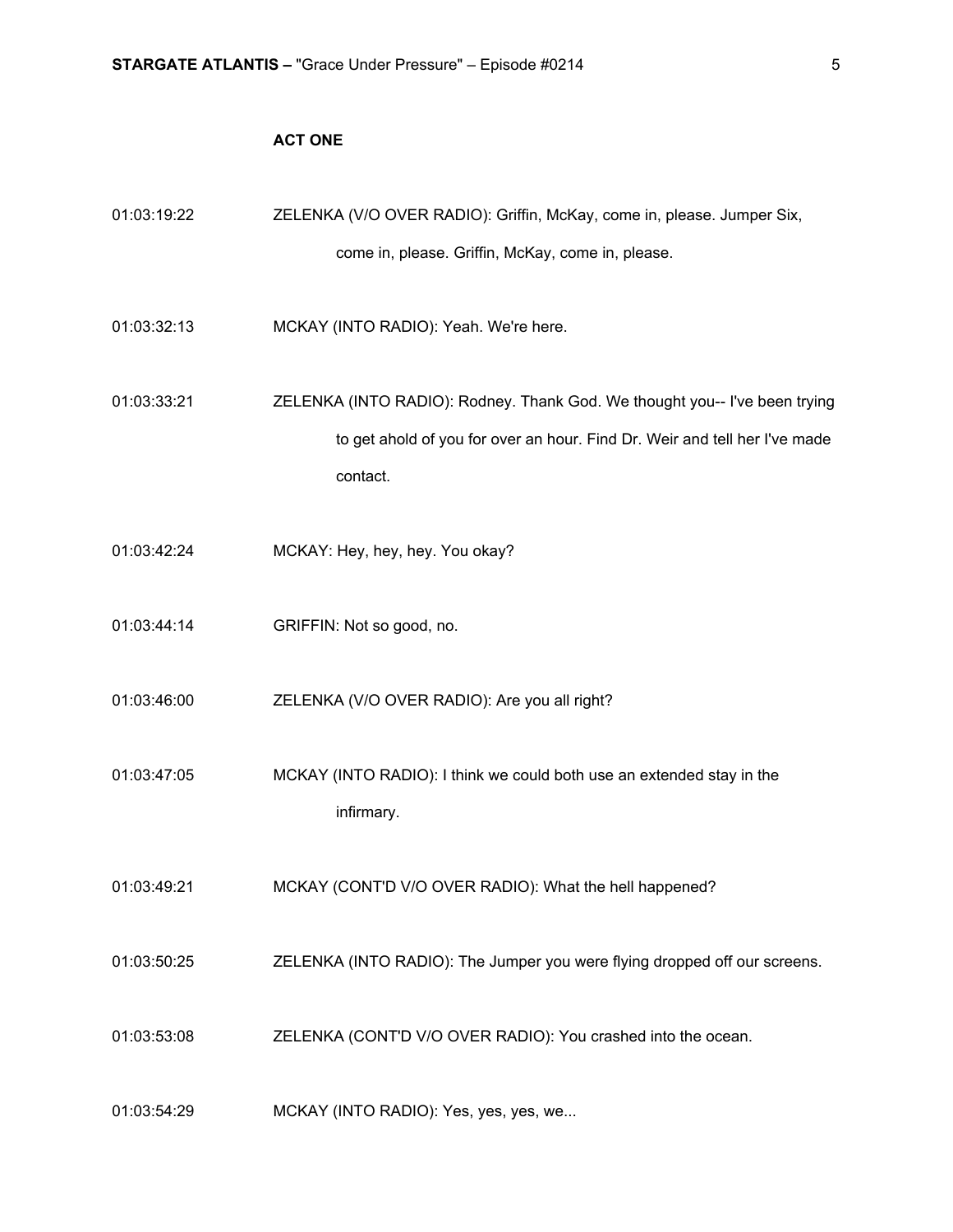- 01:04:00:20 MCKAY (CONT'D INTO RADIO): We're underwater.
- 01:04:01:19 ZELENKA (V/O OVER RADIO): Yes, you are.
- 01:04:02:29 MCKAY (INTO RADIO): Then how are you going to find us?
- 01:04:04:28 ZELENKA (INTO RADIO): We've determined the direction of your radio signal, but not the range.
- 01:04:09:04 MCKAY (INTO RADIO): How deep are we?
- 01:04:12:05 GRIFFIN: One, two, zero, zero... and falling.
- 01:04:15:23 MCKAY (INTO RADIO): Radek, you're going to have to hurry it up. We are already 1,200 feet deep and sinking at a rate of about... 20 feet a minute.
- 01:04:23:11 ZELENKA (V/O OVER RADIO): Very impressive.
- 01:04:25:20 MCKAY (INTO RADIO): Excuse me?
- 01:04:26:26 ZELENKA (INTO RADIO): Well, we always theorized that the Jumpers could be utilized as submersibles.
- 01:04:29:28 MCKAY (INTO RADIO): Yes, yes, I theorized it.
- 01:04:32:08 ZELENKA (INTO RADIO): But 1,200 feet? That's almost the maximum depth of a nuclear-powered submarine.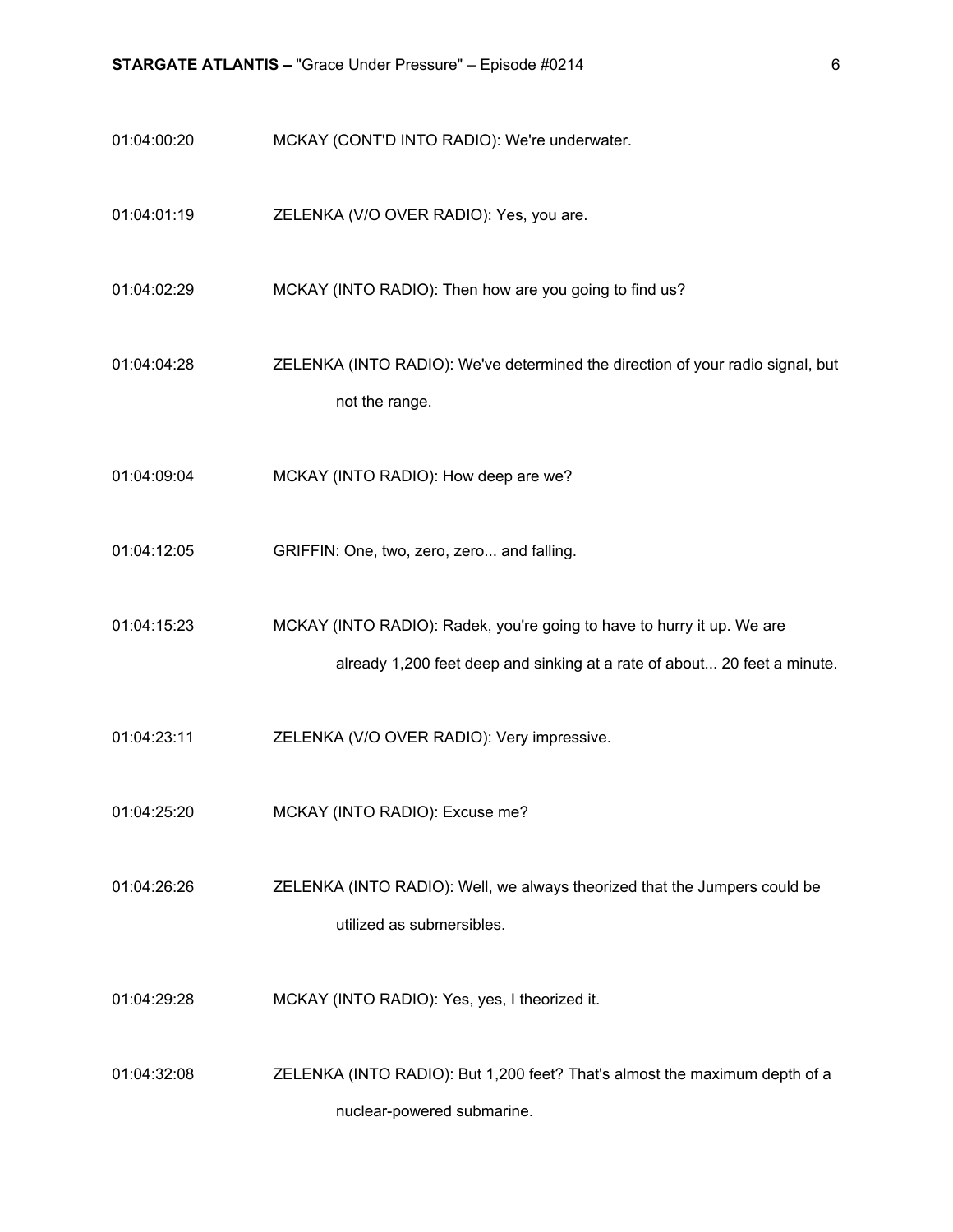| 01:04:35:29 | MCKAY (INTO RADIO): We are not so keen on setting any records right now, so                          |
|-------------|------------------------------------------------------------------------------------------------------|
|             | just--                                                                                               |
| 01:04:41:29 | (WINDOW CRACKING)                                                                                    |
| 01:04:44:20 | GRIFFIN: That's a problem.                                                                           |
| 01:04:45:20 | MCKAY: Can you move?                                                                                 |
| 01:04:46:10 | GRIFFIN: Yeah.                                                                                       |
| 01:04:47:03 | MCKAY (V/O OVER RADIO): Radek, the windshield is giving way under the<br>pressure of the ocean.      |
| 01:04:49:23 | ZELENKA (INTO RADIO): Move into the rear compartment. The seal should be<br>able to hold.            |
| 01:04:52:05 | MCKAY (INTO RADIO): One step ahead of you.                                                           |
| 01:04:54:24 | MCKAY (CONT'D): No. No, no, no, no, no, no, no!                                                      |
| 01:05:00:25 | GRIFFIN: The crash probably damaged all sorts of systems.                                            |
| 01:05:02:17 | MCKAY: Maybe if you were more focused on flying than enlightening me on the<br>history of tomatoes-- |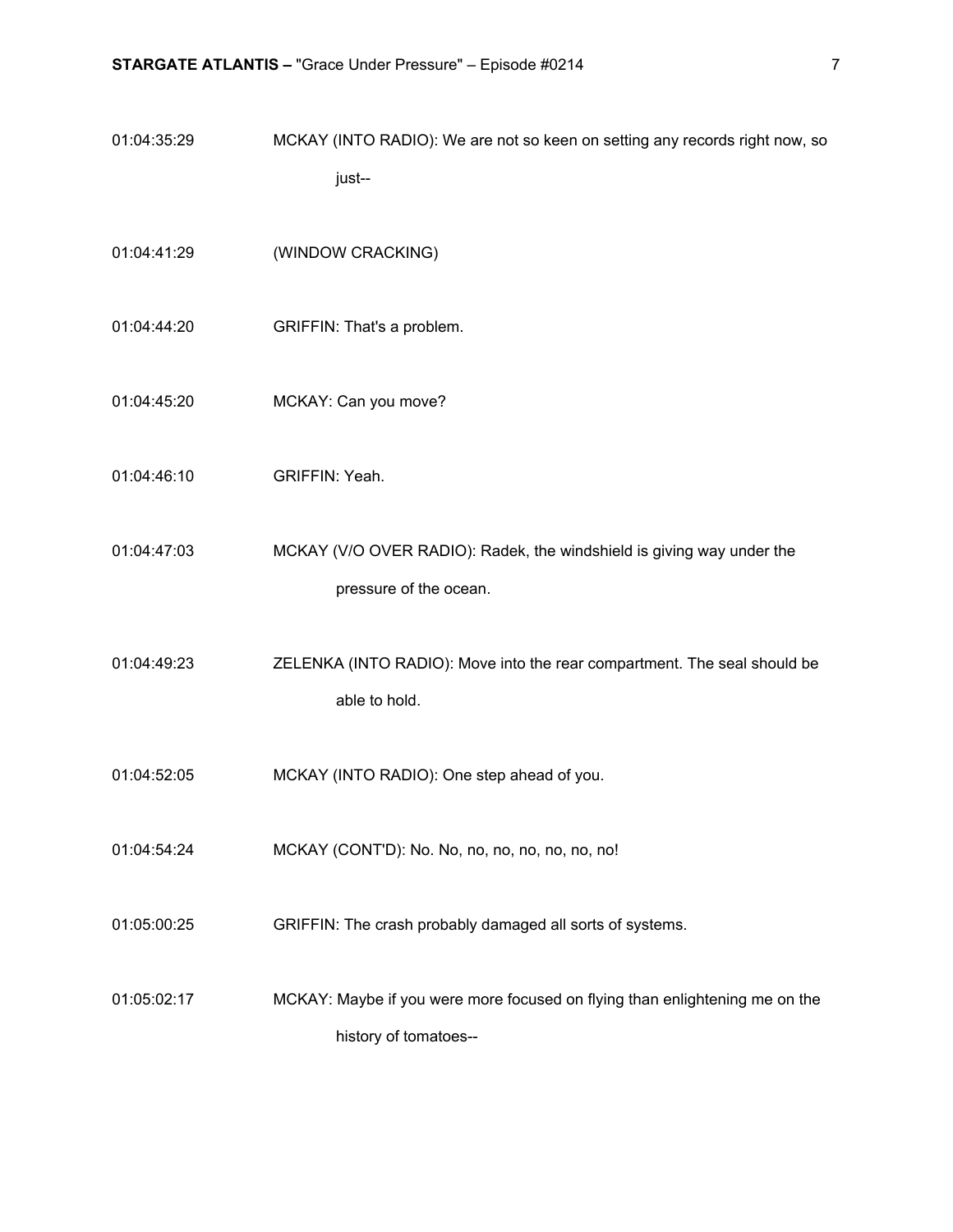- 01:05:06:06 GRIFFIN: All your focus didn't get the drive pod to shut off. I'm still not blaming you.
- 01:05:09:06 MCKAY: Yeah, because it's not my fault!
- 01:05:10:25 GRIFFIN: I've got an idea.
- 01:05:12:01 MCKAY: What are you doing?
- 01:05:13:07 GRIFFIN: Good luck, Rodney.
- 01:05:15:05 MCKAY: No, what are you doing?
- 01:05:16:17 MCKAY (CONT'D): Griffin! Griffin!
- 01:05:20:00 (WINDSHIELD SHATTERS, WATER ROARING)
- 01:05:28:24 MCKAY: Why did he do that? Why would you do that?
- 01:05:40:10 MCKAY (CONT'D): Wide open fields. Wide open fields. Wide open fields. You are not stuck in a metal casket under thousands of feet of water. You are in a wide open field. Now...
- 01:06:01:13 MCKAY (CONT'D INTO RADIO): Zelenka? Radek, it's Rodney. Come in, please.
- 01:06:09:00 MCKAY (CONT'D INTO RADIO): Radek?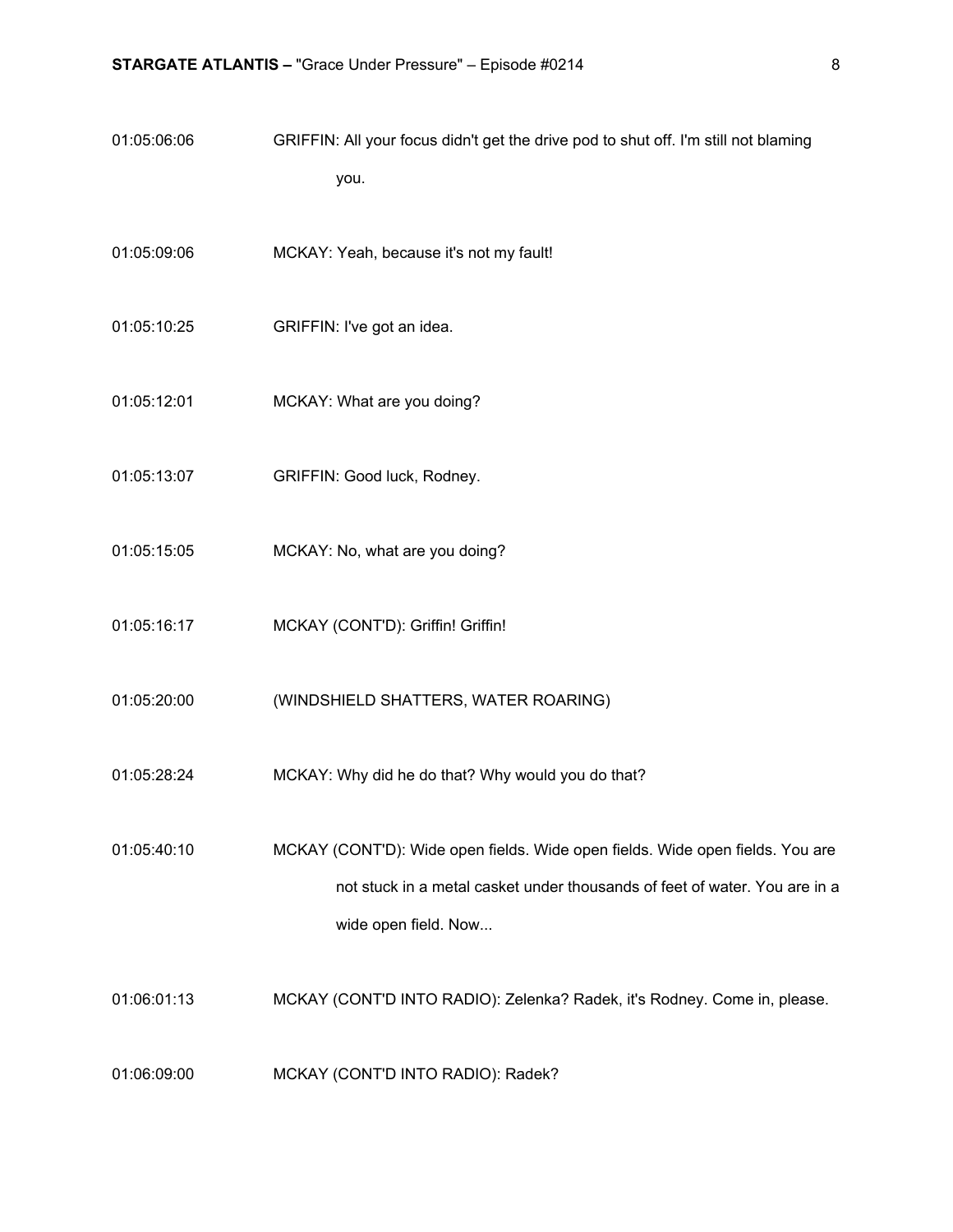- 01:06:12:20 MCKAY (CONT'D): The Jumper's radio transmitter is in the forward section, which is now flooded with water, which means that you have no way to contact the surface, which means that they have no way to triangulate your position. Okay. All right. You've been in worse situations. Just because you can't think of them right now doesn't make it any less true. You're not dead yet. You can fix this problem. You just need to work one step at a time. Now... got to find some light. So... All right.
- 01:06:55:15 MCKAY (CONT'D): Light. I have the light.
- 01:07:07:20 MCKAY (CONT'D): Now what?
- 01:07:12:00 WEIR (V/O): I thought you said life support could sustain them for days.
- 01:07:14:21 ZELENKA: I said life support would most likely sustain them for days. I had no idea the ship would sink so quickly or that the cockpit would flood.
- 01:07:20:01 SHEPPARD (O/S): That's when you lost contact.
- 01:07:21:05 ZELENKA: If they didn't make it to the rear compartment in time...
- 01:07:23:16 SHEPPARD: They made it.
- 01:07:24:26 ZELENKA (O/S): Still, they're…
- 01:07:26:15 ZELENKA (CONT'D): going to be much harder to locate now that they're no longer broadcasting.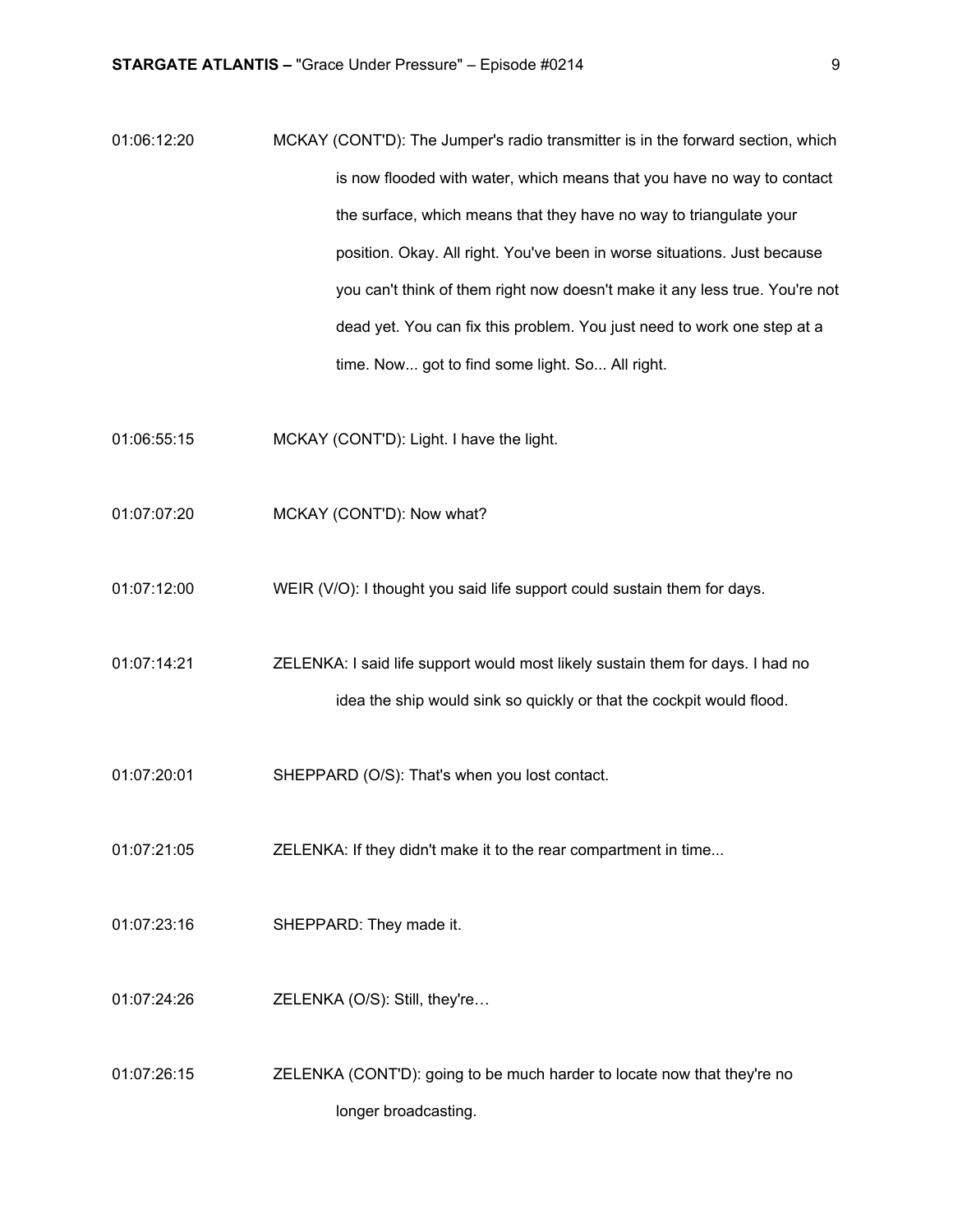01:07:28:25 WEIR: Then find another way.

01:07:30:02 ZELENKA (O/S): Look, even if we do locate them, our options are limited.

01:07:33:12 ZELENKA (CONT'D): They're already deeper than a rescue Jumper's windshield can handle.

01:07:36:05 SHEPPARD: I'll handle the rescue. You just worry about finding them. I've already got some ideas.

- 01:07:39:24 WEIR: All right, we're on a clock. Let's get back to work.
- 01:07:54:11 (METAL GROANING UNDER PRESSURE)

01:08:00:10 MCKAY: I'm dropping 20 feet a minute. Pressure increases by one atmosphere every 33 feet, so... that's an additional atmosphere every minute and a half, which means... I'm currently under 37 atmospheres worth of pressure and counting. Oh, my. That is a lot. Okay, I've got to slow down. Okay. I've got to stop sinking. No, no, no, no, no, no, no. Send a message first. Yeah. Check and see if you can get the radio transmitter up and running, because they can't find you if you can't tell them where you are. Come on, McKay. Prioritize. Here we go. Now... Here we go. There. All right, so...

01:08:57:04 MCKAY (CONT'D): There we are.

01:09:02:20 MCKAY (CONT'D): Okay. Now, how's our radio transmitter?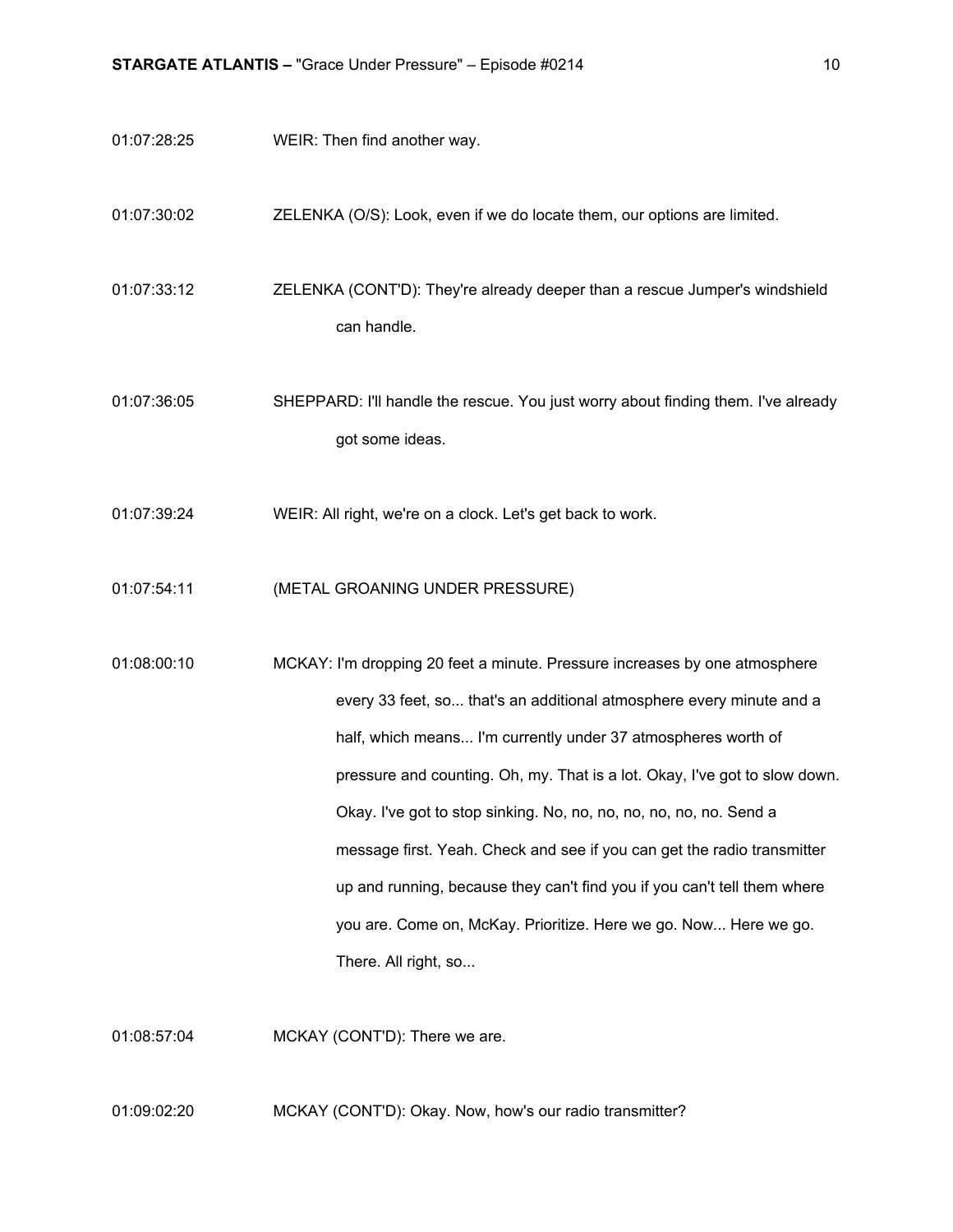- 01:09:08:24 MCKAY (CONT'D O/S): Yes, I know that, so...
- 01:09:10:00 MCKAY (CONT'D): activate emergency transmitter... protocol.
- 01:09:19:26 MCKAY (CONT'D): Now... we're broadcasting a signal. All it needs to do is penetrate 1,400 feet of ocean, which means that a whopping 3% of the signal will reach the surface, so... so boost the signal. How much power do we got to work with here?
- 01:09:39:20 MCKAY (CONT'D O/S): Oh, you've got to…
- 01:09:40:10 MCKAY (CONT'D): be kidding me. Three hours? What's eating my power? I'm working with flashlights here.
- 01:09:48:20 MCKAY (CONT'D): The inertial dampeners are active? Well, why? I don't need them. Shut down…
- 01:09:52:16 MCKAY (CONT'D O/S): inertial dampeners. Oh, come on! They are…
- 01:09:55:24 MCKAY (CONT'D): draining what little power I have left here.
- 01:10:00:10 MCKAY (CONT'D): You don't need inertial dampeners while you sink!
- 01:10:05:06 MCKAY (CONT'D): Now...
- 01:10:09:06 MCKAY (CONT'D): You are a piece of junk!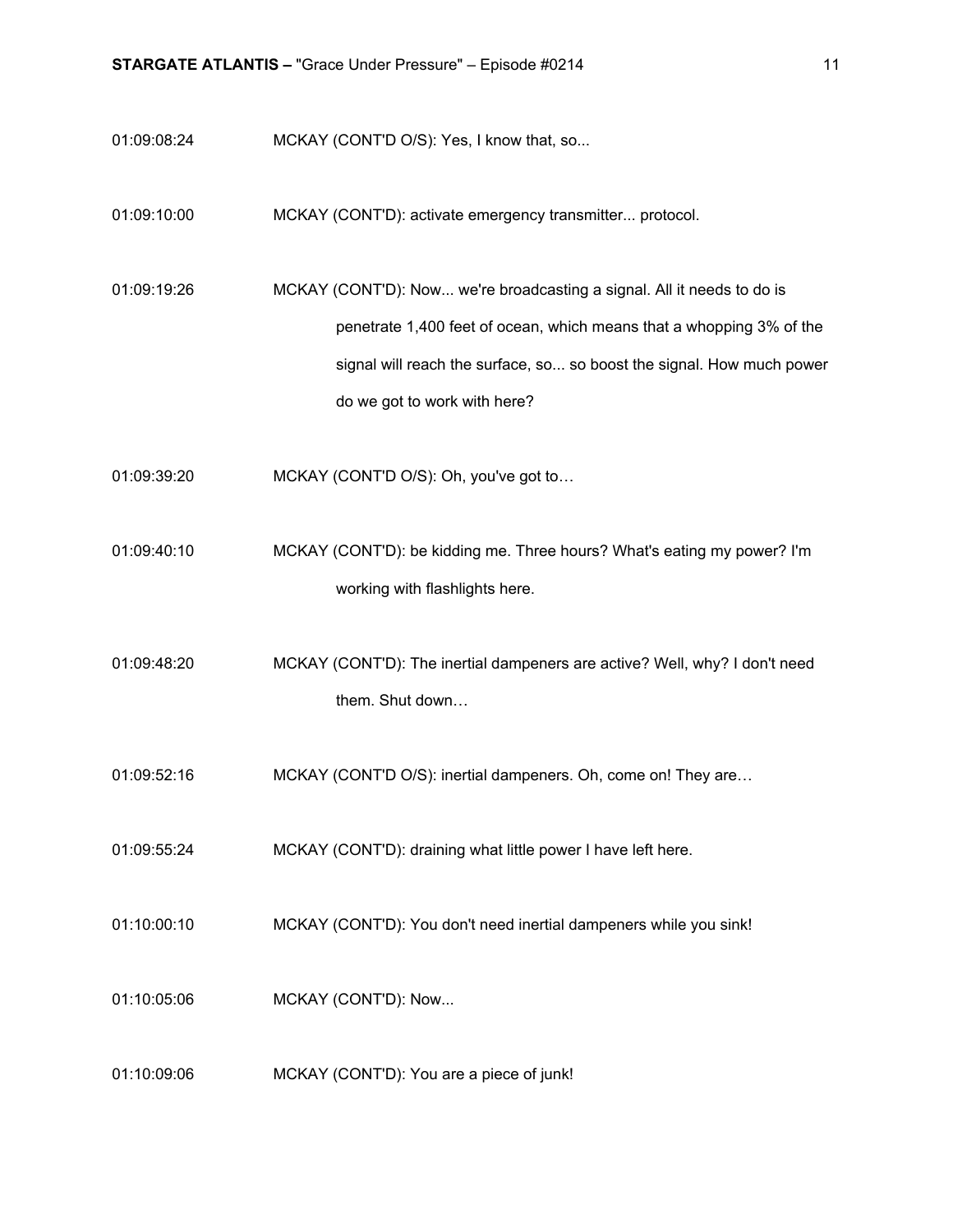01:10:15:14 MCKAY (CONT'D): And I'm going to die.

### **END OF ACT ONE**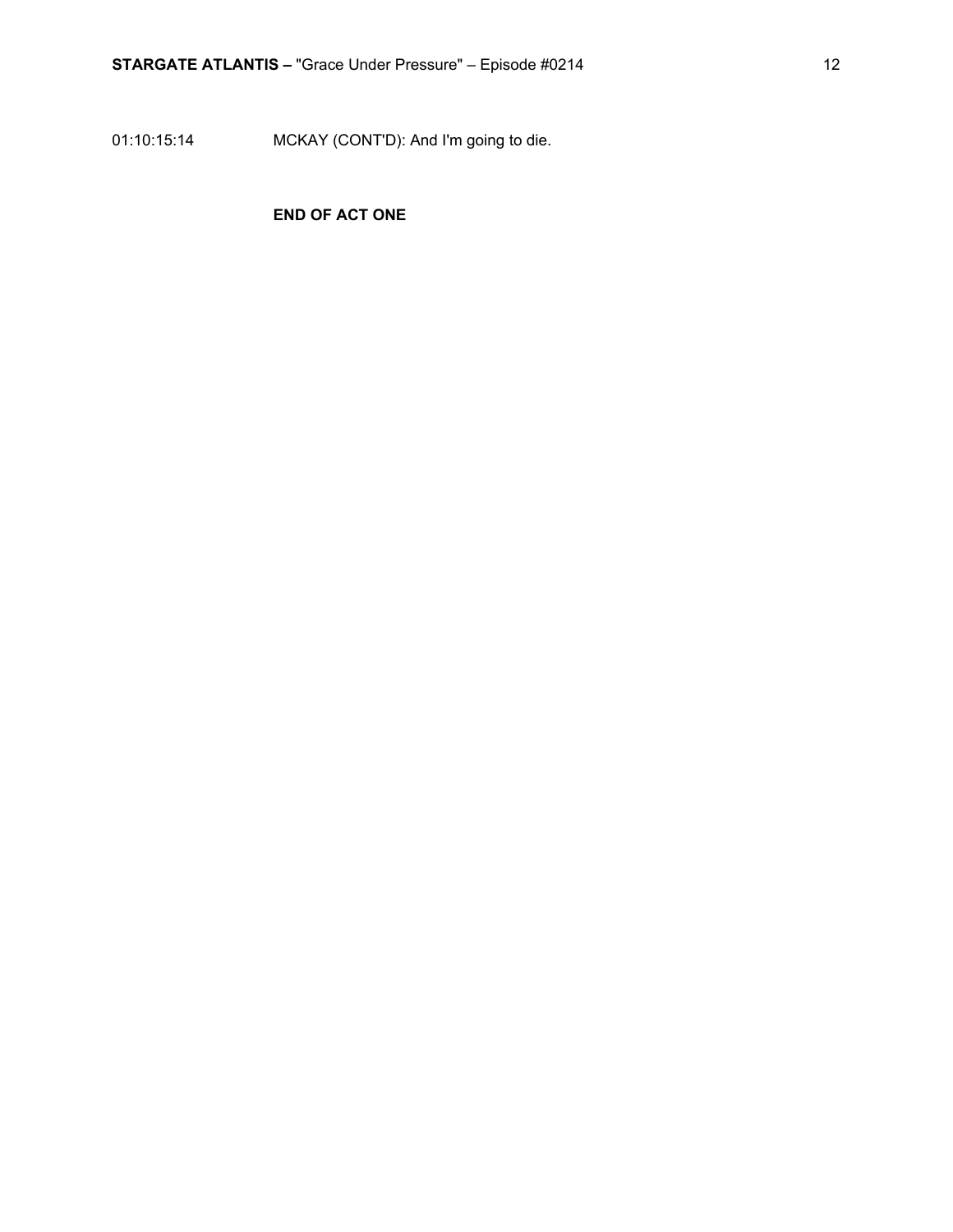### **ACT TWO**

| 01:10:37:18 | ZELENKA: Okay, so we know the direction which the initial radio signal came                                 |
|-------------|-------------------------------------------------------------------------------------------------------------|
|             | from, right? So that places them on this line here.                                                         |
| 01:10:45:15 | ZELENKA (CONT'D O/S): Now, unfortunately, ocean currents could have pulled<br>them in either direction      |
| 01:10:49:15 | ZELENKA (CONT'D): either this way or that way, so the area they are in is<br>approximately here.            |
| 01:10:56:10 | ZELENKA (CONT'D O/S): Now, Dr. Bryce here has been studying the Ancient<br>database in regards to the ocean |
| 01:11:00:22 | ZELENKA (CONT'D): and this particular area is between 2,000 and 6,000 feet<br>deep.                         |
| 01:11:05:18 | DONALDSON: 6,000 feet. We'll never be able to get down that far.                                            |
| 01:11:09:02 | ZELENKA (O/S): Yes                                                                                          |
| 01:11:09:22 | ZELENKA (CONT'D): I know, which is why we have to find them before it gets<br>there.                        |
| 01:11:13:05 | BRYCE: They were already at 1,200 feet, and falling, what, 20 feet a minute?                                |
| 01:11:17:05 | ZELENKA: Uh, yes, that's right.                                                                             |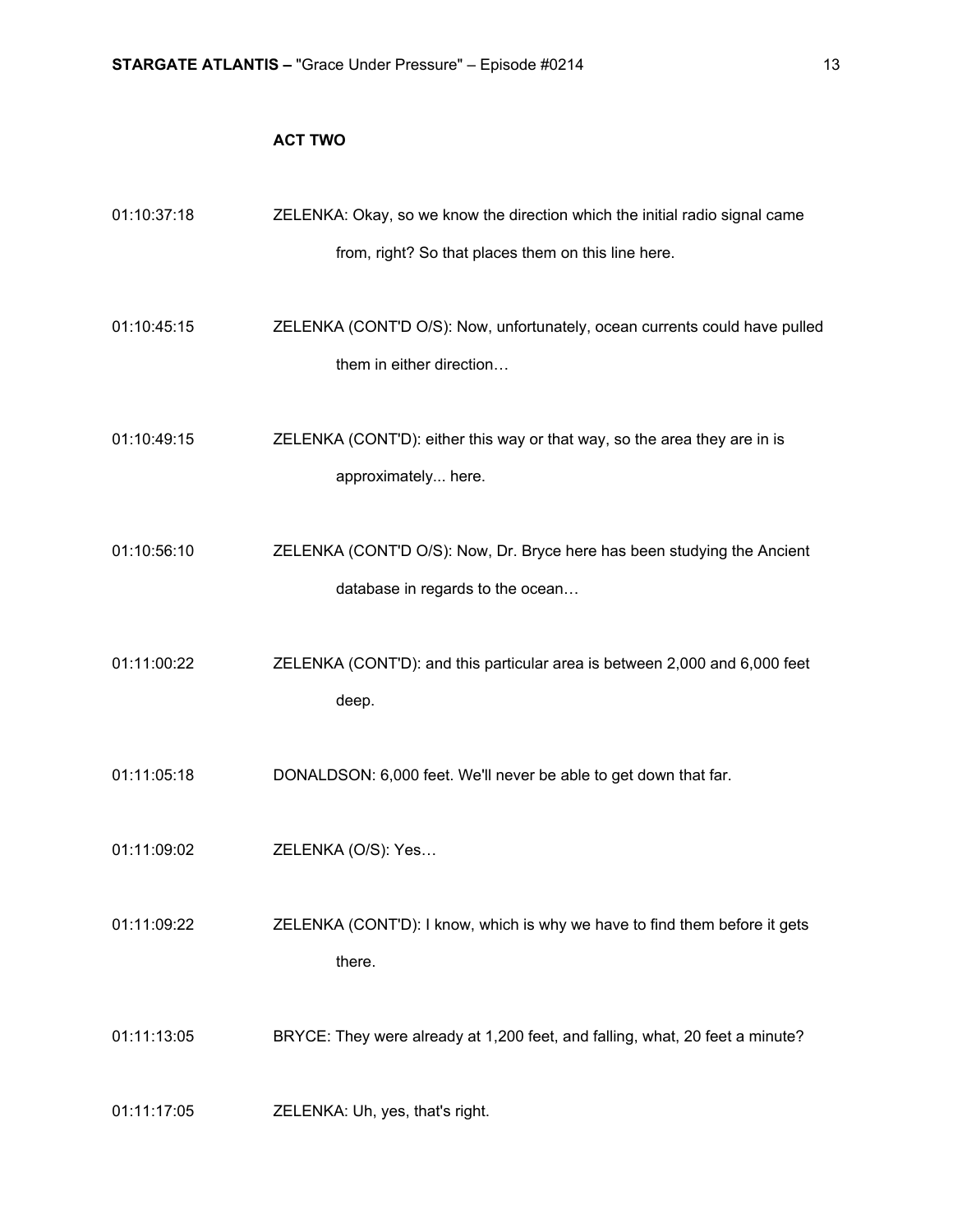- 01:11:18:21 BRYCE: That at least gives us a place to start.
- 01:11:21:01 ZELENKA: Yes. So... let's begin.

01:11:32:29 MCKAY: I'm freezing. Why am I so cold? Oh, no. I haven't lost that much blood, have I?

01:11:45:25 MCKAY (CONT'D): Of course, it could have something to do with the billion or so gallons of freezing water you're surrounded by, you idiot. All right. I need to heat this thing, and I don't want it to cost me a lot of power. Can we at least do that, please? All right.

- 01:12:19:15 MCKAY (CONT'D O/S): There you go. See?
- 01:12:21:24 MCKAY (CONT'D): I'm not greedy. I just don't want to freeze to death.
- 01:12:26:24 MCKAY (CONT'D O/S): Oh, come on! A little heat is going to cost…

01:12:29:23 MCKAY (CONT'D): me 40 minutes? Is that really how you want this to go down, huh? You want to freeze me to death? You sure you wouldn't rather I imploded with you, you lemon? Do you even have an opinion, anyway, you-- No. Why? Because you are an inanimate object! Does that stop me from talking to you? Oh, no, no, no, my inanimate friend, because I have been struck upon the head. You see? There. So...

01:12:57:12 MCKAY (CONT'D): 20 minutes of power for just enough heat to stave off hypothermia. You drive a hard bargain, my friend, but you've got a deal.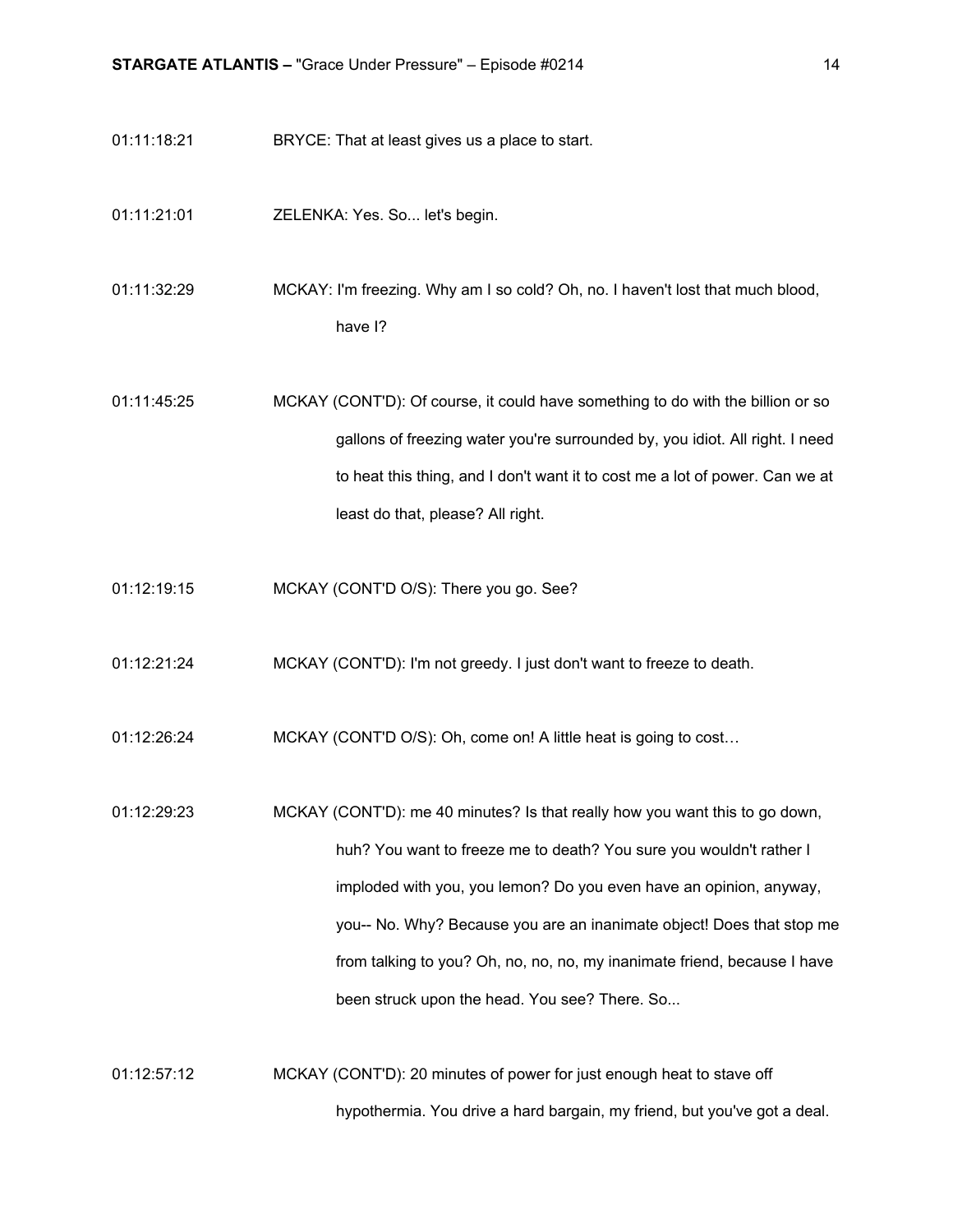- 01:13:10:14 MCKAY (CONT'D): I just made a deal with you. Deal...
- 01:13:14:21 (MCKAY LAUGHING)
- 01:13:15:24 MCKAY (CONT'D): Let's make a deal! You've got a deal.
- 01:13:18:17 (MCKAY LAUGHING)
- 01:13:22:02 MCKAY (CONT'D): That's not funny. What's wrong with me? It's... euphoria, elation... overconfidence... It's... hypoxia. I'm going to dial up the CO2 scrubbers or I'm going to die of hypoxia.
- 01:13:38:11 (MCKAY LAUGHING)
- 01:13:41:01 MCKAY (CONT'D): That is so funny.
- 01:13:48:04 SHEPPARD (O/S): Take this corner... Take it over here, move it over here.
- 01:13:52:05 WEIR: What's all this?
- 01:13:53:24 SHEPPARD: Ah, this is my plan.
- 01:13:55:28 WEIR: Yeah, I figured that much. You care to elaborate?
- 01:13:59:07 SHEPPARD: Well, Doctors Moore and McNab are here to study the ocean on M8R 169, which happens to be under a thick sheet of ice, so they brought a thousand-foot cable and a pretty powerful winch…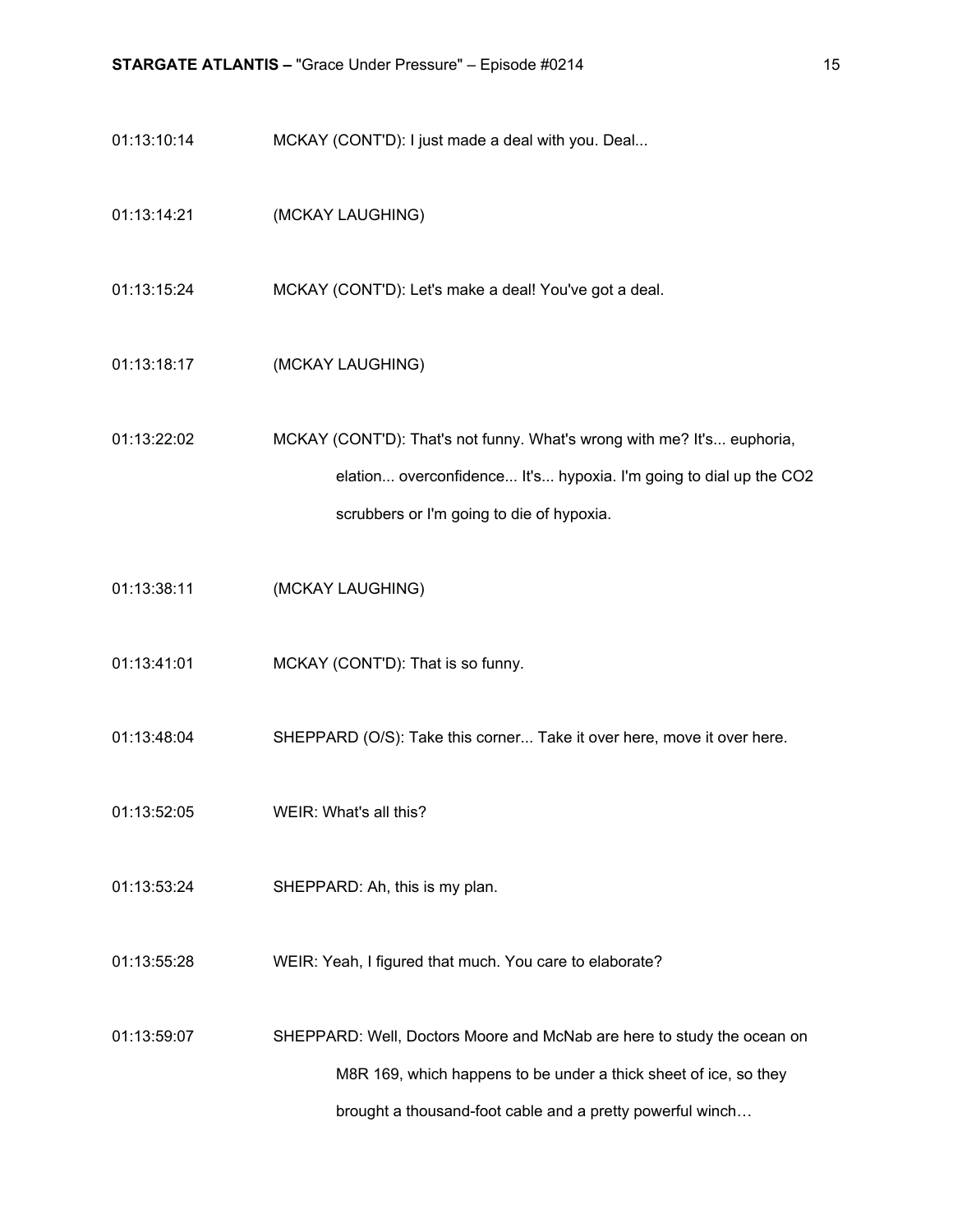- 01:14:08:16 SHEPPARD (CONT'D O/S): to lower their instruments...
- 01:14:09:11 WEIR: Okay.
- 01:14:10:11 SHEPPARD: And Ager over here is responsible for the magnetic grapple designed to lower F302s into our Jumper bay.
- 01:14:14:25 WEIR: And you intend to put the two together.
- 01:14:16:08 SHEPPARD: Like chocolate and peanut butter.
- 01:14:17:11 WEIR: Is the mechanism going to be strong enough to lift a half-flooded Jumper out of the water?
- 01:14:21:22 SHEPPARD: Not a chance.
- 01:14:23:05 WEIR: Well, then why--
- 01:14:24:09 SHEPPARD: Because we don't have to. We just have to get near enough to the surface so that we get McKay and Griffin out with a cutting team and rescue divers.
- 01:14:29:12 WEIR: Good. How long?
- 01:14:31:07 SHEPPARD: Couple of hours.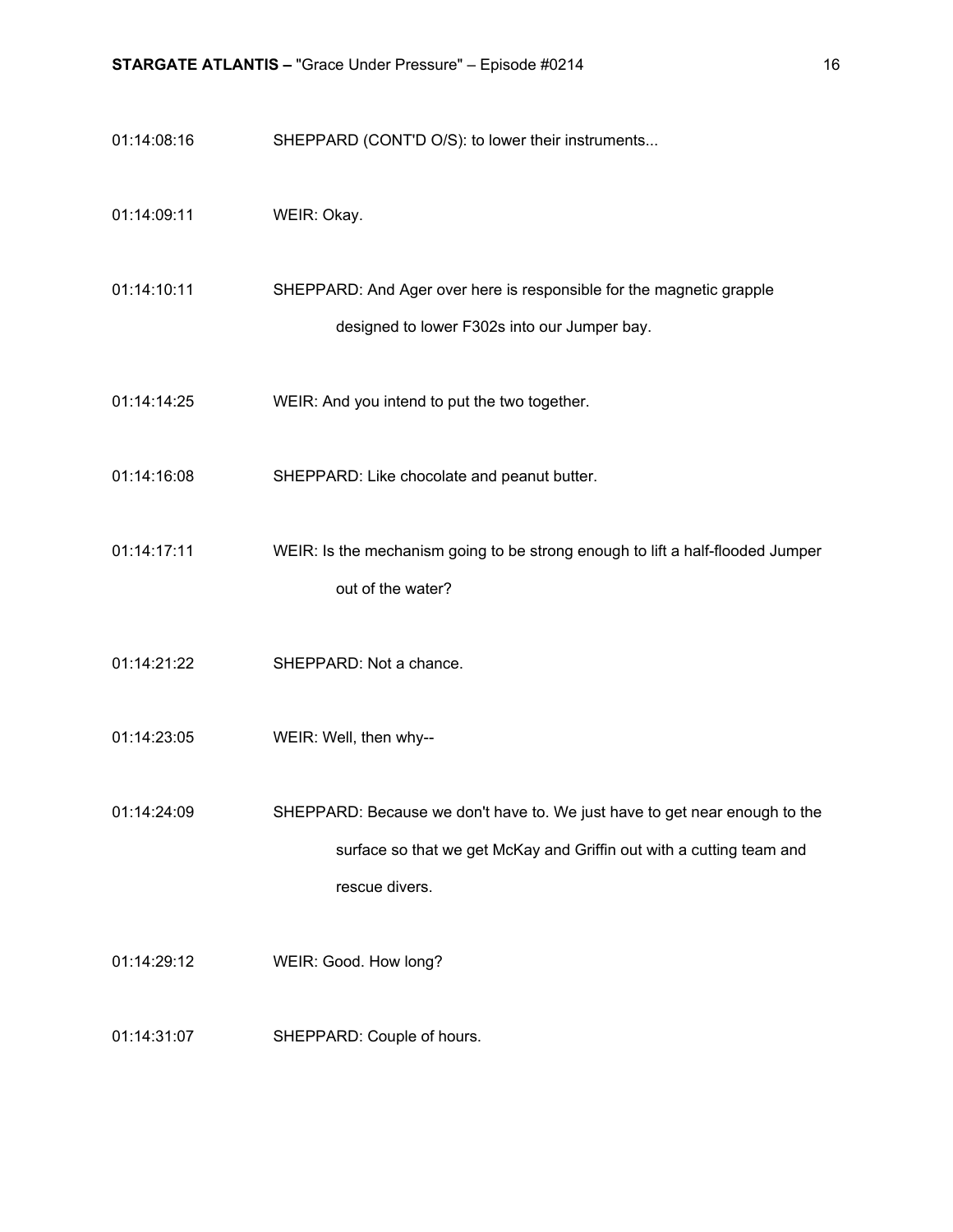- 01:14:32:09 WEIR: You and Rodney have been bugging me for a chance to try out a Jumper as a submersible, but you sure went a hell of a long way to make me say yes.
- 01:14:38:26 SHEPPARD: You still haven't said it yet.
- 01:14:41:11 WEIR: I just did.
- 01:14:43:25 SHEPPARD: Oh, uh, how close is Zelenka to finding them?
- 01:14:45:14 WEIR: I'm going to go ask him.
- 01:15:02:26 MCKAY: CO2 scrubbers operating at 100%. Well, at least something is. Now... let's see if I can... Why do they have to make these things so small? Look, I need to be the one on the surface saving the poor bastard stuck down here, not actually be the poor bastard stuck down here. By the time Zelenka comes up with a plan, I'll have died of old age.
- 01:15:28:00 (EERIE, WHALE-LIKE MOAN)
- 01:15:34:12 MCKAY: Hello?
- 01:15:48:08 MCKAY (CONT'D): Are you friendly or are you hungry? Because I am pretty sure that this thing is an instant case of indigestion, so...
- 01:15:58:11 MCKAY (CONT'D): It was the transmitter. It must be broadcasting at a frequency you can hear.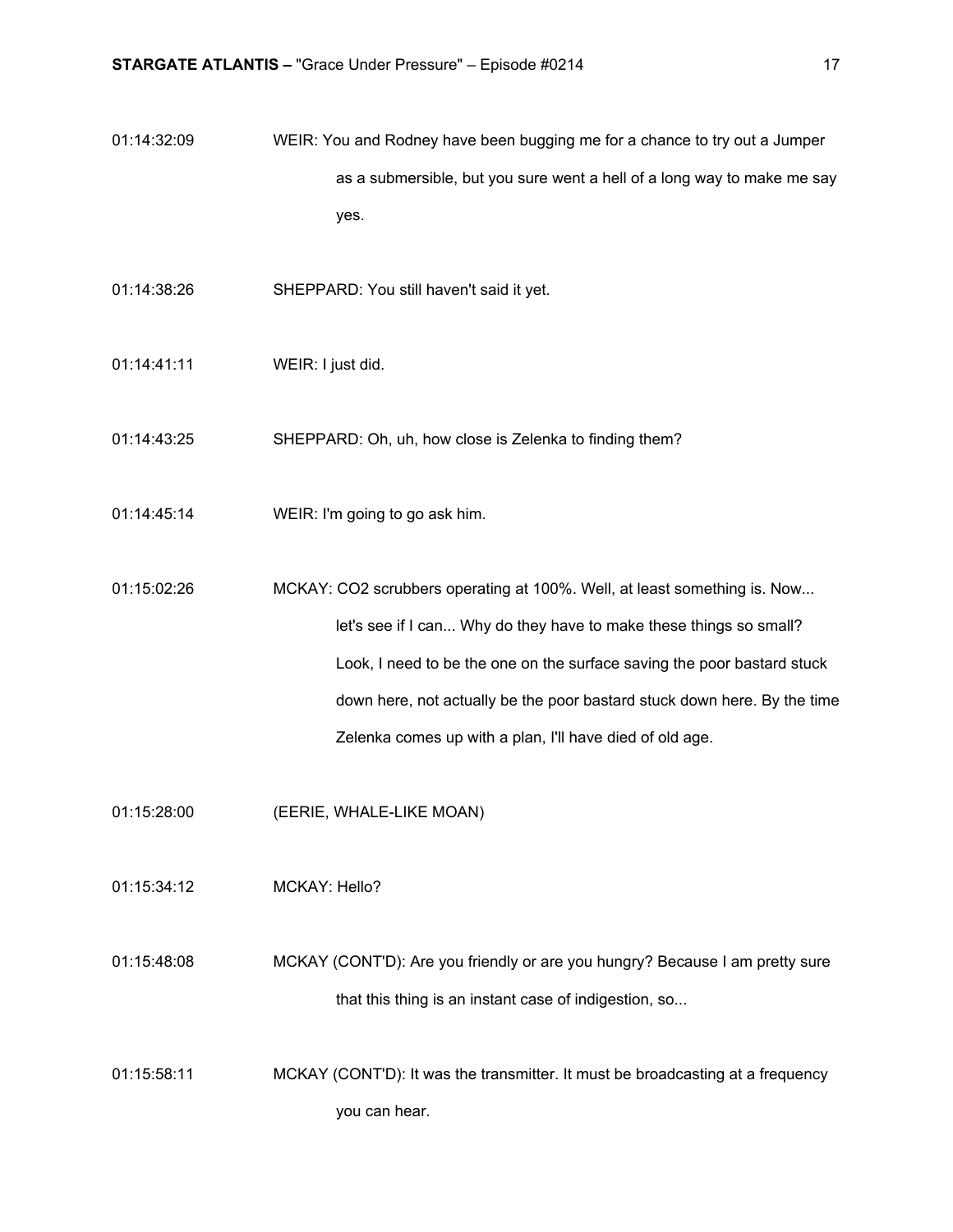#### 01:16:04:00 (MOANING, CRASHING INTO SHIP)

- 01:16:05:15 MCKAY: Whoa, there, fella. I'm... I'm sorry if I'm bugging you, but I kind of need to leave this thing on for a bit, you know? Maybe you could tell my friends where I am. You could... could you do that, huh? Could you go get help? Could you do that? What am I doing? Well, I'm treating an alien whale like Lassie. Okay, if you're not going to help, then just swim on by!
- 01:16:41:20 MCKAY (CONT'D): Swim.
- 01:16:45:20 MCKAY (CONT'D): Maybe the Jumper can swim.
- 01:16:49:05 MCKAY (CONT'D O/S): Okay. The cockpit…
- 01:16:52:01 MCKAY (CONT'D): is inaccessible, but most of the control conduits run back here, so if you were really meant to be submersible, then your drive pods should function underwater, too, which means I could fly you from back here. Well, not fly, but I could surface. If I get close to the surface, then the emergency transmitter won't have to penetrate so much ocean. Okay, now we're getting somewhere.
- 01:17:22:23 WEIR: How are we doing?
- 01:17:24:05 ZELENKA: Well, we're making progress... slowly.
- 01:17:26:20 WEIR: Show me.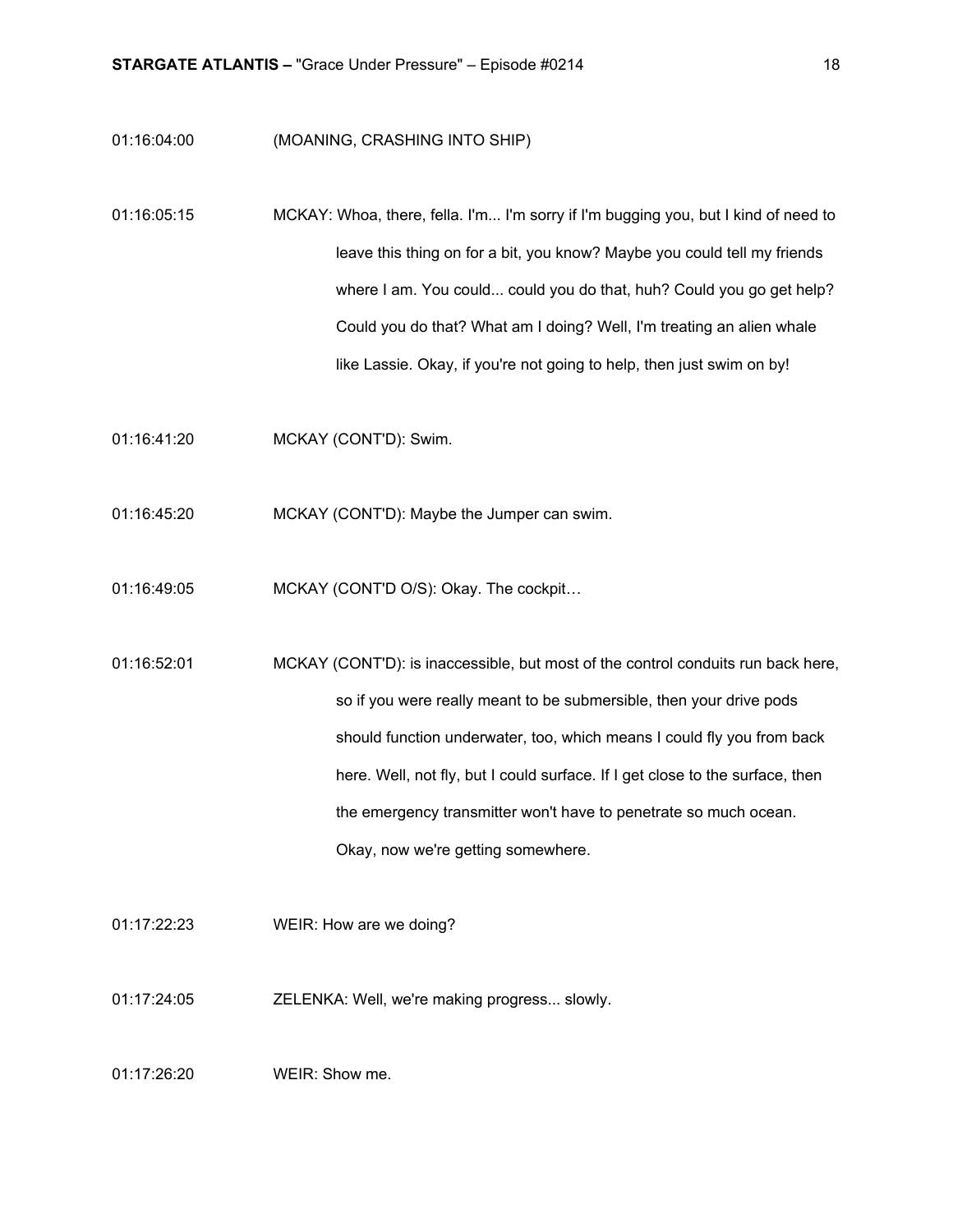- 01:17:28:06 ZELENKA: We started with the likely location of the Jumper based on the numbers we got while triangulating its position during its brief radio contact with us. We then estimate how far off course it is being taken, if at all, by the various currents…
- 01:17:39:23 ZELENKA (CONT'D O/S): slipstreams, underwater rivers that the Jumper may or may not have run into. We then we add its descent speed at various rates.
- 01:17:48:10 WEIR: That's all you've got? You haven't narrowed the search area…
- 01:17:51:20 WEIR (CONT'D O/S): at all.
- 01:17:53:00 ZELENKA: No, in fact, we've increased it slightly.
- 01:17:54:29 WEIR: And how does that count as progress?
- 01:17:57:00 ZELENKA: Because we're no longer guessing. We now know definitely…
- 01:17:59:18 ZELENKA (CONT'D O/S): that the Jumper is somewhere in this area.
- 01:18:03:05 WEIR: Okay.
- 01:18:03:19 **ZELENKA** (O/S): Elizabeth, even if we...
- 01:18:04:27 ZELENKA (CONT'D): do find them, there's no way to--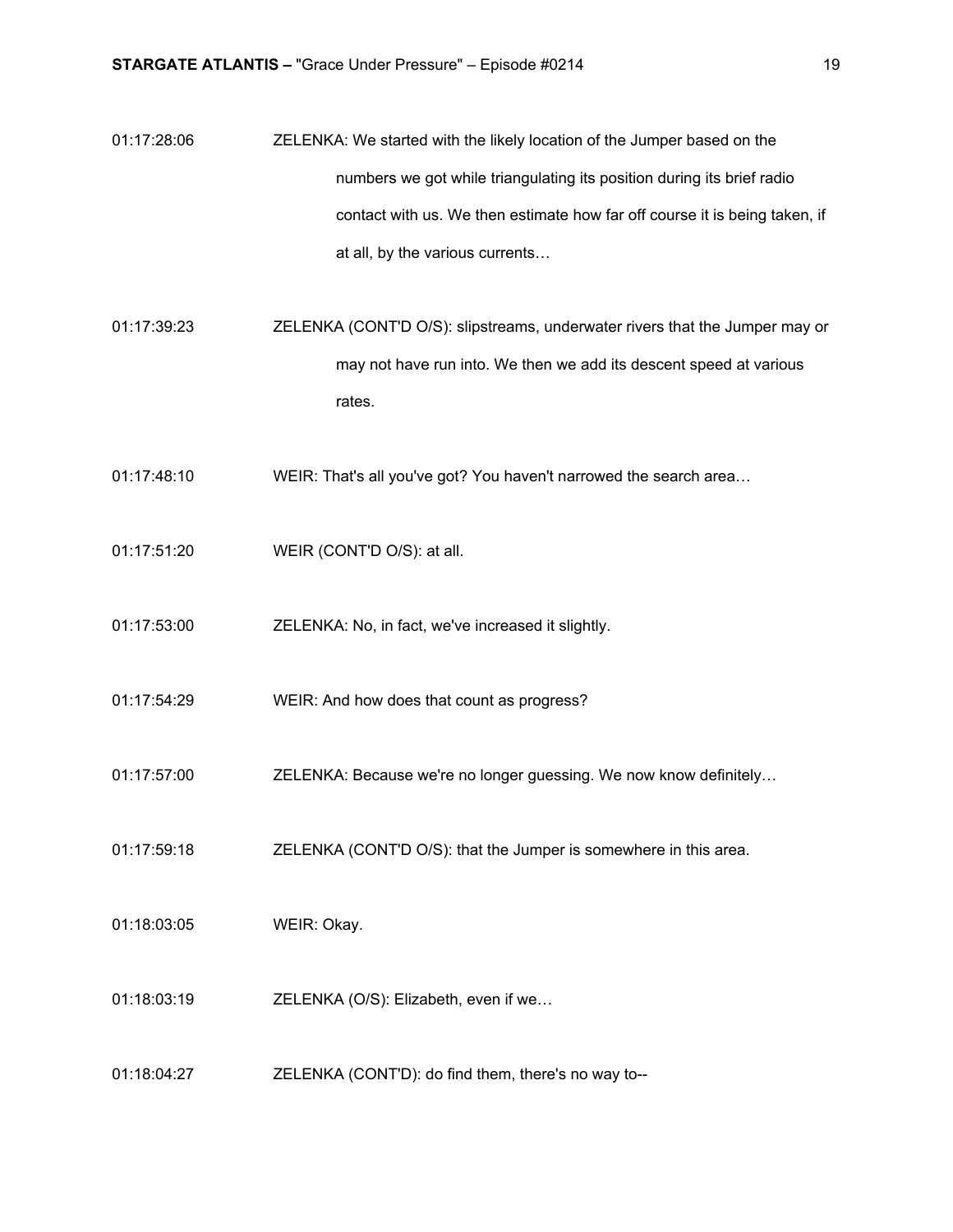- 01:18:06:11 WEIR (O/S): Sheppard's working on a grapple system...
- 01:18:07:17 WEIR (CONT'D): that should be able to raise the Jumper.
- 01:18:09:19 ZELENKA :Really?
- 01:18:10:09 WEIR (O/S): Really. It's going to be ready in a couple of hours.
- 01:18:12:21 WEIR (CONT'D): I need you to be.
- 01:18:20:01 MCKAY: This little keyboard is killing me. It's all starting to blur together. I need a new set of eyes.
- 01:18:28:20 CARTER (O/S): Let me take a look.
- 01:18:33:20 MCKAY: Did I just...
- 01:18:34:25 CARTER (O/S): Yes, you did.
- 01:18:41:15 MCKAY: Sam?
- 01:18:42:15 CARTER: Don't worry, Rodney. We're going to get you out of here.

#### **END OF ACT TWO**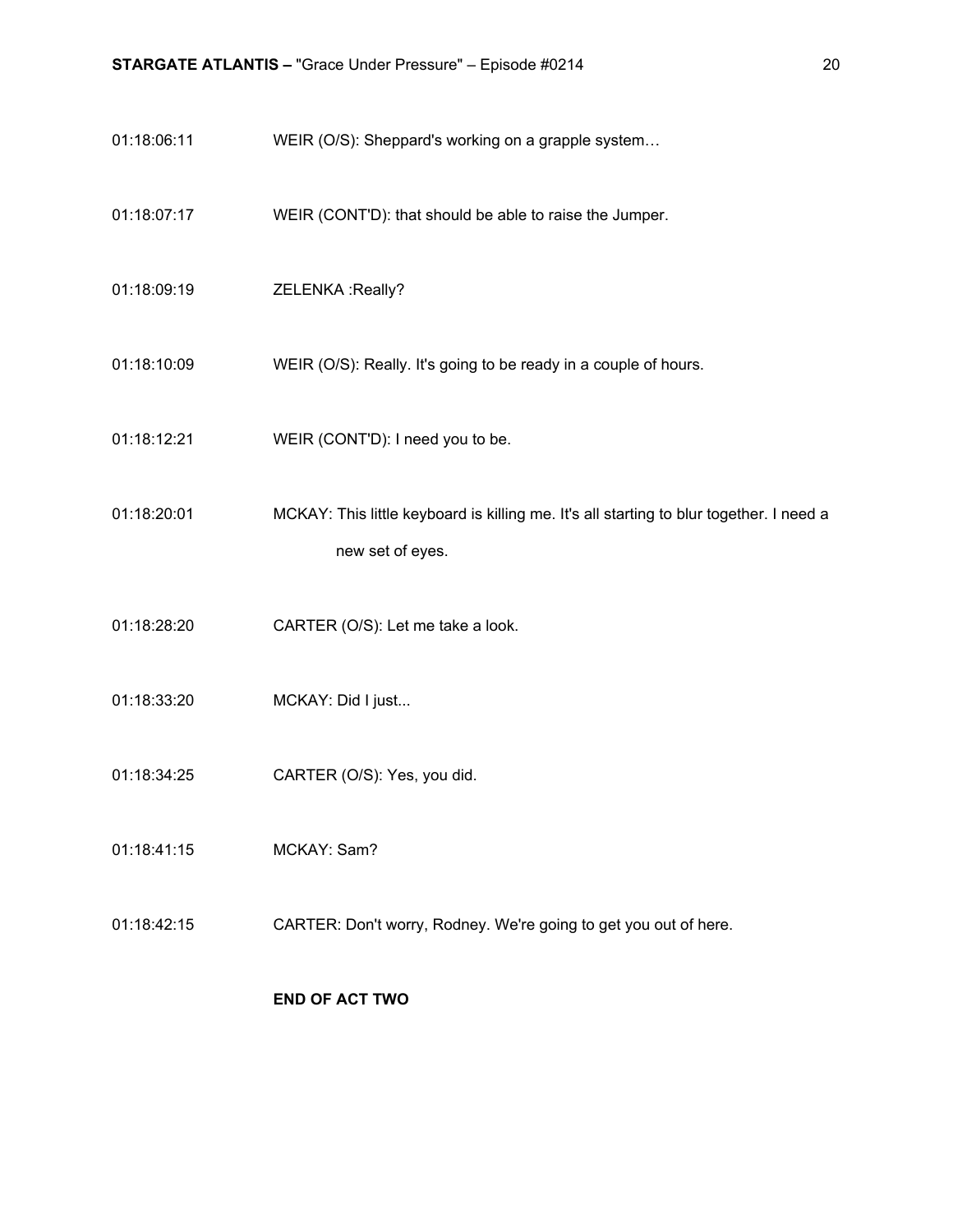### **ACT THREE**

| 01:19:16:02 | MCKAY: How did you How are you                                      |
|-------------|---------------------------------------------------------------------|
| 01:19:18:14 | CARTER: It's good to see you, too, McKay.                           |
| 01:19:20:10 | MCKAY: Oh, I've lost it. I have completely lost it.                 |
| 01:19:23:12 | CARTER (O/S): No, you haven't.                                      |
| 01:19:27:13 | MCKAY: You are not real. You are not real. You are not real.        |
| 01:19:30:24 | CARTER: Of course I'm not real.                                     |
| 01:19:35:12 | MCKAY: I'm sorry?                                                   |
| 01:19:37:02 | CARTER: I'm three million light years away with problems of my own. |
| 01:19:39:28 | MCKAY: Yeah, well, so, what are you doing here?                     |
| 01:19:41:12 | <b>CARTER: You're hallucinating.</b>                                |
| 01:19:42:24 | MCKAY: Oh, and how am I doing that? Hmm?                            |
| 01:19:46:06 | MCKAY (CONT'D): Oh. Right. Is it that bad?                          |
| 01:19:52:28 | CARTER: The way I see it, you're scared, you're a little panicked   |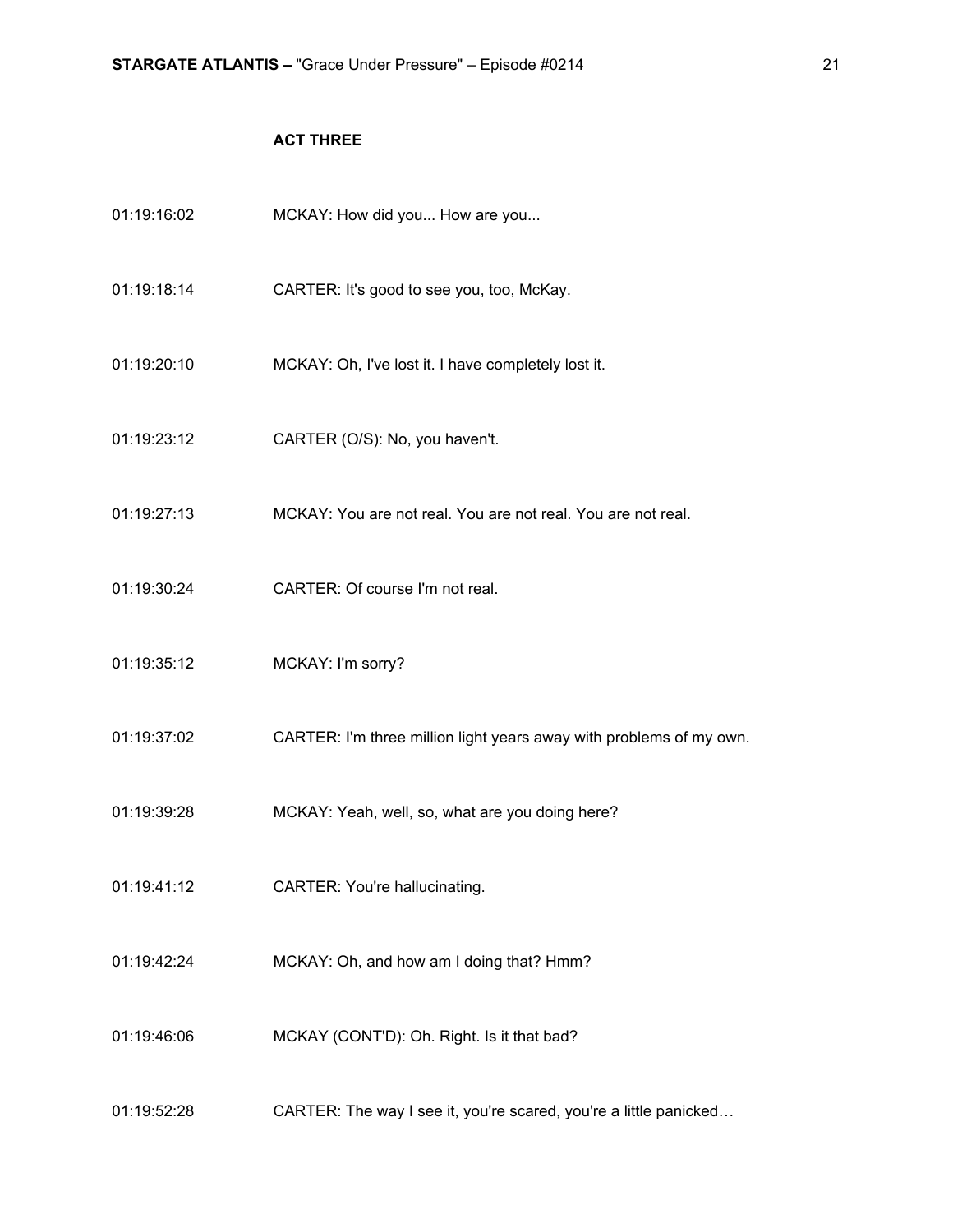- 01:19:55:23 CARTER (CONT'D O/S): you're a lot lonely... You knew you could use some help, so your subconscious is manifesting…
- 01:20:00:12 CARTER (CONT'D): the one person you know is smarter than you.
- 01:20:02:17 MCKAY: Oh, I don't think so.
- 01:20:04:04 CARTER: Oh, don't start with me, McKay.

01:20:05:16 MCKAY: You are very clever. I would even give you brilliant, but there is brilliant and then there's me.

- 01:20:10:23 CARTER: Every time we've worked together, you've been wrong and I've been right.
- 01:20:14:24 MCKAY: Even if that were true, and no one is saying that it is, the fact that you could assert that--
- 01:20:19:03 CARTER: Why else would I be here?
- 01:20:20:11 MCKAY: I don't know. Maybe one last romp before I die.
- 01:20:22:29 CARTER: One last romp? Please. We never--
- 01:20:24:17 MCKAY (O/S): Okay, one first romp…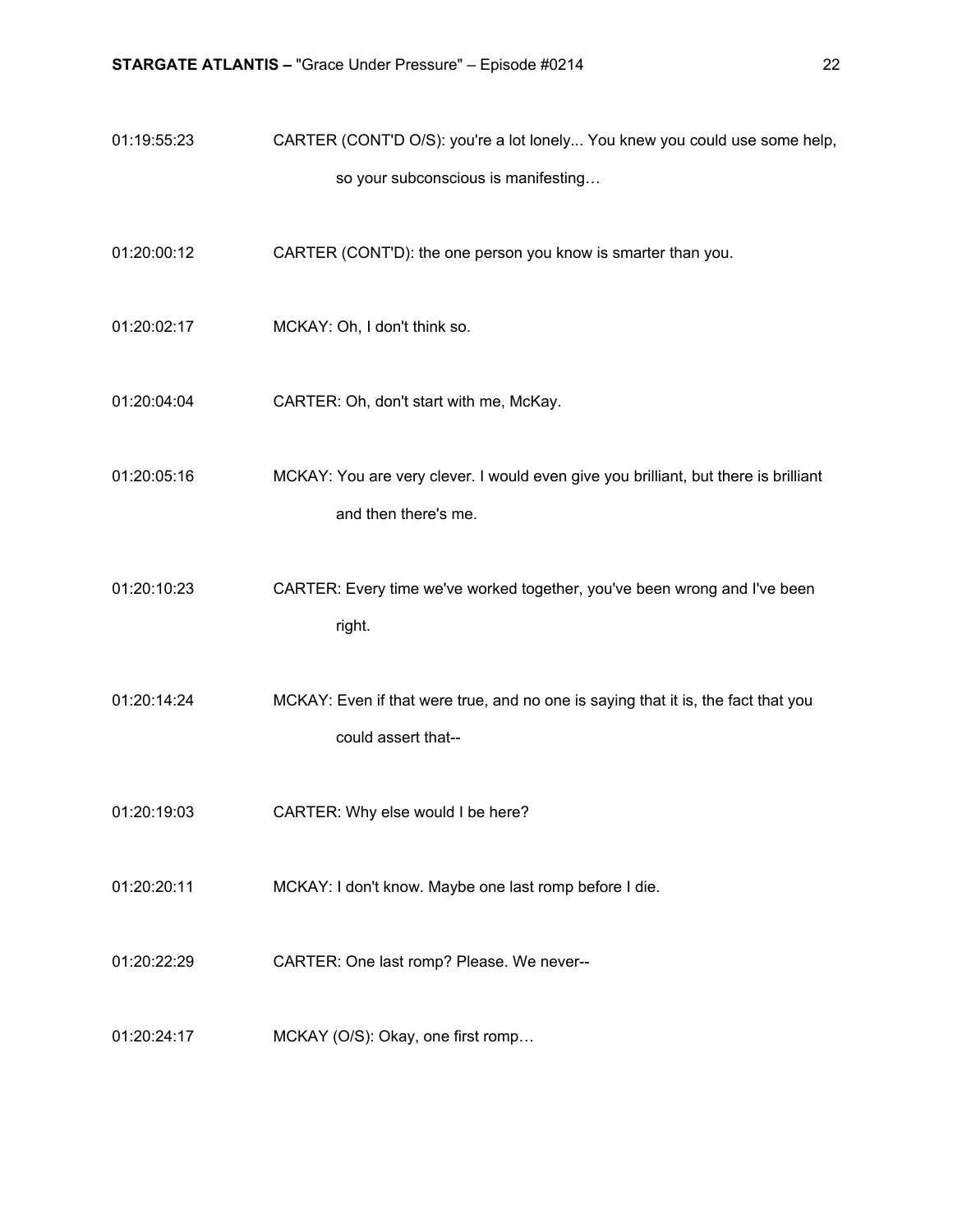- 01:20:25:26 MCKAY (CONT'D): but it's romping that comes to mind, not your brains, blondie, Now, you've got to admit, I am a handsome man--
- 01:20:30:29 CARTER: You're essentially arguing with yourself. You realize that, right? Your mind is creating me.
- 01:20:41:22 MCKAY: Oh, no.
- 01:20:42:22 CARTER: What?
- 01:20:45:00 MCKAY: What else am I hallucinating?
- 01:20:47:02 CARTER: What do you mean?
- 01:20:47:22 MCKAY (O/S): Well, if you're not real...
- 01:20:48:22 MCKAY (CONT'D): what is? How do I tell the difference? How do I know that any of these readings I've been taking are correct?
- 01:20:52:18 CARTER: You're not that far gone.
- 01:20:53:16 MCKAY (O/S): No, no, no...
- 01:20:54:06 MCKAY (CONT'D): no, no, no. I... I am unconscious in the infirmary.
- 01:20:58:18 MCKAY (CONT'D O/S): I'm fine, and this is just a post-traumatic…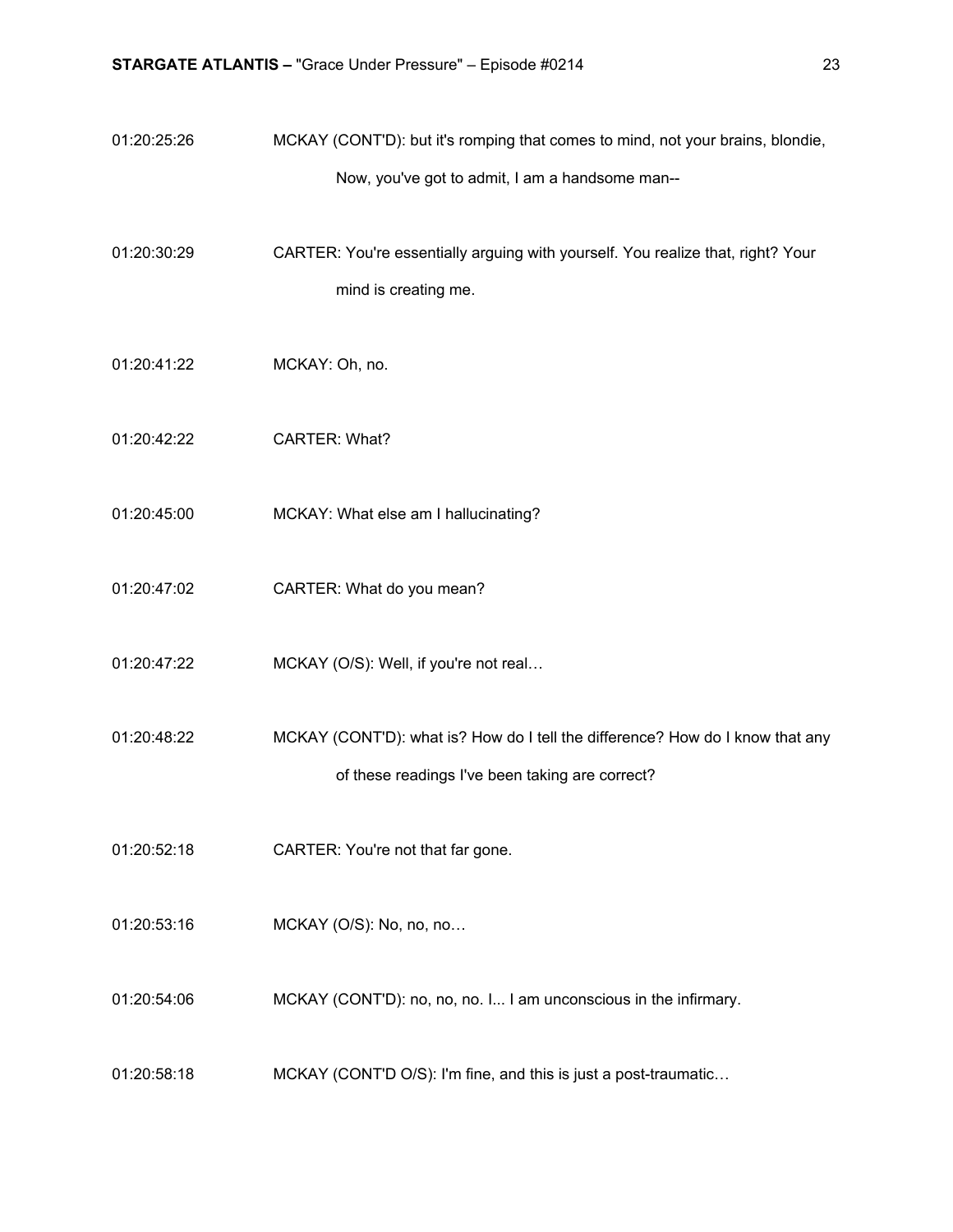01:21:01:03 MCKAY (CONT'D): nightmare. So come on, wake up, wake up, wake up. Oh. Oh. 01:21:04:29 CARTER: No, no, no. See, you really are in the back of a sinking Jumper. Your readings are correct. 01:21:09:04 CARTER (CONT'D O/S): You knew you could use some help, and you've got a pretty bad concussion, so... 01:21:14:05 MCKAY: So... here you are. 01:21:17:05 CARTER: Here I am. 01:21:19:00 MCKAY: I suppose that's comforting... in a... terrified- for-my-mental-health kind of way. 01:21:31:04 CARTER: Why don't you show me what you've done so far? 01:21:33:10 MCKAY: Right. Of course. 01:21:38:12 SHEPPARD: Three miles is a very searchable area. You narrowed it down, Radek. You did a good job. 01:21:42:20 ZELENKA: He's too deep. Your grapple's only got… 01:21:44:28 ZELENKA (CONT'D O/S): a thousand feet of cable.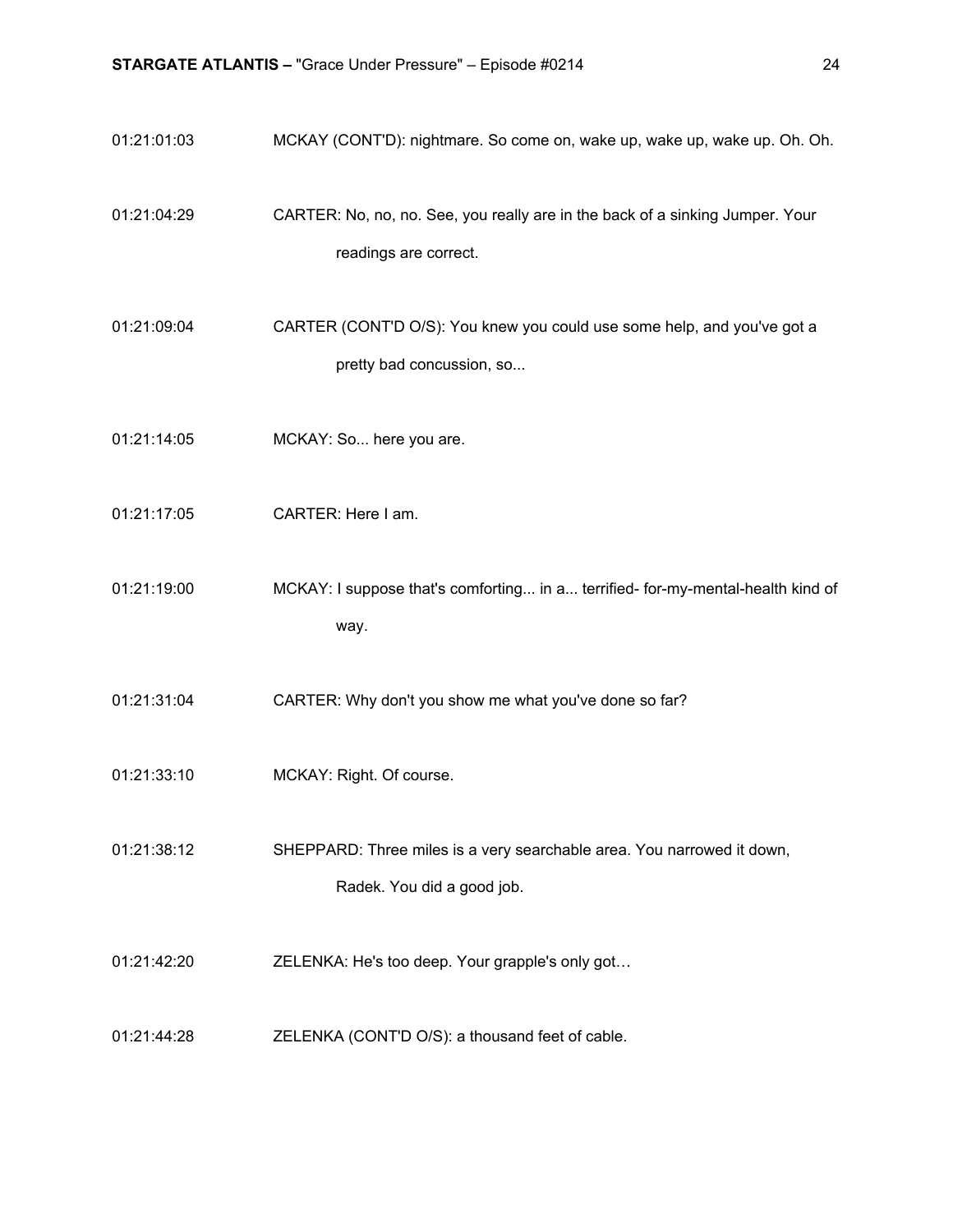- 01:21:46:04 SHEPPARD: We know the Jumper should be able to dive at least a thousand, so if he's above 2,000, we should still be able to get him with the grapple.
- 01:21:51:19 WEIR: And if he is deeper?
- 01:21:53:00 ZELENKA: He probably is. The area we're searching goes to 6,000.
- 01:21:56:19 SHEPPARD (O/S): When the Wraith attacked the city, you were able to turn the shield…
- 01:21:59:28 SHEPPARD (CONT'D): into a cloak.
- 01:22:01:10 ZELENKA (O/S): Yes.
- 01:22:02:19 SHEPPARD: Why can't we do the opposite?
- 01:22:03:27 WEIR: Turn the Jumper's cloak into a shield.
- 01:22:05:08 SHEPPARD: That's right.
- 01:22:06:15 ZELENKA (O/S): That would hold back the water…
- 01:22:07:23 ZELENKA (CONT'D): but it would take significantly more power.
- 01:22:10:02 SHEPPARD: We'll shut down everything we don't need.
- 01:22:11:17 ZELENKA: But it would take hours to reconfigure.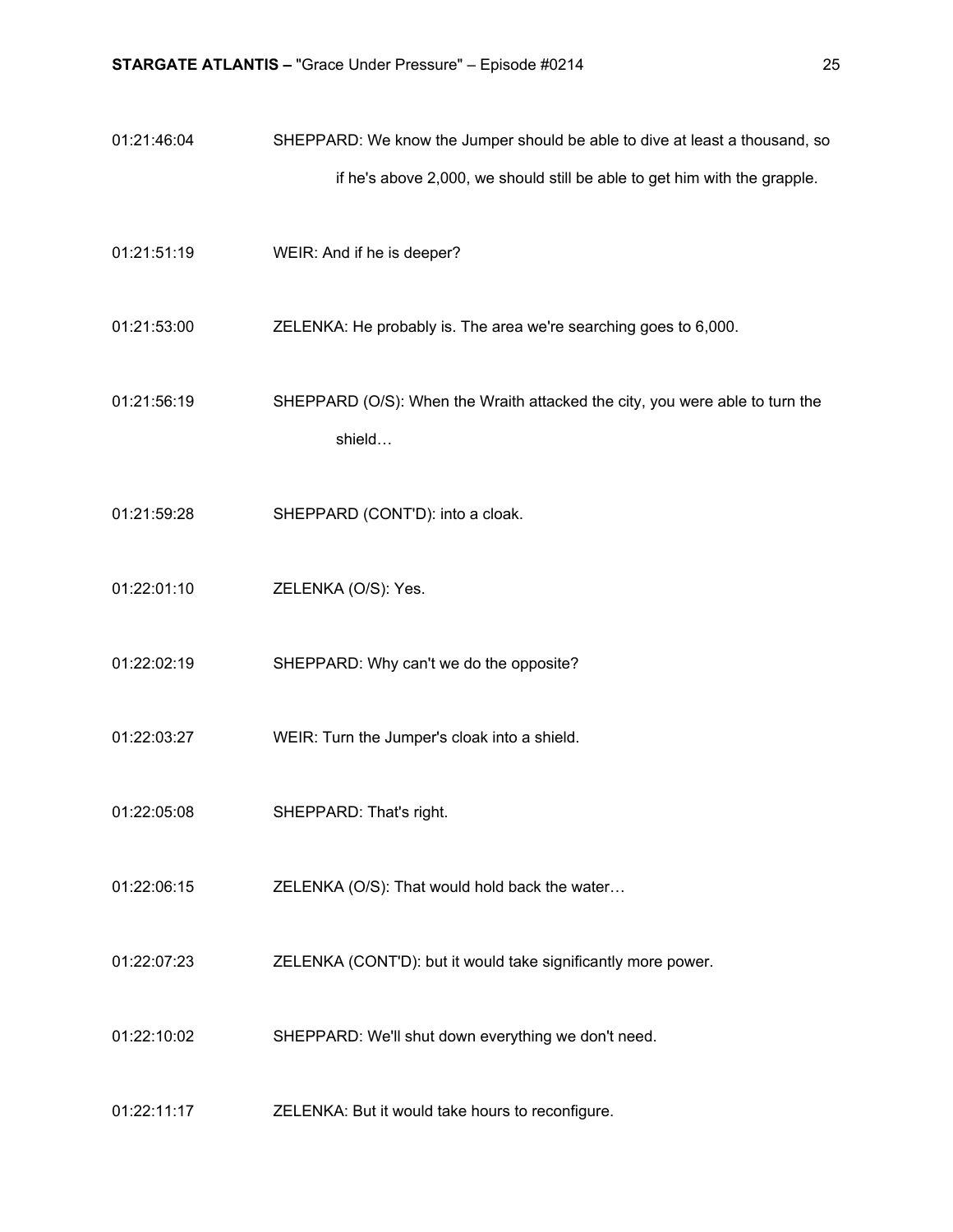- 01:22:14:00 SHEPPARD: We'll take what we need. We'll make the changes down there.
- 01:22:16:06 ZELENKA: Oh... no, no, no, no, no. I cannot possibly-- Uh, no.
- 01:22:20:15 WEIR: Radek...
- 01:22:21:18 ZELENKA: I--I can't even swim.
- 01:22:22:10 SHEPPARD (O/S): There's not a lot of…
- 01:22:23:10 SHEPPARD (CONT'D): swimming under a thousand feet of ocean.
- 01:22:25:20 WEIR (O/S): Look, I'm not going to order you to go.
- 01:22:27:13 SHEPPARD: I will.
- 01:22:30:03 WEIR: All I'm saying is that if Rodney can't turn to you, who can he turn to?
- 01:22:41:20 ZELENKA: All right. Give me a few minutes and I'll get my gear.
- 01:22:51:16 (HULL CREAKING LOUDLY)
- 01:22:58:06 MCKAY: Now... given I have a limited amount of time to execute my plan before power levels drop too low... but provided that the... coding is correct, we surface, and at that point, they should be able to pick up our regular radio signal, and then come pick me up.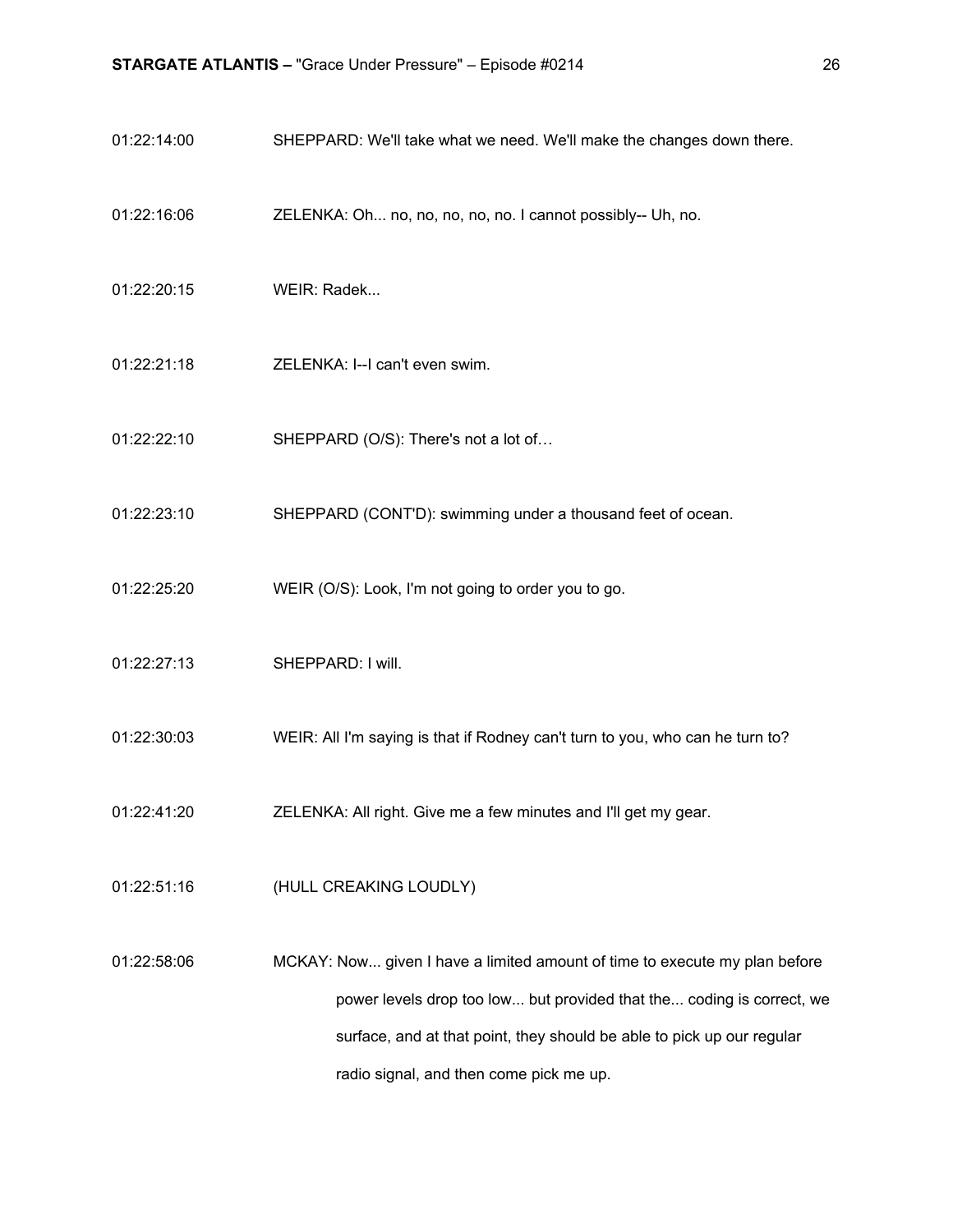- 01:23:14:22 CARTER: How much power would that kill?
- 01:23:16:12 MCKAY: I don't know. Most of it.
- 01:23:17:25 CARTER: It's a bad idea, then.
- 01:23:19:09 MCKAY: Why?
- 01:23:20:19 CARTER: Well, what if it doesn't work?
- 01:23:21:28 MCKAY: Well, then... then I'm dead.
- 01:23:24:22 CARTER: Exactly. Bad plan.
- 01:23:26:20 MCKAY: Oh, you're right. I should proceed with one of the other hundreds of possible other options available to me.
- 01:23:31:18 CARTER: Look, I'm not saying I have a better idea--
- 01:23:32:26 MCKAY (O/S): Well, what do I do? Nothing?
- 01:23:34:09 CARTER: Yes.
- 01:23:35:09 MCKAY: Oh, brilliant.
- 01:23:36:19 CARTER (O/S): Stay warm, stay breathing, stay alive as long as you can.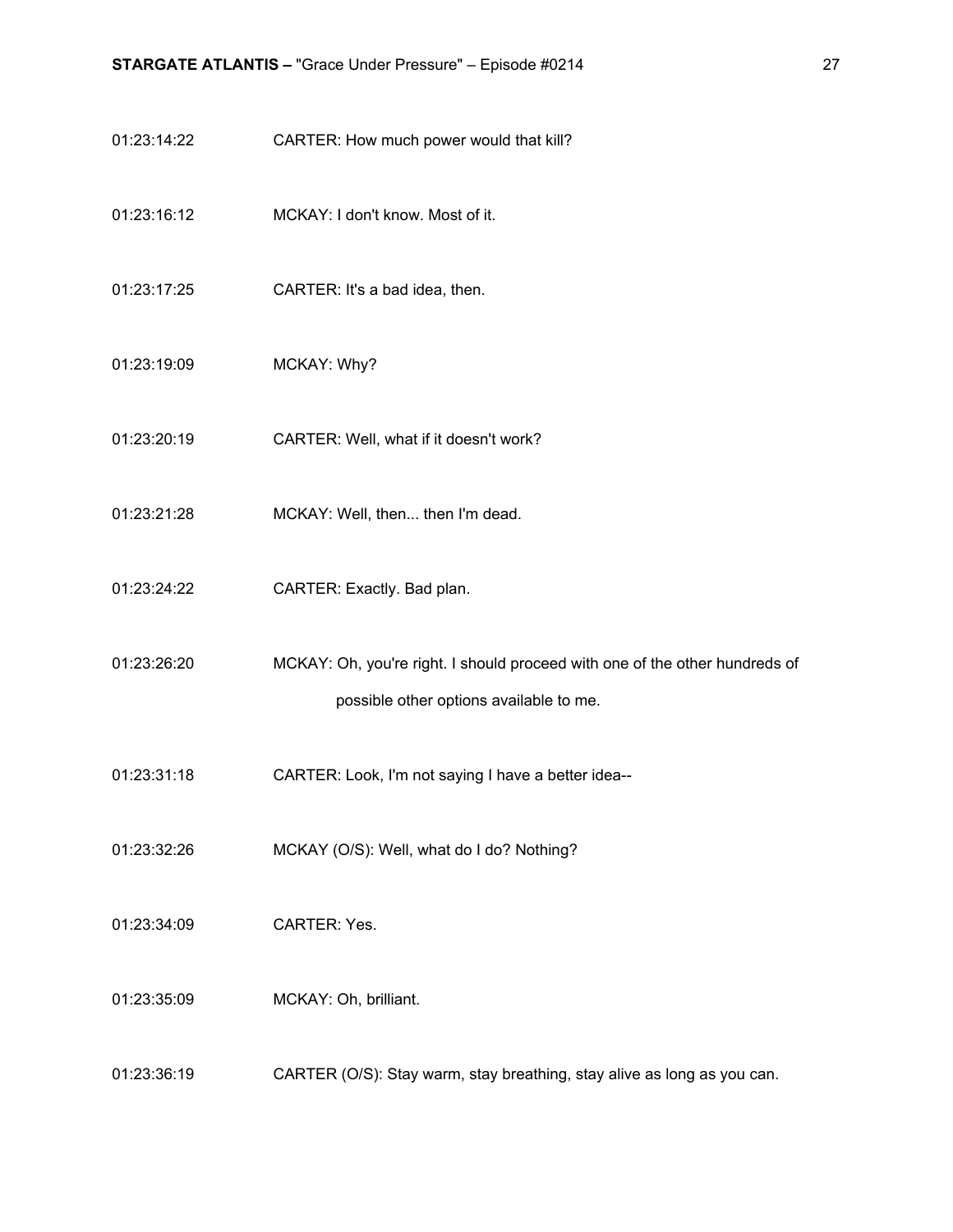- 01:23:39:29 CARTER (CONT'D): Give your team the biggest window of opportunity possible.
- 01:23:42:12 MCKAY (O/S): A window of opportunity…
- 01:23:43:12 MCKAY (CONT'D): for what?
- 01:23:45:08 CARTER: For rescuing you.
- 01:23:46:25 MCKAY (O/S): Even if they could…
- 01:23:48:09 MCKAY (CONT'D): find me, which, given underwater currents and multiple...
- 01:23:50:25 MCKAY (CONT'D O/S): possible entry sites, is next to impossible…
- 01:23:53:05 MCKAY (CONT'D): how are they going to get me out of here, huh?
- 01:23:54:20 CARTER: They'll find a way.
- 01:23:55:19 MCKAY (O/S): No, they won't.
- 01:23:56:18 MCKAY (CONT'D): You and I both know that the one person who can figure it all out is stuck in the back of a sinking Jumper.
- 01:24:00:20 CARTER: Me.
- 01:24:01:22 MCKAY: Oh, touché.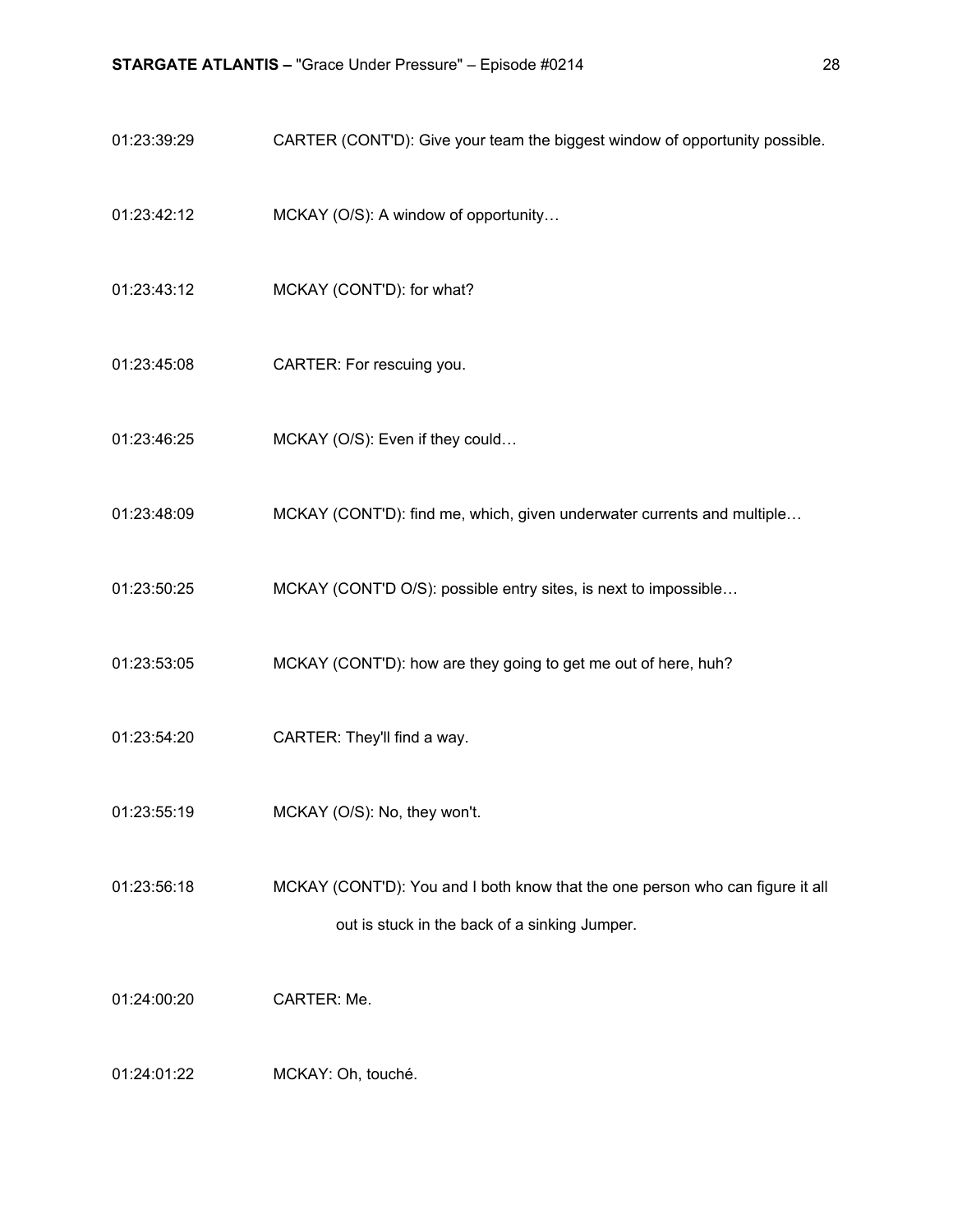01:24:03:06 CARTER (O/S): Look, I hear what you're saying, and I'm telling you you're wrong. 01:24:06:29 CARTER (CONT'D): You have some very smart, very motivated people on the surface, and the only thing any of them are working on right now is rescuing you. 01:24:13:24 MCKAY: Oh, come on. They are planning my memorial service. 01:24:17:22 CARTER: If your plan fails, and it probably will, you could jeopardize their plan. 01:24:22:17 MCKAY: Are you going to help me… 01:24:24:16 MCKAY (CONT'D O/S): or not? 01:24:25:28 CARTER: I'll help you stay alive as long as possible, but no, I am not helping you with this plan. 01:24:29:24 MCKAY: So my own hallucination is saying no to me? 01:24:31:25 CARTER: You must realize subconsciously that you need to be talked out of this. 01:24:35:10 MCKAY: I can't even hallucinate right today. 01:24:45:00 SHEPPARD: All right. We're above the search coordinates. 01:24:49:11 ZELENKA: Okay. It should transition seamlessly.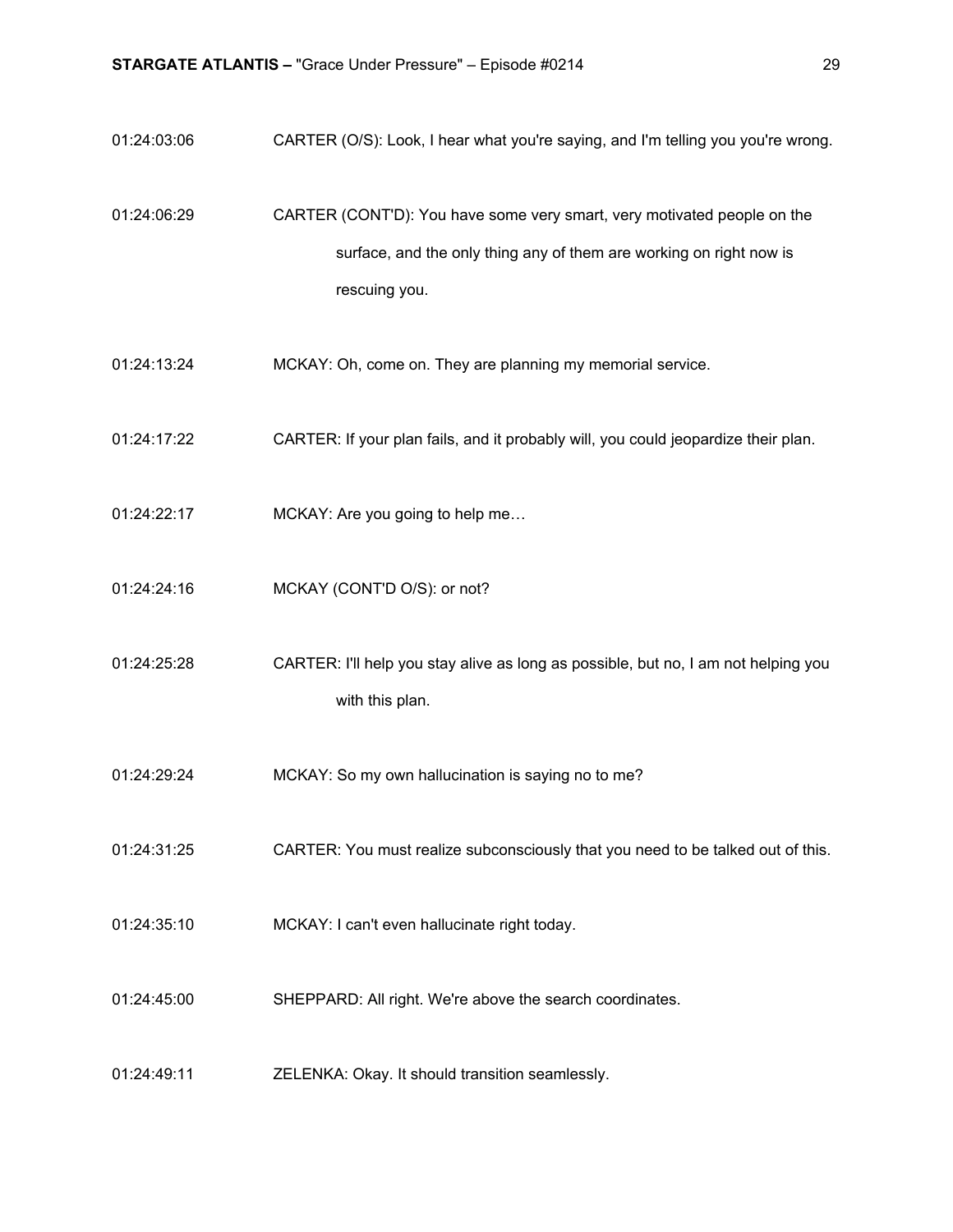- 01:24:53:07 SHEPPARD: All right, then. Here goes nothing.
- 01:25:14:29 CARTER: I... I wouldn't.
- 01:25:16:12 MCKAY: You wouldn't what?
- 01:25:17:26 CARTER: I forgot. I'm not helping.
- 01:25:19:10 MCKAY: No, no, no. Did you see something? Did I make a mistake?
- 01:25:22:29 MCKAY (CONT'D O/S): Seriously, if you saw something, just tell me.
- 01:25:30:00 MCKAY (CONT'D): You're messing with me.
- 01:25:31:07 CARTER: Sorry?
- 01:25:32:18 MCKAY (O/S): You're trying to slow me down.
- 01:25:34:01 CARTER: I don't know what you're talking about.
- 01:25:34:24 MCKAY (O/S): Don't play…
- 01:25:35:14 MCKAY (CONT'D): mind games with me.
- 01:25:36:12 CARTER: I am a mind game.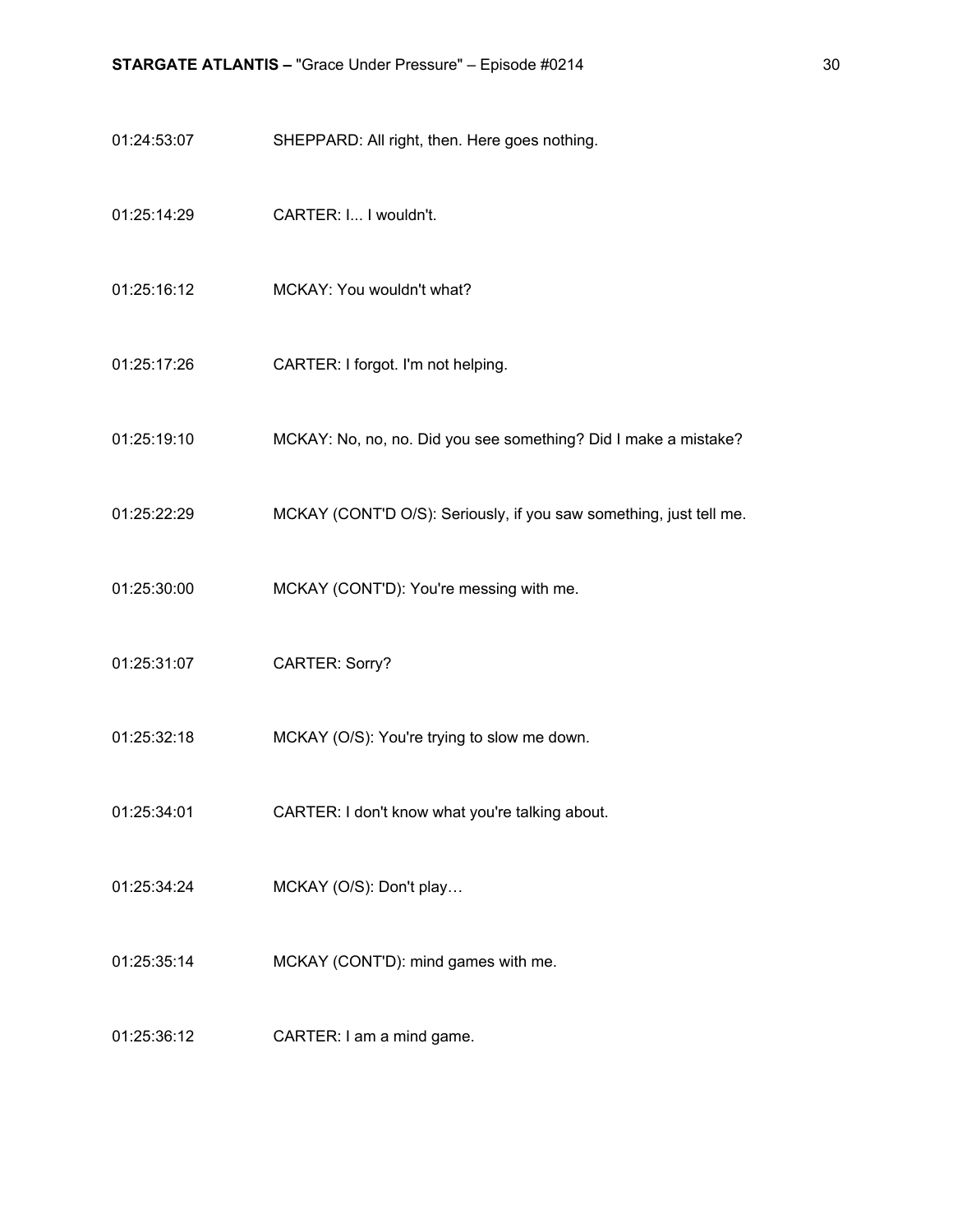| 01:25:37:23 | MCKAY: Okay, if you're not going to help me, just stay on your side of the<br>Jumper.                                                           |
|-------------|-------------------------------------------------------------------------------------------------------------------------------------------------|
| 01:25:40:21 | (SHIP SHAKING, HITTING BOTTOM)                                                                                                                  |
| 01:25:53:04 | MCKAY: What now, huh?                                                                                                                           |
| 01:25:59:13 | CARTER: Feels like we hit the bottom.                                                                                                           |
| 01:26:03:23 | MCKAY: Oh, really? Well, this is good. The chances of us imploding are much<br>slimmer.                                                         |
| 01:26:10:23 | <b>CARTER: But Rodney--</b>                                                                                                                     |
| 01:26:11:25 | MCKAY: No, no, no! No buts, okay? Can I not at least take a moment to enjoy the<br>one bit of good luck I've had all day, huh?                  |
| 01:26:16:20 | CARTER: This isn't good.                                                                                                                        |
| 01:26:17:28 | MCKAY: Look, justshut up!                                                                                                                       |
| 01:26:19:29 | MCKAY (CONT'D O/S): I mean, you come here, and you don't help me                                                                                |
| 01:26:21:25 | MCKAY (CONT'D): you say the one plan I've got is bad, you claim to be a creation<br>of my mind, and yet you are in no way dressed provocatively |

01:26:30:05 CARTER: Look.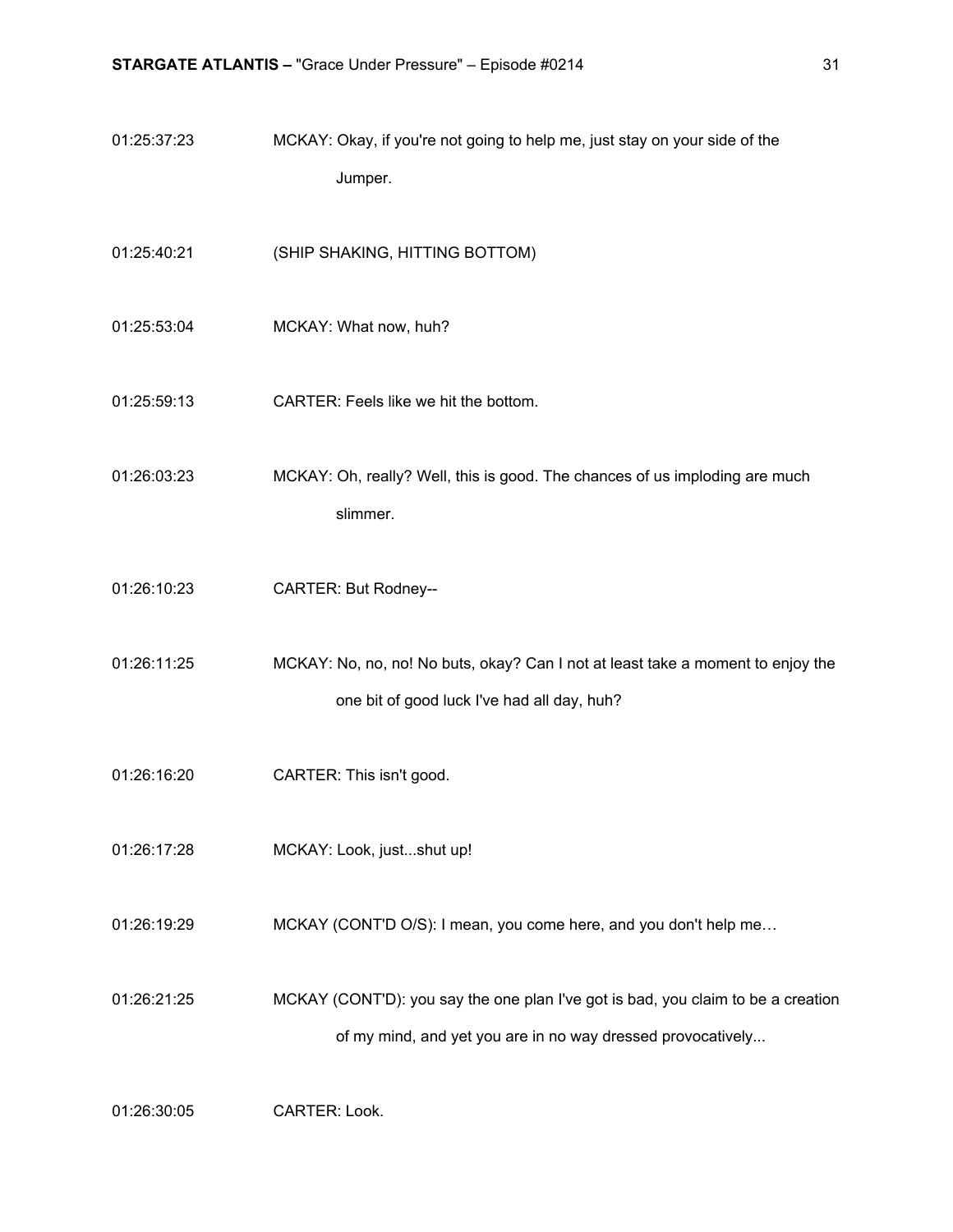- 01:26:39:29 MCKAY: Well, it's always been there.
- 01:26:41:26 CARTER: No, it hasn't. The impact with the ocean floor must have created a micro-fissure in the hull.
- 01:26:52:05 MCKAY: We're taking on water.

#### **END OF ACT THREE**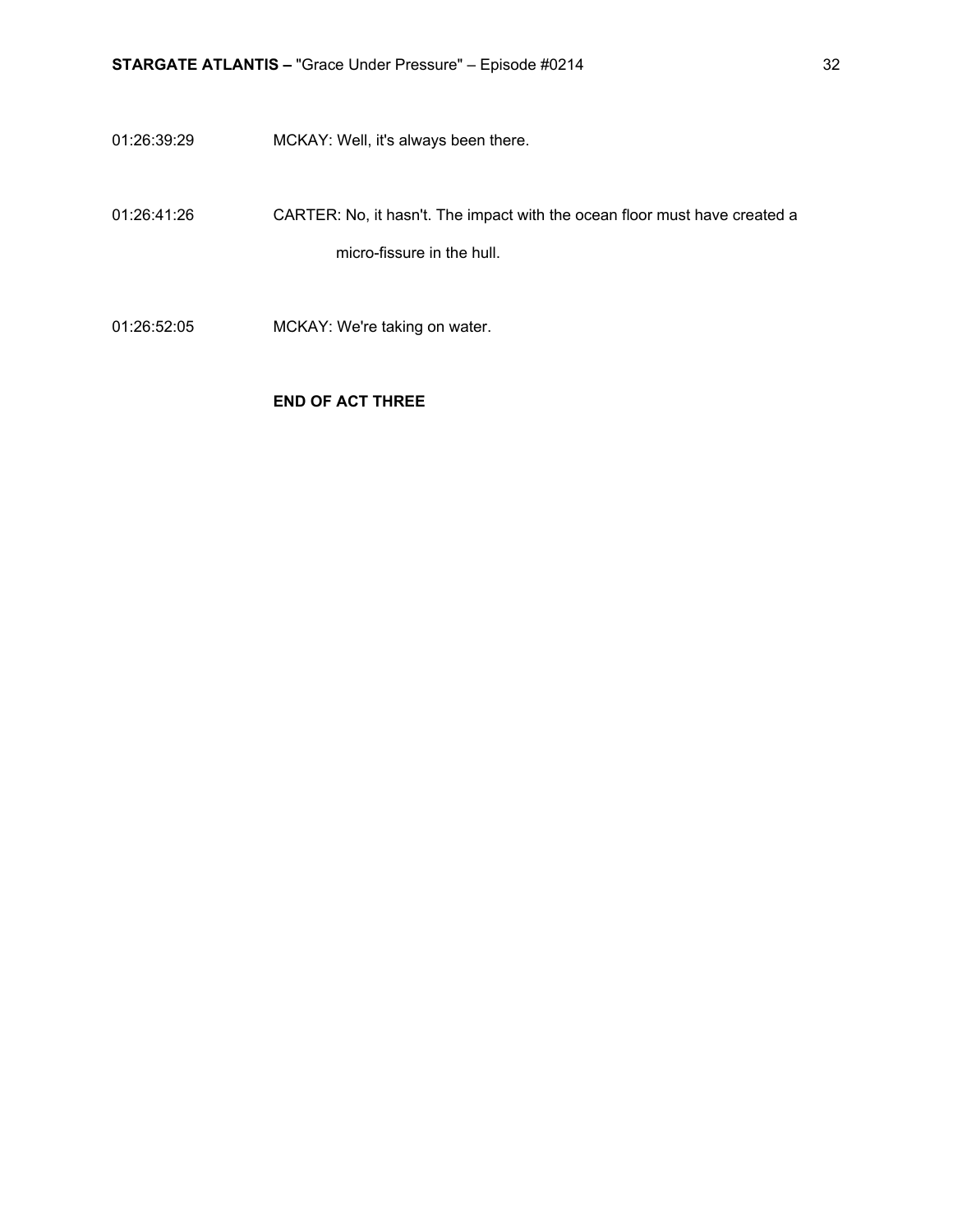### **ACT FOUR**

| 01:27:14:03 | SHEPPARD (V/O OVER RADIO): Atlantis This is Sheppard. Come in.                                                                       |
|-------------|--------------------------------------------------------------------------------------------------------------------------------------|
| 01:27:16:16 | WEIR (V/O OVER RADIO): We can barely hear you, John.                                                                                 |
| 01:27:18:20 | SHEPPARD (INTO RADIO): We're going to lose you altogether when we get<br>deeper, so now's a good time to wish us luck.               |
| 01:27:22:15 | WEIR (INTO RADIO): Good luck, then.                                                                                                  |
| 01:27:24:00 | SHEPPARD (V/O OVER RADIO): We'll contact you as soon as we head back to<br>the surface. Have the divers on Jumper Eight standing by. |
| 01:27:28:25 | WEIR (INTO RADIO): Will do. Weir out.                                                                                                |
| 01:27:35:22 | SHEPPARD: What do you think, Radek?                                                                                                  |
| 01:27:37:12 | ZELENKA: About what?                                                                                                                 |
| 01:27:39:22 | SHEPPARD: We're underwater. I always wanted to try this.                                                                             |
| 01:27:42:22 | ZELENKA: Yes, yes, yes. Just make sure we're not under too much water.                                                               |
| 01:27:47:23 | SHEPPARD: I've leveled out and holding steady at 990 feet. How's it coming?                                                          |
| 01:27:53:10 | ZELENKA: All I'm getting is sporadic life sign readings.                                                                             |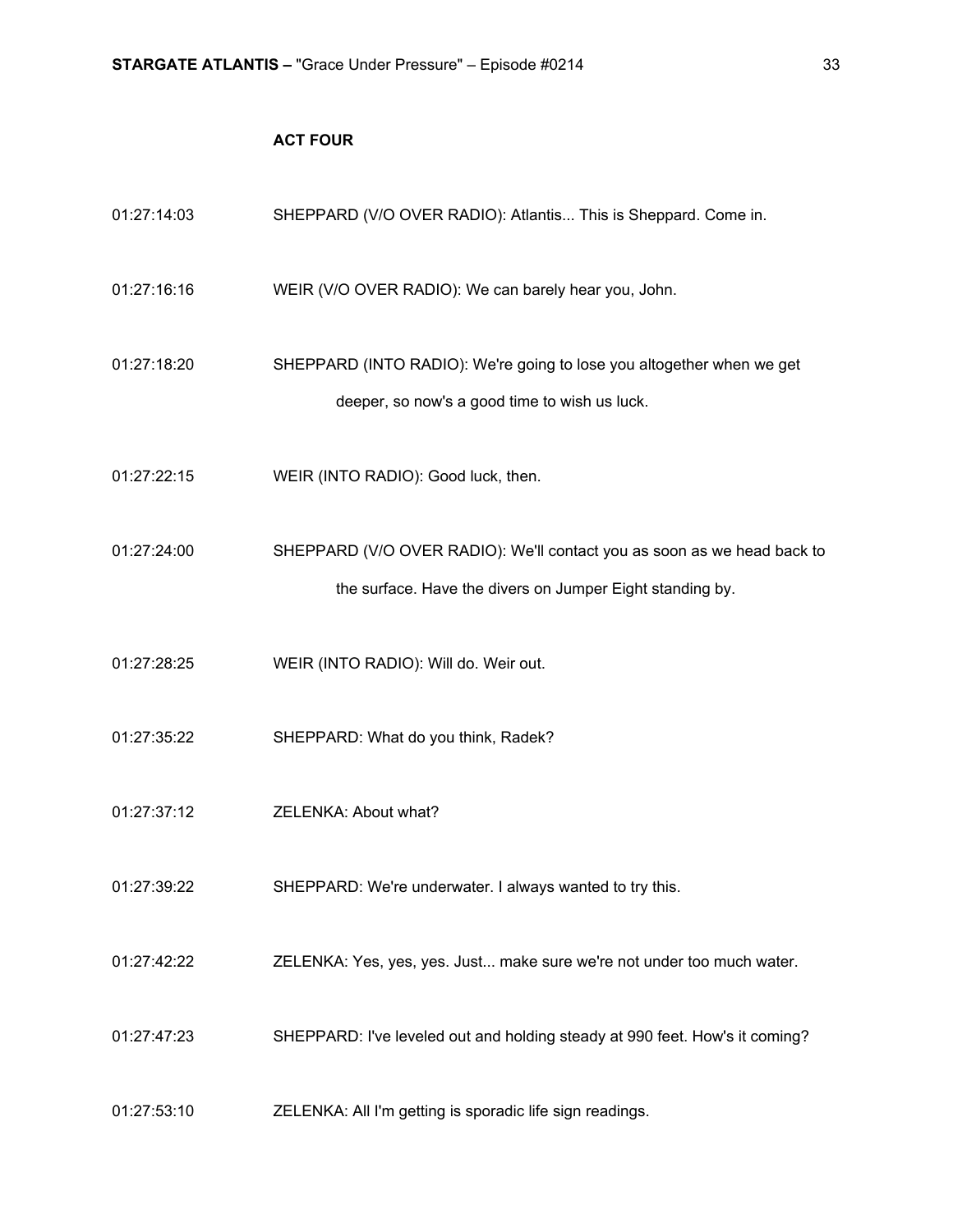- 01:27:56:18 SHEPPARD: As in sea monster life signs?
- 01:28:00:05 (GROANING AND CREAKING)
- 01:28:02:22 SHEPPARD: We're going to need those shields up and running.
- 01:28:05:18 ZELENKA: Yes, well, then stop talking, please.
- 01:28:08:05 SHEPPARD: Will do.
- 01:28:25:12 MCKAY: It's funny, because actually... I was just, you know, thinking, what would complete this experience? Freezing cold sea water in the compartment. Lots of it. Because now that the whole imploding thing is kind of off the table, drowning should really be brought back into the equation.
- 01:28:39:27 CARTER: You can fix this.
- 01:28:41:12 MCKAY: There are micro-fractures all along the seam.
- 01:28:45:09 CARTER: You still have fully functioning life support, right?
- 01:28:47:15 MCKAY: Yes.
- 01:28:48:19 CARTER: Then create a positive pressure environment.
- 01:28:51:03 MCKAY: What?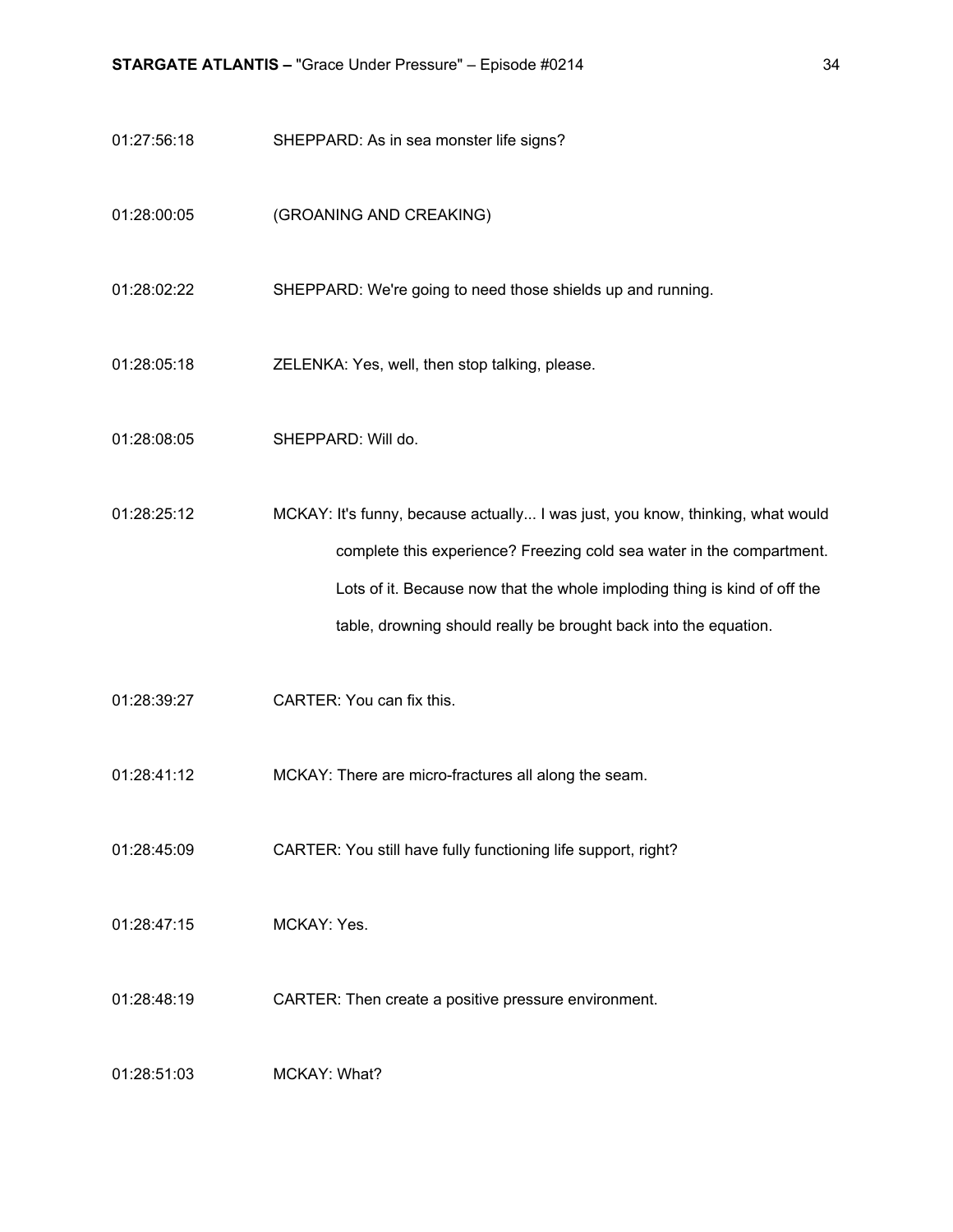- 01:28:52:17 CARTER (O/S): If you can increase the pressure...
- 01:28:54:04 CARTER (CONT'D): inside the Jumper, you should be able to slow the leaking.
- 01:28:56:04 MCKAY: We'd never be able to stop it.
- 01:28:57:28 CARTER: I'm not saying that we could. We're just trying to buy time here.
- 01:29:00:02 MCKAY: In order to make death as long and as drawn-out as possible, huh?
- 01:29:03:04 CARTER: Just max it out, McKay.
- 01:29:06:28 MCKAY: All right.
- 01:29:15:20 CARTER (O/S): We should probably find a way to heat this water, too.
- 01:29:18:17 MCKAY: We make a good team, you and I.
- 01:29:23:25 CARTER: Sure.
- 01:29:25:26 MCKAY: No, no, I mean it. I really enjoy working with you. Always have.
- 01:29:30:20 MCKAY (CONT'D O/S): I wonder...
- 01:29:32:11 MCKAY (CONT'D): I wonder why we never hooked up.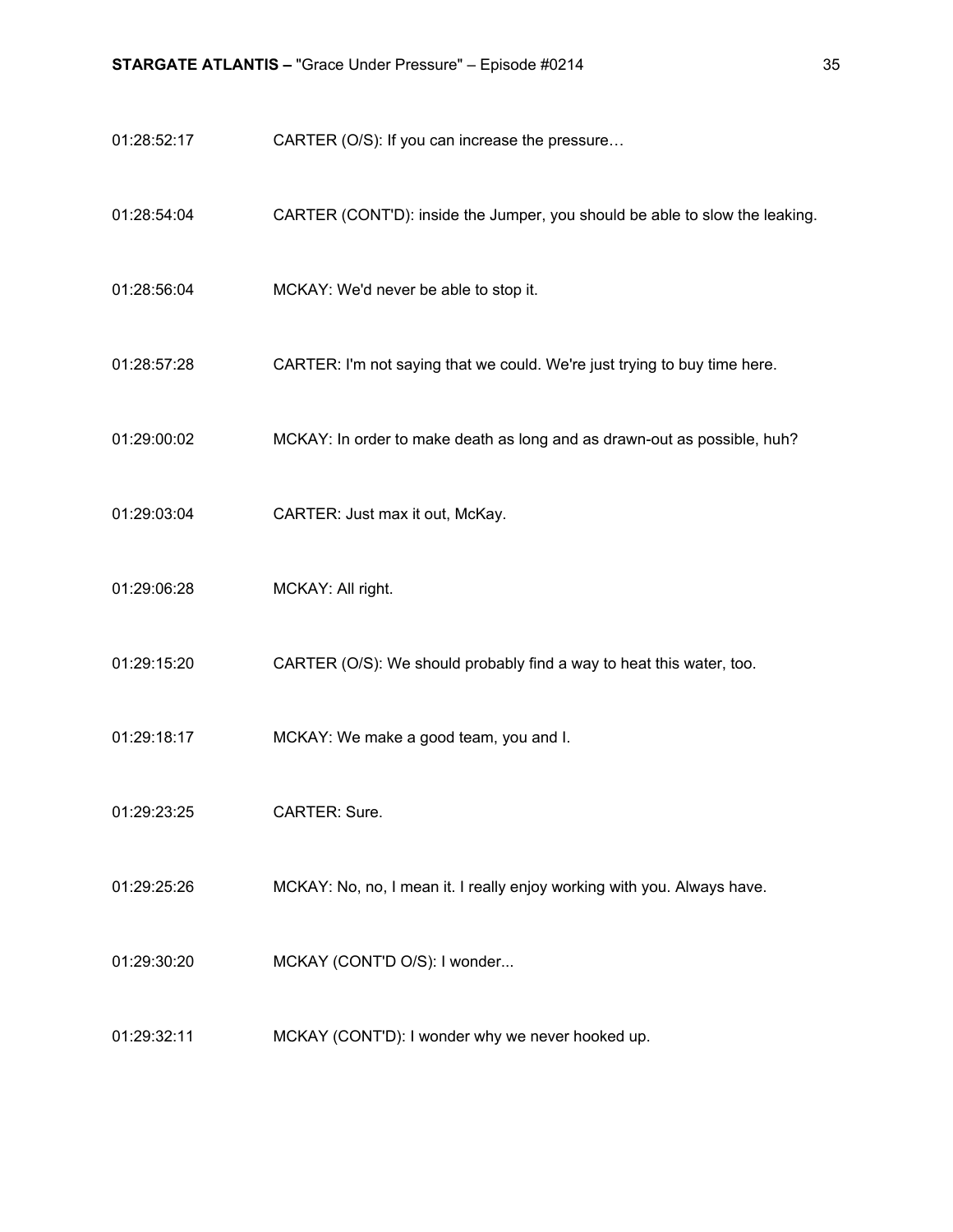| 01:29:35:14 | CARTER: Well, aside from the fact that you're petty, arrogant, and treat people<br>badly?                               |
|-------------|-------------------------------------------------------------------------------------------------------------------------|
| 01:29:41:01 | MCKAY: Yes.                                                                                                             |
| 01:29:42:01 | CARTER: No, that's pretty much it. Petty, arrogant, bad with people.                                                    |
| 01:29:47:24 | MCKAY: But you do find me attractive I mean, physically.                                                                |
| 01:29:52:14 | CARTER: Let's stick to working on my idea.                                                                              |
| 01:29:55:14 | MCKAY: This was my idea.                                                                                                |
| 01:29:57:24 | CARTER: How do you figure?                                                                                              |
| 01:29:58:09 | MCKAY (O/S): Well, you don't exist.                                                                                     |
| 01:29:58:29 | MCKAY (CONT'D): You think what my subconscious tells you to think                                                       |
| 01:30:02:20 | MCKAY (CONT'D O/S): so really, the idea was mine.                                                                       |
| 01:30:07:08 | MCKAY (CONT'D): Oh, wow. I'm arguing with myself about who had an idea first,<br>me or me. I really am petty, aren't I? |
| 01:30:15:14 | CARTER: And arrogant and bad with people, yes.                                                                          |
| 01:30:20:29 | MCKAY: Here we go.                                                                                                      |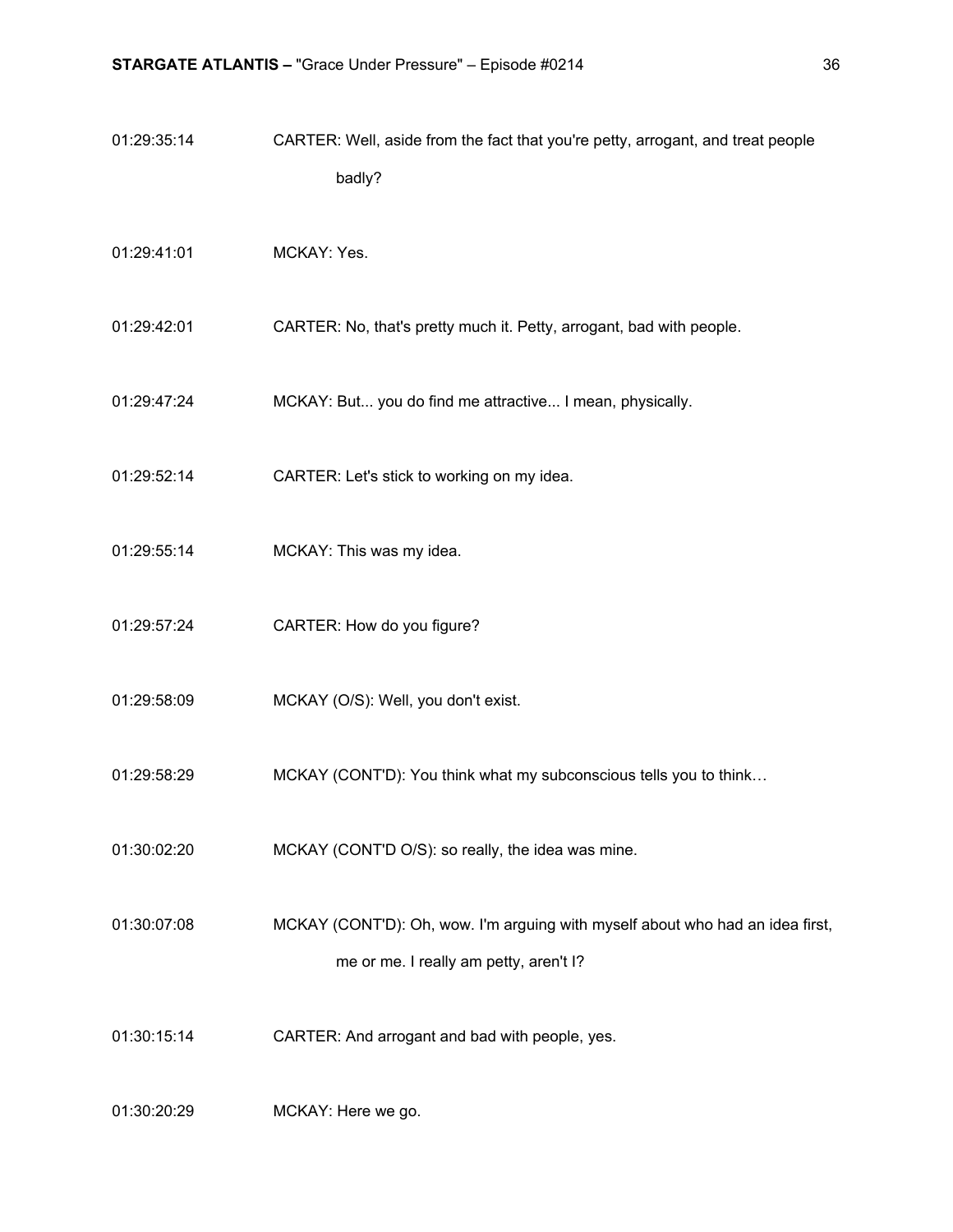- 01:30:35:15 MCKAY (CONT'D): And the leaking... has been slowed. Well done, Sam.
- 01:30:40:06 CARTER: Thanks. You too.
- 01:30:42:11 MCKAY: Come here.
- 01:30:45:25 CARTER: Okay. You do realize what you're actually doing here, right?
- 01:30:52:24 MCKAY: Oh, come on! You're a figment of my imagination. The least you could do is take your top off.
- 01:30:58:09 CARTER: Your subconscious mind knows that I would never be into that.
- 01:31:01:11 MCKAY: You are the worst hallucination ever.
- 01:31:04:26 CARTER: Oh, you don't mean that.
- 01:31:05:20 MCKAY: Yes, yes, I do. Now, please, just leave me alone while I work on getting myself out of this.
- 01:31:10:13 **CARTER (O/S): You're not going to still try...**
- 01:31:11:24 CARTER (CONT'D): and control the Jumper from that little thing, are you?
- 01:31:14:10 MCKAY: Yes, yes, I am... and I have to do it quickly, before power levels drop below 50%, so that leaves me about 10 minutes. If you're not going to help, then please stand back and keep quiet.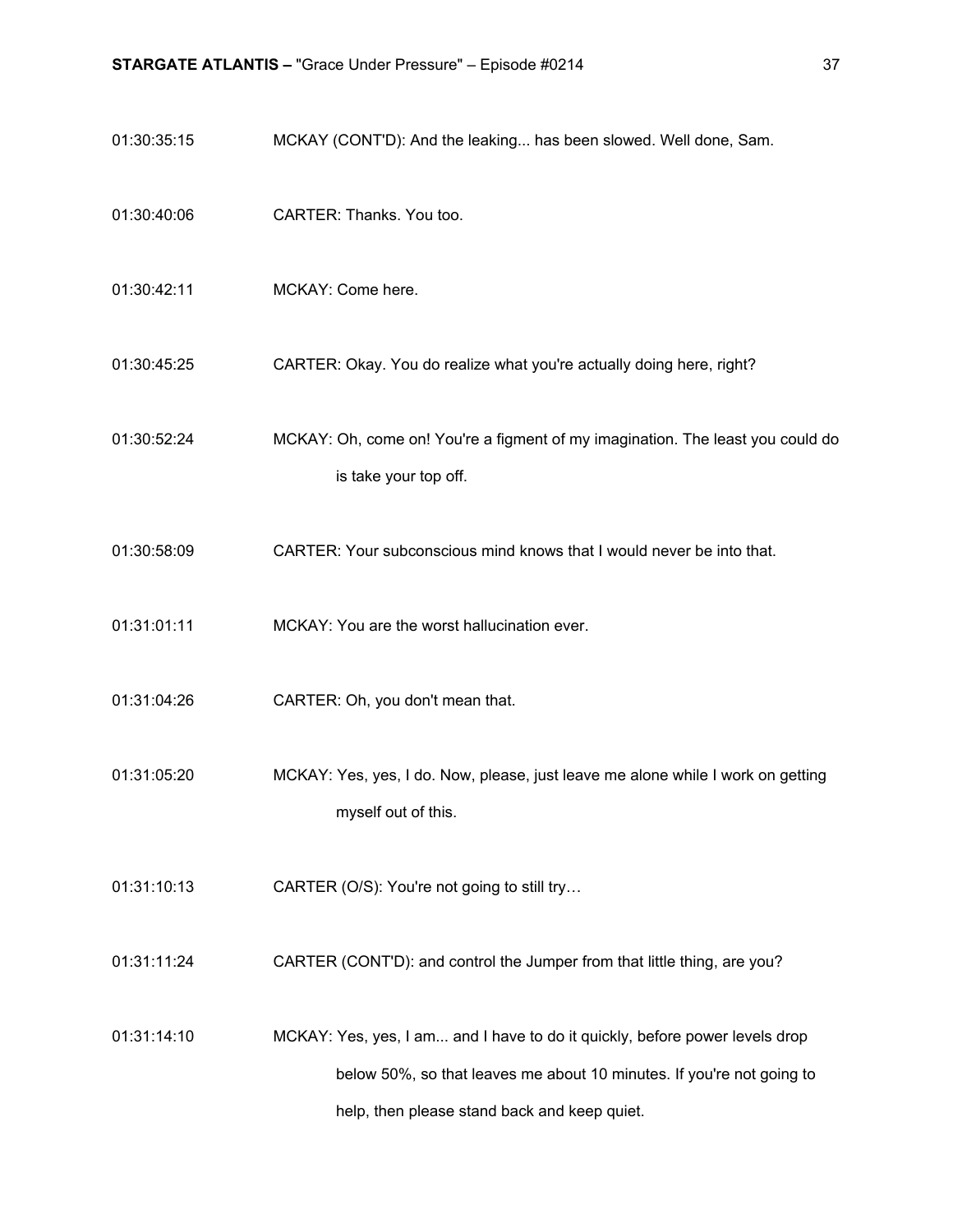- 01:31:27:03 CARTER: See, this is why I could never have a relationship with you, Rodney. You don't listen to people. You don't trust them.
- 01:31:32:28 MCKAY (O/S): I have every reason…

01:31:33:28 MCKAY (CONT'D): not to. Look, this whole thing is Zelenka's fault. He was the one responsible for supervising the Jumper repairs. He was the one who said she was ready to fly. He was the one who came to me embarrassed because he was afraid to fly at the best of times, not to mention a test flight. God, I should have just told him to suck it up, but no, no, I say, "Sure, I'll take her out"…

01:31:53:02 MCKAY (CONT'D O/S): and now he's all safe and warm and cozy on the surface, while I'm…

01:31:56:21 MCKAY (CONT'D): stuck down here, paying for his mistakes. You'll excuse me if my trust in my fellow scientist is at an all-time low. If you want something done right, do it yourself. Okay.

- 01:32:14:01 ZELENKA: I think we may be on to something. Initializing shields.
- 01:32:20:26 SHEPPARD: Nice work, Doc. Okay, let's take this thing a little deeper.
- 01:32:25:20 ZELENKA (O/S): Wait. Wait, wait…
- 01:32:27:01 ZELENKA (CONT'D): wait, wait, wait. I was afraid of this. The shield is draining our power…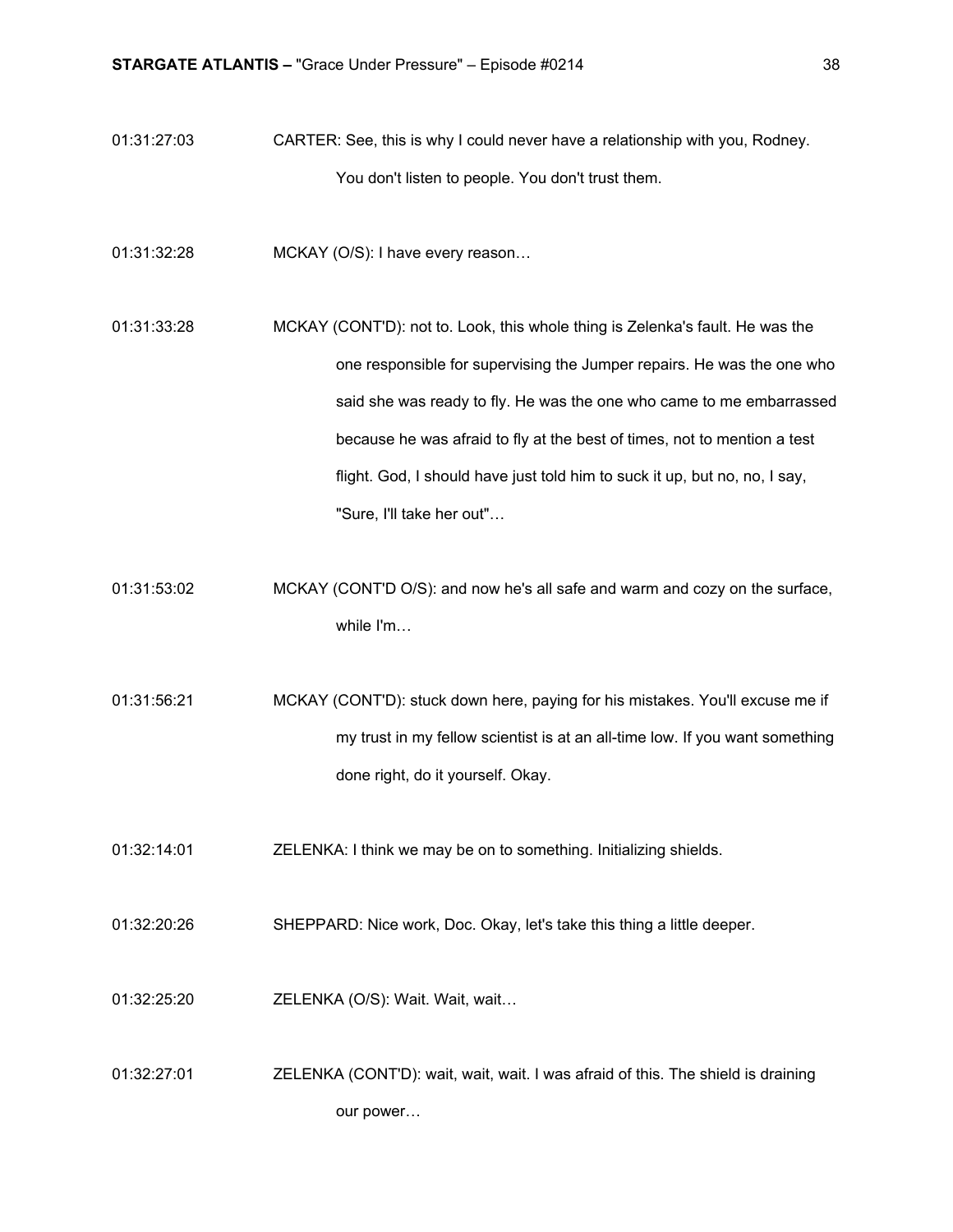- 01:32:33:06 ZELENKA (CONT'D O/S): at an alarmingly fast rate.
- 01:32:34:11 SHEPPARD: Why's that?

01:32:35:20 ZELENKA: Well, a cloak draws its power at a constant rate, whereas a shield draws more power…

- 01:32:39:16 ZELENKA (CONT'D O/S): the more it is taxed.
- 01:32:40:29 SHEPPARD: So being under several atmospheres of pressure...
- 01:32:44:08 ZELENKA (O/S): Yes...
- 01:32:45:21 ZELENKA (CONT'D): is continuously draining power from our shield.
- 01:32:48:10 SHEPPARD: How much time do we have?
- 01:32:49:28 ZELENKA (O/S): Once we're deeper...
- 01:32:52:01 ZELENKA (CONT'D): 30 minutes, tops.
- 01:32:54:15 SHEPPARD: All right. Descending through 1,000.
- 01:33:13:20 CARTER: Why don't you turn up the heat?
- 01:33:15:05 MCKAY: I did. It's the sea water. I've got barely enough power as it is. Besides, I'm almost done here. What are you doing?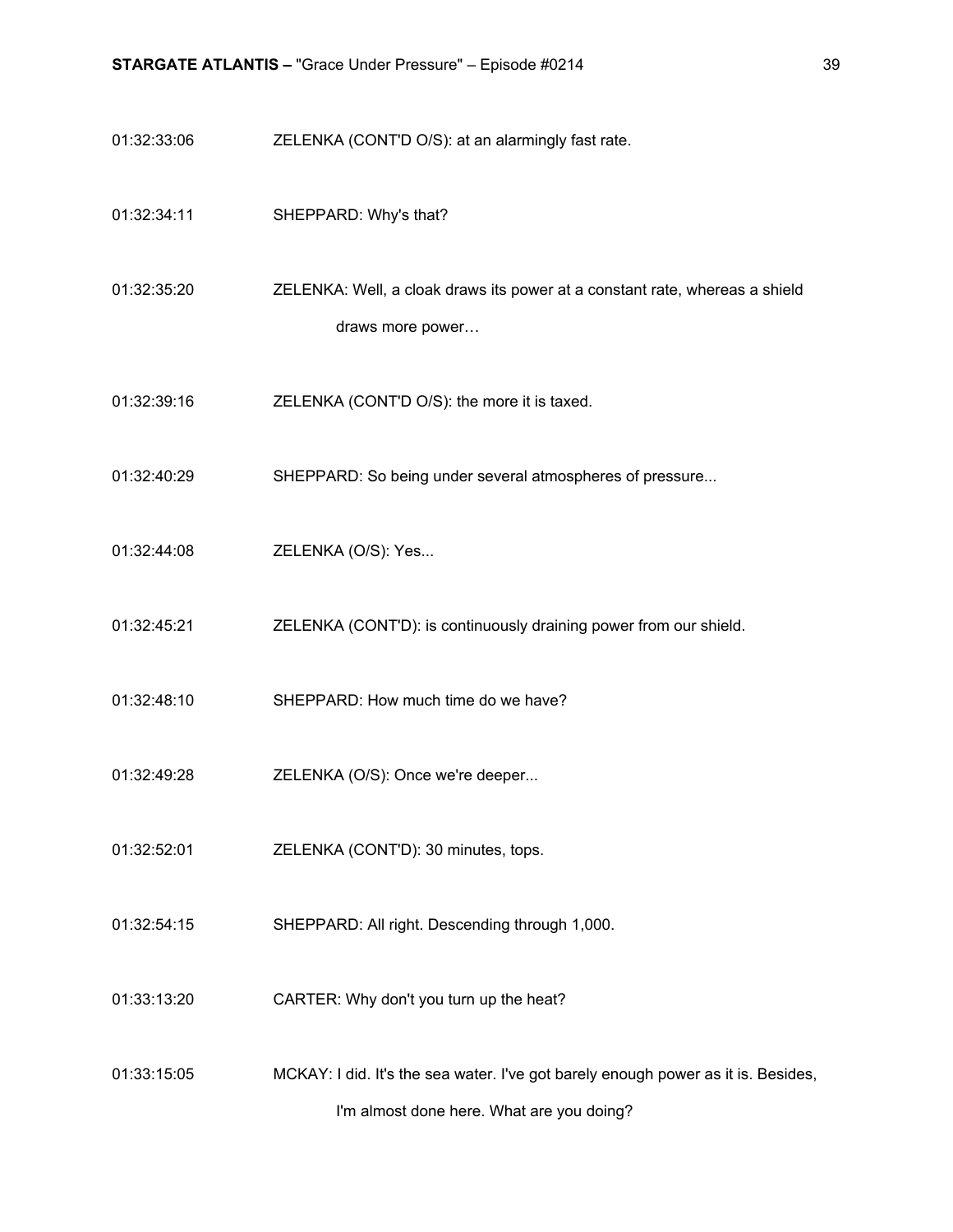- 01:33:21:23 CARTER: For warmth.
- 01:33:23:09 MCKAY: You--you're not physically here. You can't transfer any heat.
- 01:33:27:21 CARTER: Doesn't mean I can't get you hot.
- 01:33:33:05 MCKAY: Excuse me?
- 01:33:45:06 CARTER: You know, I was thinking about what you said. I think you were right.
- 01:33:48:15 MCKAY: Uh, I am? Right about what?
- 01:33:53:02 CARTER: Well, I am your fantasy. It's only fair you should get some.
- 01:33:59:08 MCKAY: Really?
- 01:34:00:05 CARTER: Really.
- 01:34:03:00 MCKAY: I knew it. I knew you were hot.
- 01:34:12:00 MCKAY (CONT'D): Wait a second.
- 01:34:13:07 CARTER: Don't ruin the moment.
- 01:34:14:16 MCKAY: No, I know what you're trying to do.
- 01:34:15:15 CARTER: Well, I should hope so.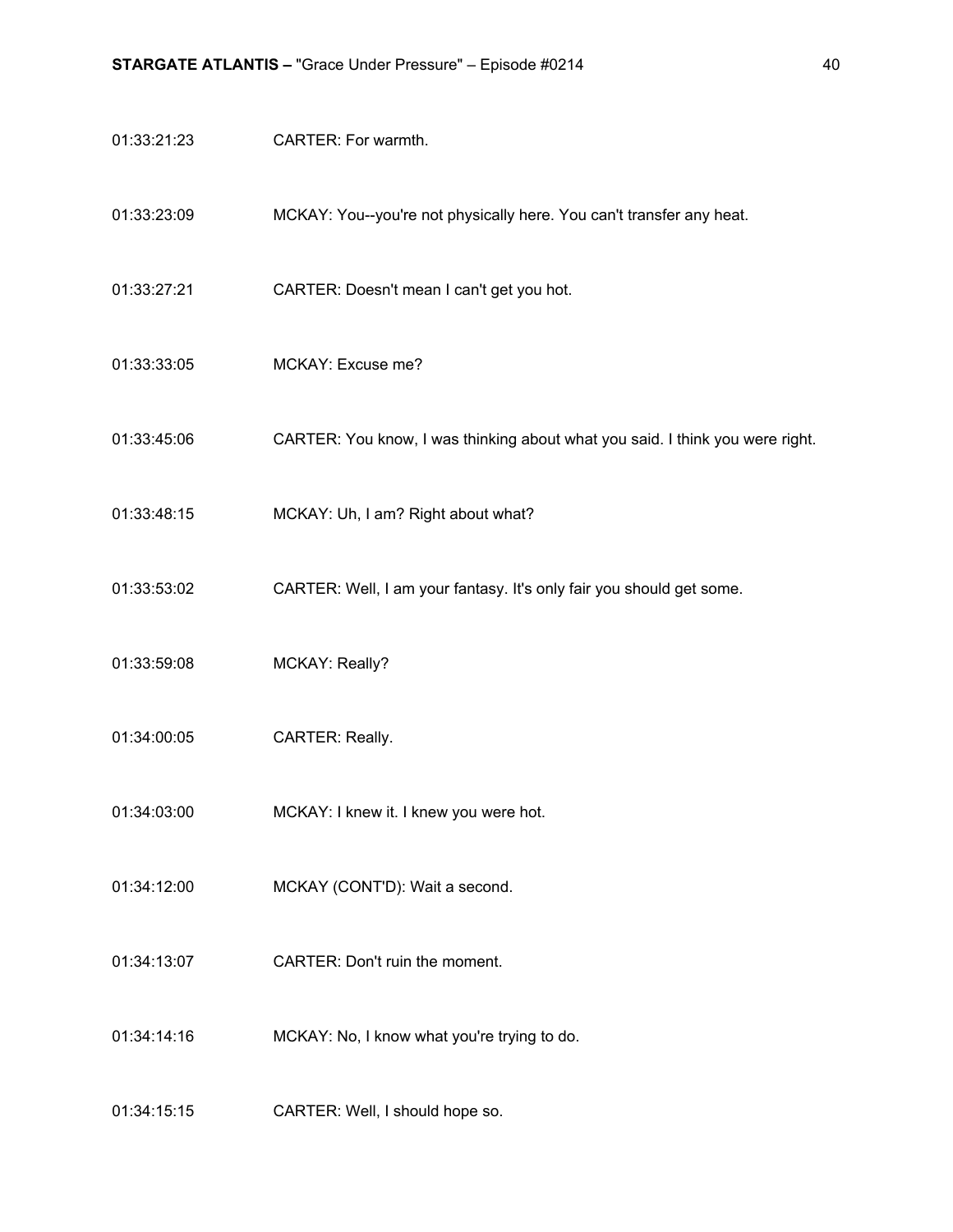- 01:34:16:17 MCKAY: You're trying to slow me down again.
- 01:34:18:00 CARTER: Actually, I'm trying to do the opposite.

01:34:19:02 MCKAY: No. No. You're distracting me. You know I've only got a couple of minutes to execute my plan. You're doing the one thing you know could possibly slow me down.

- 01:34:28:08 CARTER: You're thinking too much. Come here.
- 01:34:30:27 MCKAY: No. No, I'm not going to fall for your plan, Lieutenant Colonel Siren.
- 01:34:42:00 MCKAY (CONT'D): This program is going to work, and I am going to execute it.

01:34:46:05 CARTER: Don't do it, Rodney. It's not going to work. Look, you're cold, you're desperate, you've banged your head. You're primed to make a mistake.

- 01:34:54:14 MCKAY: I should have ignored you from the beginning. You've done nothing but slow me down.
- 01:34:57:11 CARTER (O/S): They're coming for you.
- 01:34:58:17 CARTER (CONT'D): They're going to get you out of here.
- 01:34:59:24 MCKAY (SINGING): La-la, la-la La-la, la-la...
- 01:35:01:09 CARTER: Please, just give them a chance.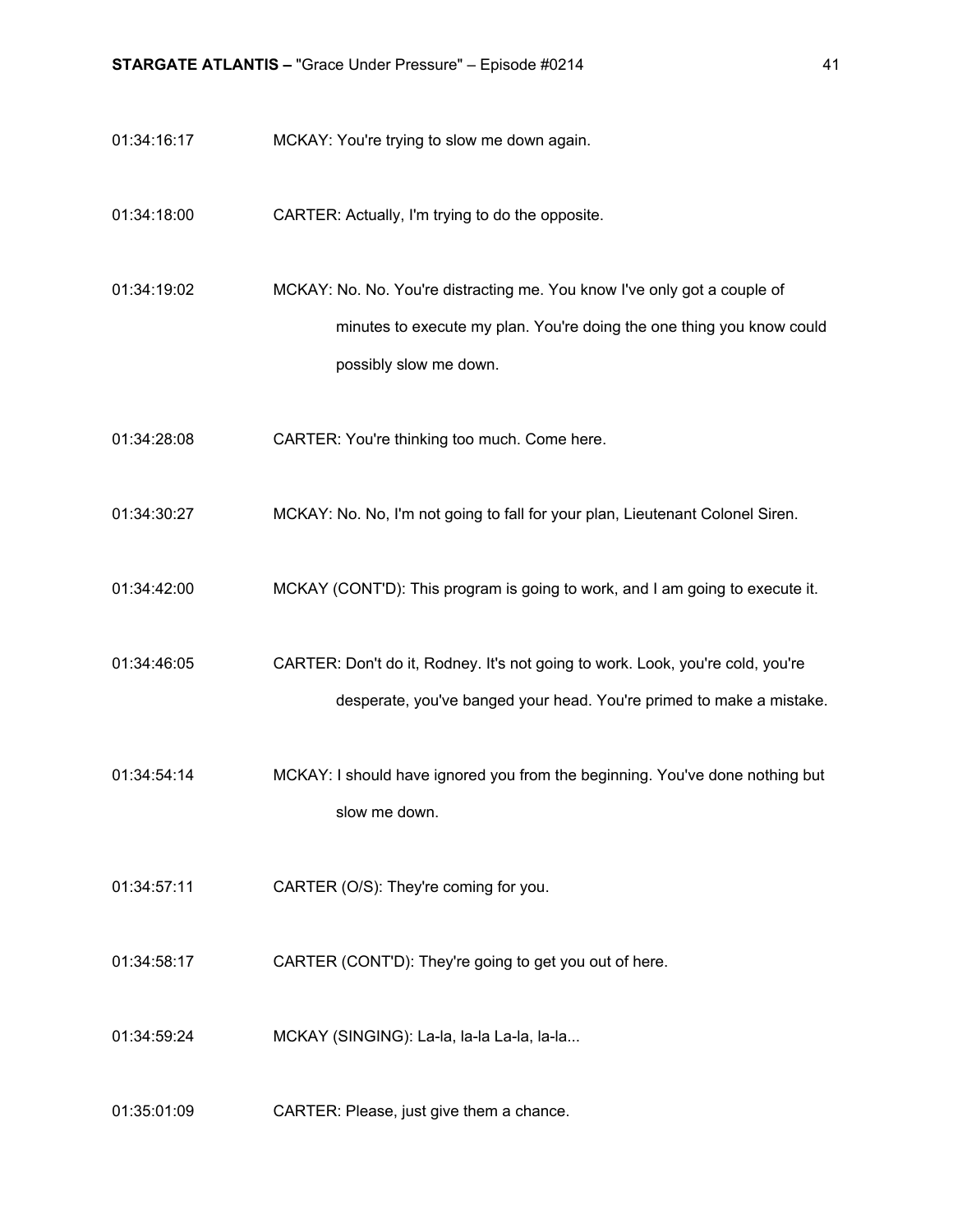- 01:35:02:29 MCKAY: Not listening.
- 01:35:04:05 CARTER (O/S): Don't.
- 01:35:04:19 MCKAY: And there. It's ready. No time to argue.
- 01:35:09:04 CARTER: It's a mistake.
- 01:35:10:05 MCKAY: I trust you'll be gone by the time I reach the surface.
- 01:35:30:22 MCKAY (CONT'D): Don't... speak right now. I really don't need an I-told-you-so, so...
- 01:35:37:27 CARTER: How much power did you waste?
- 01:35:43:03 MCKAY: 30 minutes.
- 01:35:44:11 CARTER: Okay. That's not so bad.
- 01:35:45:24 MCKAY (O/S): No.
- 01:35:46:24 MCKAY (CONT'D): No, I--I've got half an hour till we're completely out of power. Half an hour till I'm dead.

#### **END OF ACT FOUR**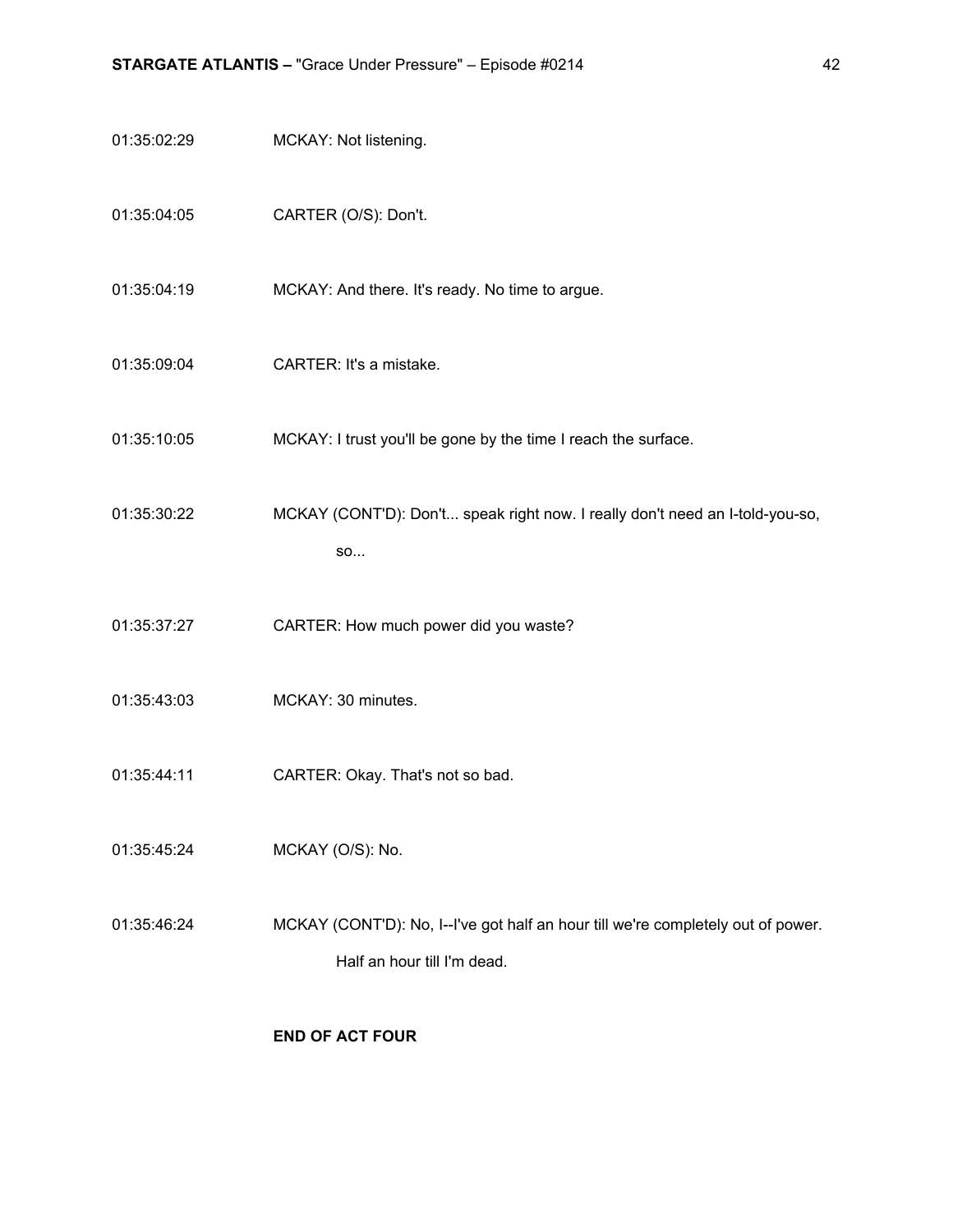### **ACT FIVE**

| 01:36:17:23 | (ZELENKA SPEAKING BITTERLY IN CZECH)                                                               |
|-------------|----------------------------------------------------------------------------------------------------|
| 01:36:23:29 | SHEPPARD: I think my Czech's getting better, because I know what you mean.                         |
| 01:36:26:23 | ZELENKA: Could be the shield, could be the depth. I'm having trouble detecting<br>the Jumper. Only |
| 01:36:33:03 | SHEPPARD: Only what?                                                                               |
| 01:36:36:17 | ZELENKA: Could you bring up the HUD, please?                                                       |
| 01:36:42:13 | SHEPPARD: What's that?                                                                             |
| 01:36:44:19 | ZELENKA (O/S): Your sea monster. It's at least six to eight times                                  |
| 01:36:49:28 | ZELENKA (CONT'D): as large as this Jumper, so let's not venture too closely,<br>okay?              |
| 01:36:53:24 | SHEPPARD: How are the shields doing?                                                               |
| 01:36:56:29 | ZELENKA: 12 minutes.                                                                               |
| 01:36:58:14 | SHEPPARD: All right. Let's check it out.                                                           |
| 01:37:01:20 | ZELENKA: Why?                                                                                      |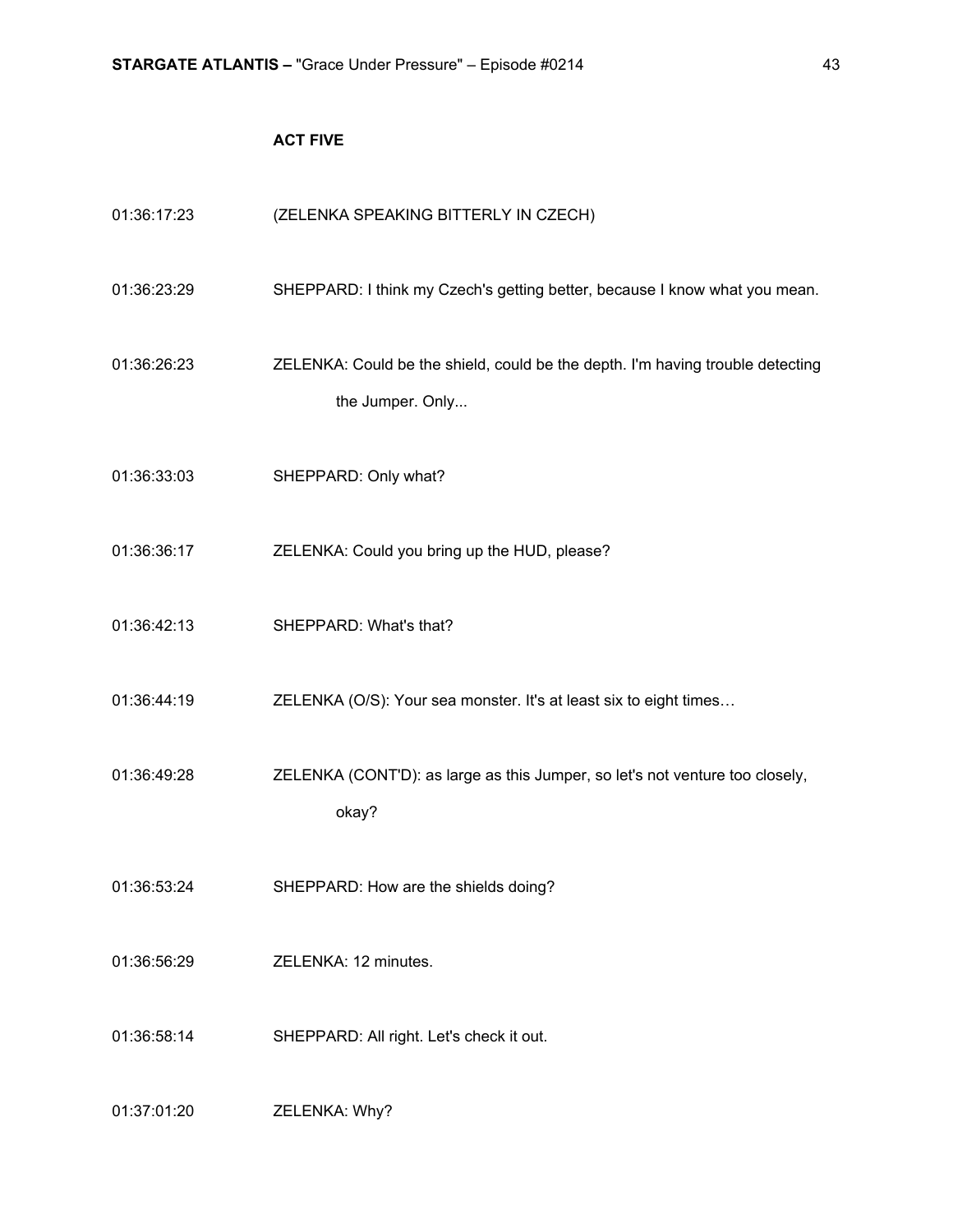- 01:37:03:18 SHEPPARD: Because it's still swimming around in circles in the same area...
- 01:37:07:29 SHEPPARD (CONT'D O/S): which means...
- 01:37:09:20 SHEPPARD (CONT'D): it might have found something interesting.
- 01:37:21:00 (CREATURE EMITTING OTHERWORLDLY MOAN)
- 01:37:25:23 MCKAY: What? What do you want from me? Just... just... go away.
- 01:37:33:20 MCKAY (CONT'D O/S): I think he's... I think he's just waiting to eat me.
- 01:37:41:00 MCKAY (CONT'D): I treated him pretty bad.
- 01:37:44:28 CARTER: The whale?
- 01:37:46:06 MCKAY (O/S): No.
- 01:37:46:26 MCKAY (CONT'D): Griffin. I changed the subject. You of all people should be able to keep up.
- 01:37:50:09 CARTER: Sorry.
- 01:37:54:12 MCKAY: He knew we were both going to die if he didn't do anything, so he... Why didn't I think of it first? Maybe I did.
- 01:38:06:26 MCKAY (CONT'D O/S): I thought of it. I just couldn't...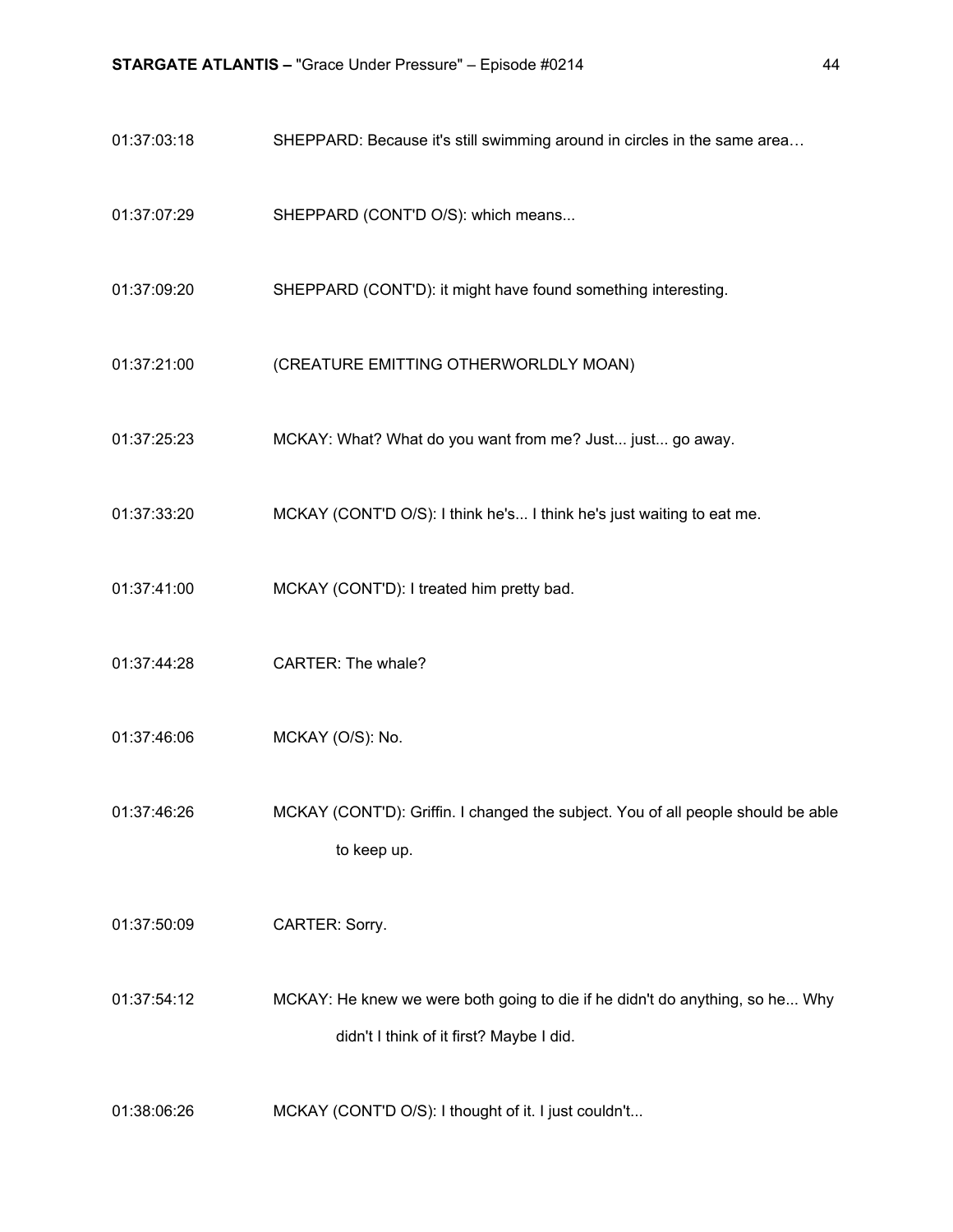| 01:38:13:26 | MCKAY (CONT'D): He was a brave man, and I It just doesn't seem right, you |
|-------------|---------------------------------------------------------------------------|
|             | know?                                                                     |
| 01:38:27:25 | MCKAY (CONT'D): It's been a bad day.                                      |
| 01:38:30:01 | CARTER: You're going to get out of this.                                  |
| 01:38:32:23 | MCKAY: I don't think I'd even believe that if you were naked.             |
| 01:38:44:15 | MCKAY (CONT'D): Oh, well.                                                 |
| 01:38:53:00 | CARTER (O/S): Stick with me, Rodney. You've got to stay alert.            |
| 01:38:59:06 | MCKAY: My plan was stupid. What the hell was I thinking?                  |
| 01:39:03:13 | CARTER: Well, 20/20 hindsight                                             |
| 01:39:09:04 | MCKAY: You were right. I should have listened to you.                     |
| 01:39:15:27 | MCKAY (CONT'D): I always admired you, Sam and I'm not just trying to      |
| 01:39:21:09 | CARTER: I know.                                                           |
| 01:39:25:10 | MCKAY: I honestly don't think you're smarter than I am.                   |
| 01:39:27:02 | MCKAY (CONT'D O/S): On your best day                                      |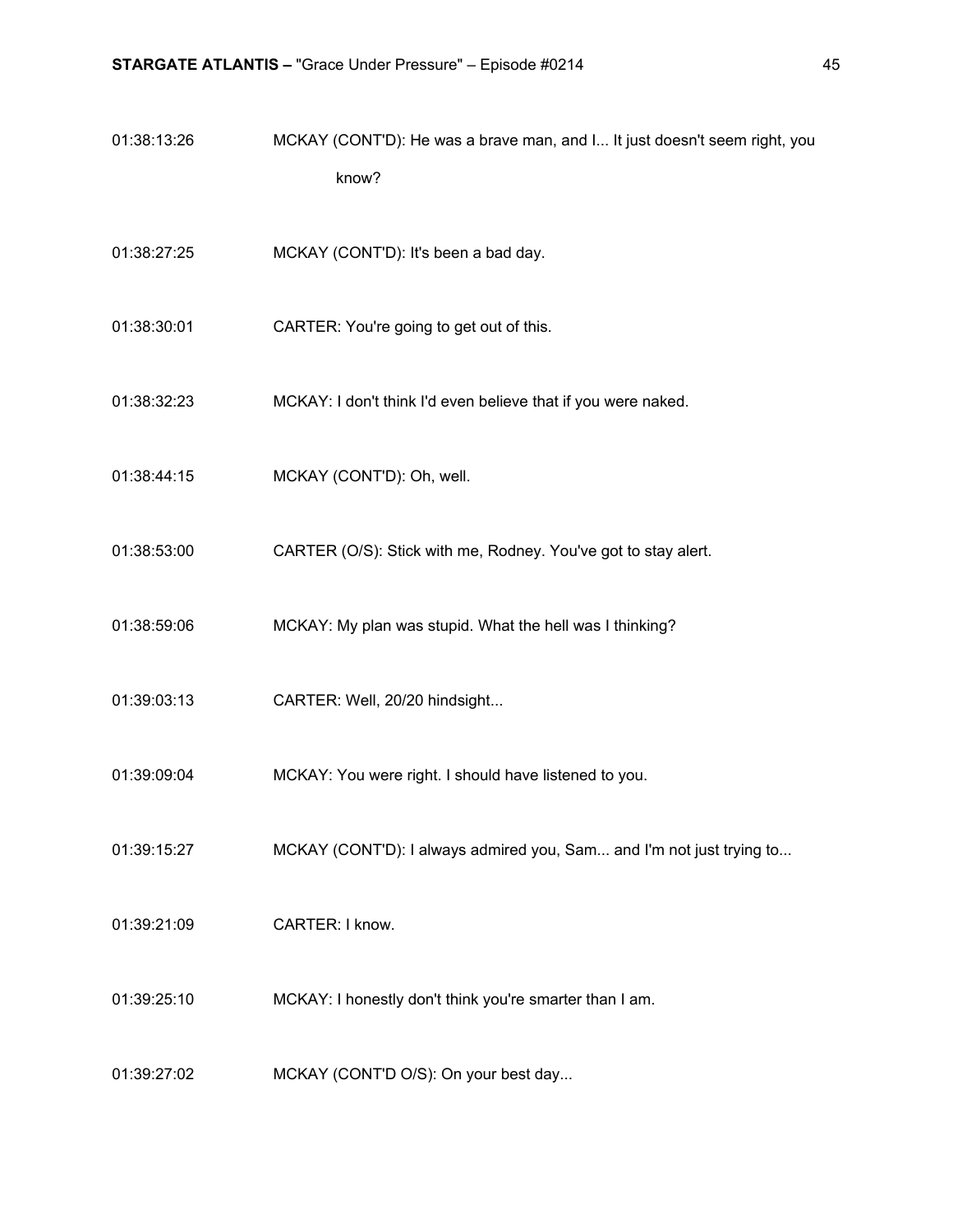- 01:39:29:29 MCKAY (CONT'D): we're, like... maybe a tie.
- 01:39:32:29 CARTER: There is a compliment coming, right?
- 01:39:36:02 MCKAY (O/S): Yes.
- 01:39:38:05 MCKAY (CONT'D): My intelligence aside... you're wiser.
- 01:39:43:17 MCKAY (CONT'D O/S): I guess at the end of the day, that's why you're down here.
- 01:39:49:08 MCKAY (CONT'D): You were right.
- 01:39:51:20 CARTER: Well... you were right. At least subconsciously.
- 01:39:57:02 (SEA CREATURE SOUNDS)
- 01:40:02:03 MCKAY: I guess that's something.
- 01:40:08:03 ZELENKA: Jumper. I have the Jumper. The animal's circling around it.
- 01:40:12:02 SHEPPARD (INTO RADIO): Jumper Six, this is Sheppard. Come in.
- 01:40:15:03 ZELENKA: According to these readings, it's dead. There's no power.
- 01:40:18:29 SHEPPARD: All right, let's get a grapple on this thing and go home.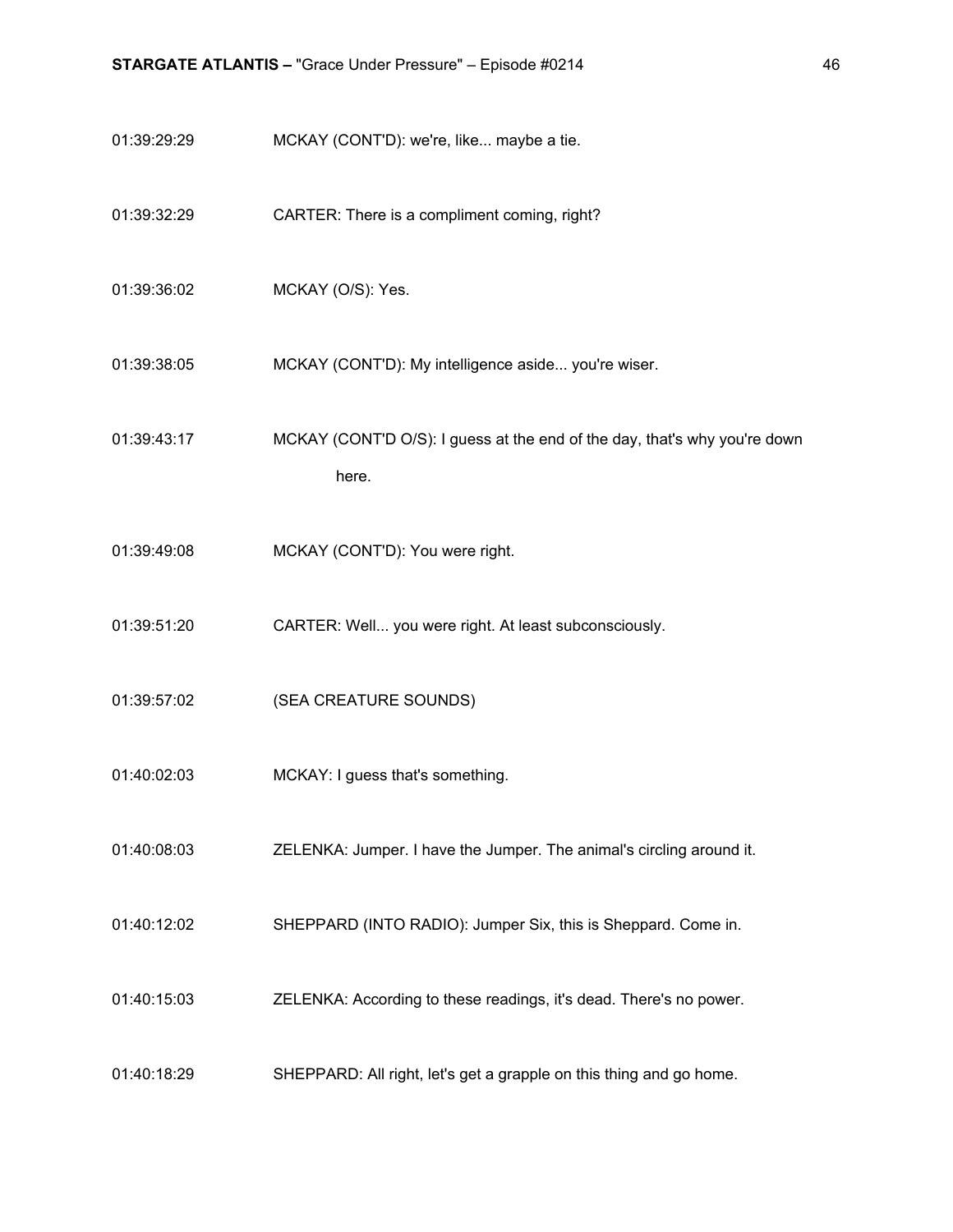- 01:40:22:02 ZELENKA: No, it won't work.
- 01:40:24:20 SHEPPARD: Why's that?
- 01:40:25:17 ZELENKA: It's taken on too much water. Sensors indicate even the rear compartment is partially full. The cable…
- 01:40:31:22 ZELENKA (CONT'D O/S): can't take the strain.
- 01:40:33:04 SHEPPARD: Well, we can try.
- 01:40:34:27 ZELENKA: No, listen to me. No. It's a matter of simple physics.
- 01:40:37:03 SHEPPARD: I'm not coming this far without doing something.
- 01:40:42:25 ZELENKA: The shield. We could extend the shield between the two Jumpers.
- 01:40:47:24 SHEPPARD: Do we have enough power?
- 01:40:49:29 ZELENKA: Yes. If we touch down on the ocean floor to conserve engine power, it should just be a matter of walking between the two Jumpers.
- 01:40:55:20 SHEPPARD: All right. I'll get us close.

01:41:07:19 (SHIP BANGING)

01:41:10:27 MCKAY: What the hell was that?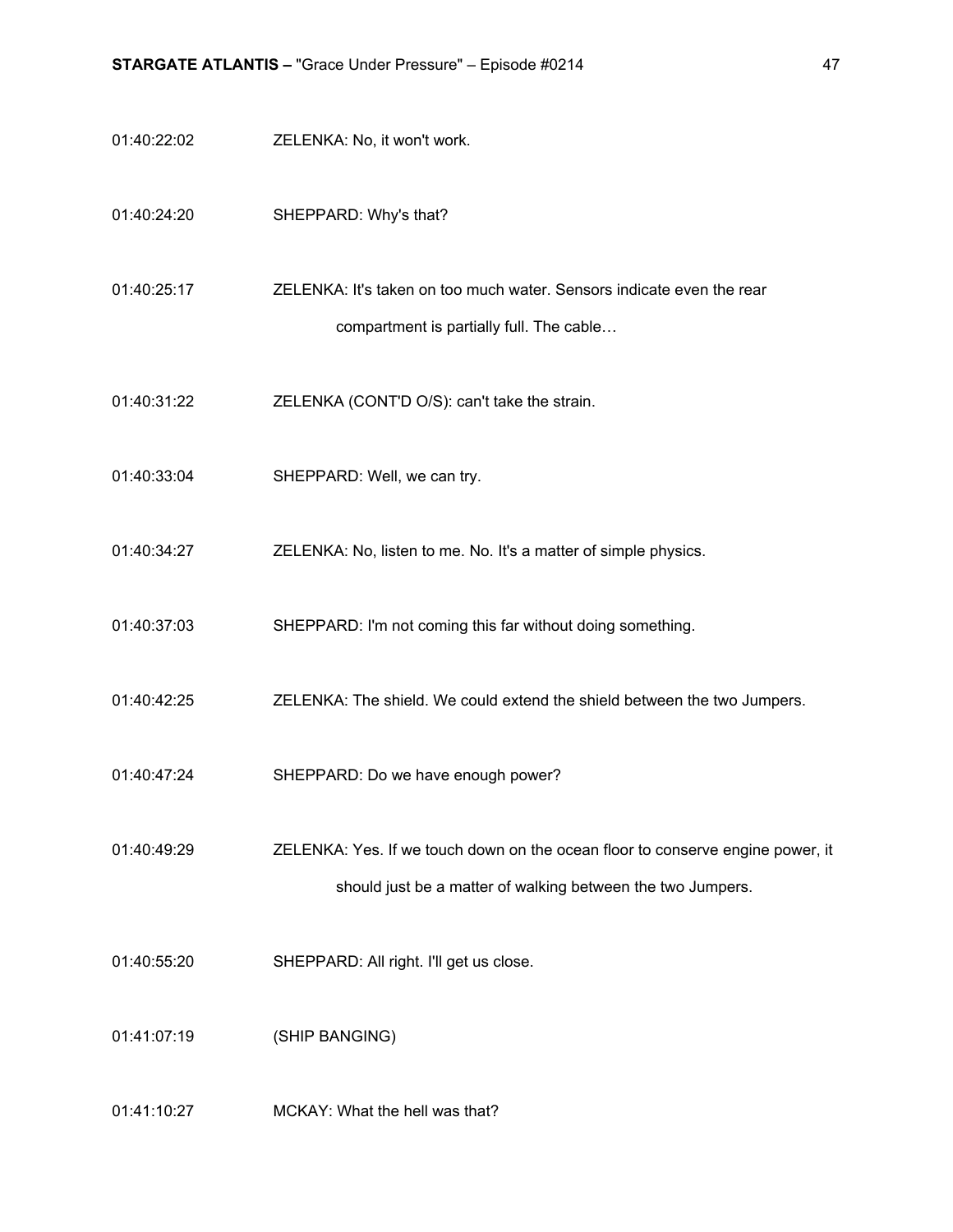| 01:41:12:14 | CARTER: Help.                                                                                                                                                          |
|-------------|------------------------------------------------------------------------------------------------------------------------------------------------------------------------|
| 01:41:13:24 | SHEPPARD (V/O OVER RADIO): McKay, Griffin Do you copy?                                                                                                                 |
| 01:41:16:09 | MCKAY (INTO RADIO): Sheppard?                                                                                                                                          |
| 01:41:18:03 | SHEPPARD (V/O OVER RADIO): Hey, buddy. What say you lower your door?                                                                                                   |
| 01:41:21:02 | MCKAY (INTO RADIO): I think that's probably a bad idea.                                                                                                                |
| 01:41:22:23 | SHEPPARD (V/O OVER RADIO): Listen, long story short, we've converted the<br>cloak into a shield and extended it around your Jumper. I'm standing<br>outside right now. |
| 01:41:31:09 | MCKAY (INTO RADIO): What?                                                                                                                                              |
| 01:41:32:26 | SHEPPARD (V/O OVER RADIO): All you have to do is open your door and walk<br>to my Jumper.                                                                              |
| 01:41:35:17 | CARTER: I told you they'd come up with something.                                                                                                                      |
| 01:41:57:29 | CARTER (CONT'D): What?                                                                                                                                                 |
| 01:41:59:27 | MCKAY: What if it's not Sheppard?                                                                                                                                      |
| 01:42:02:06 | CARTER (O/S): What do you mean?                                                                                                                                        |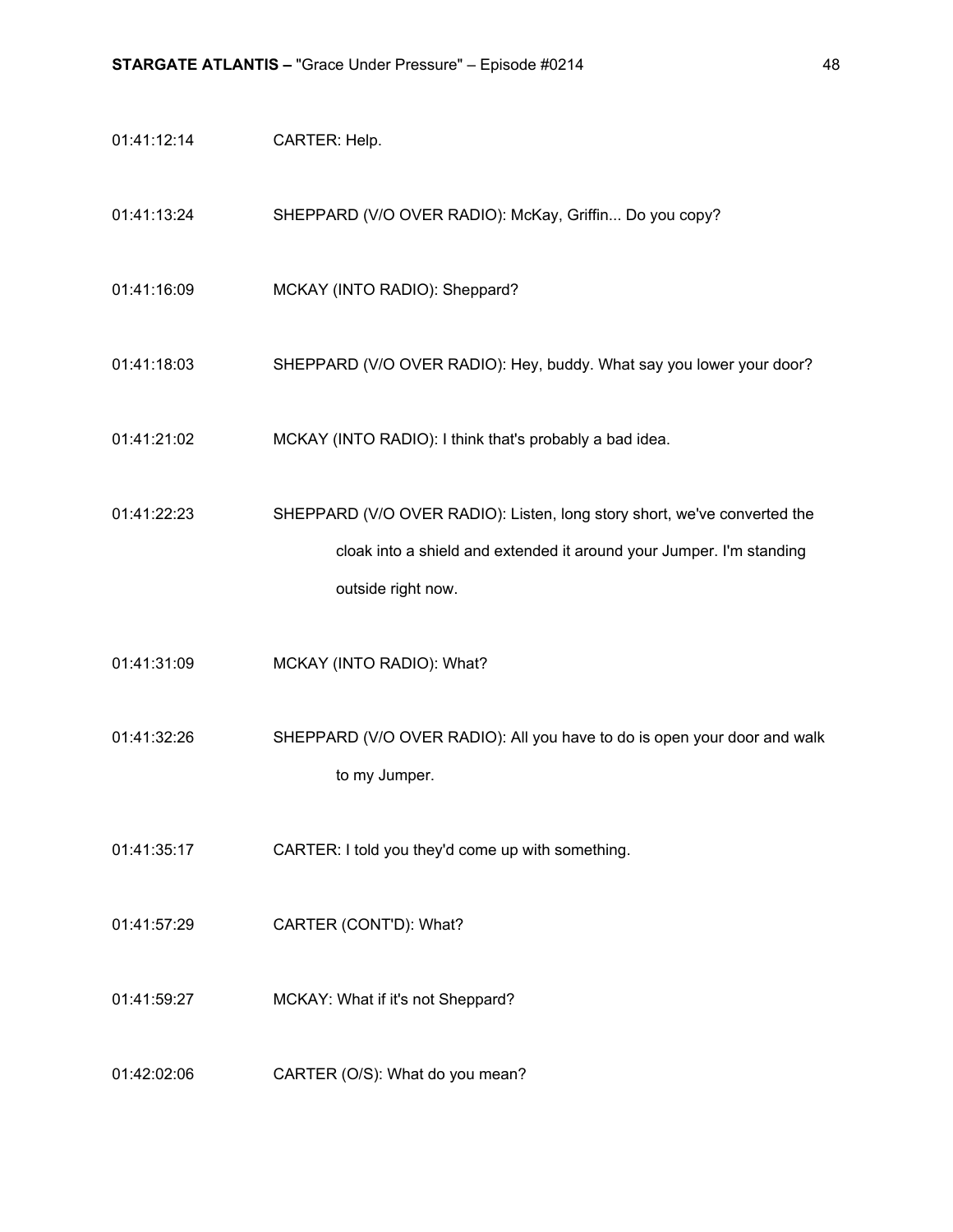- 01:42:03:16 MCKAY: What if it's another one of my hallucinations? What if it's the pessimist in me who just wants it all over with?
- 01:42:08:19 CARTER: You heard the shield come on.
- 01:42:10:21 MCKAY: I hear you.
- 01:42:12:06 SHEPPARD (V/O OVER RADIO): McKay? What's the hold up? We need to do this sooner rather than later. This shield ain't going to hold forever.
- 01:42:17:28 CARTER: You're minutes away from hypothermia.
- 01:42:20:04 MCKAY: I just... I can't tell what's real and what's not.
- 01:42:22:25 CARTER (O/S): Rodney...
- 01:42:24:18 CARTER (CONT'D): they're here. They did it. Let them help you.
- 01:42:33:02 MCKAY: Okay. O-Okay.
- 01:42:38:10 MCKAY (CONT'D INTO RADIO): Better stand back. I've taken on a lot of water.
- 01:42:50:04 MCKAY (CONT'D): No.
- 01:42:53:05 CARTER: Secondary release.
- 01:43:22:04 ZELENKA (O/S): Rodney, are you all right?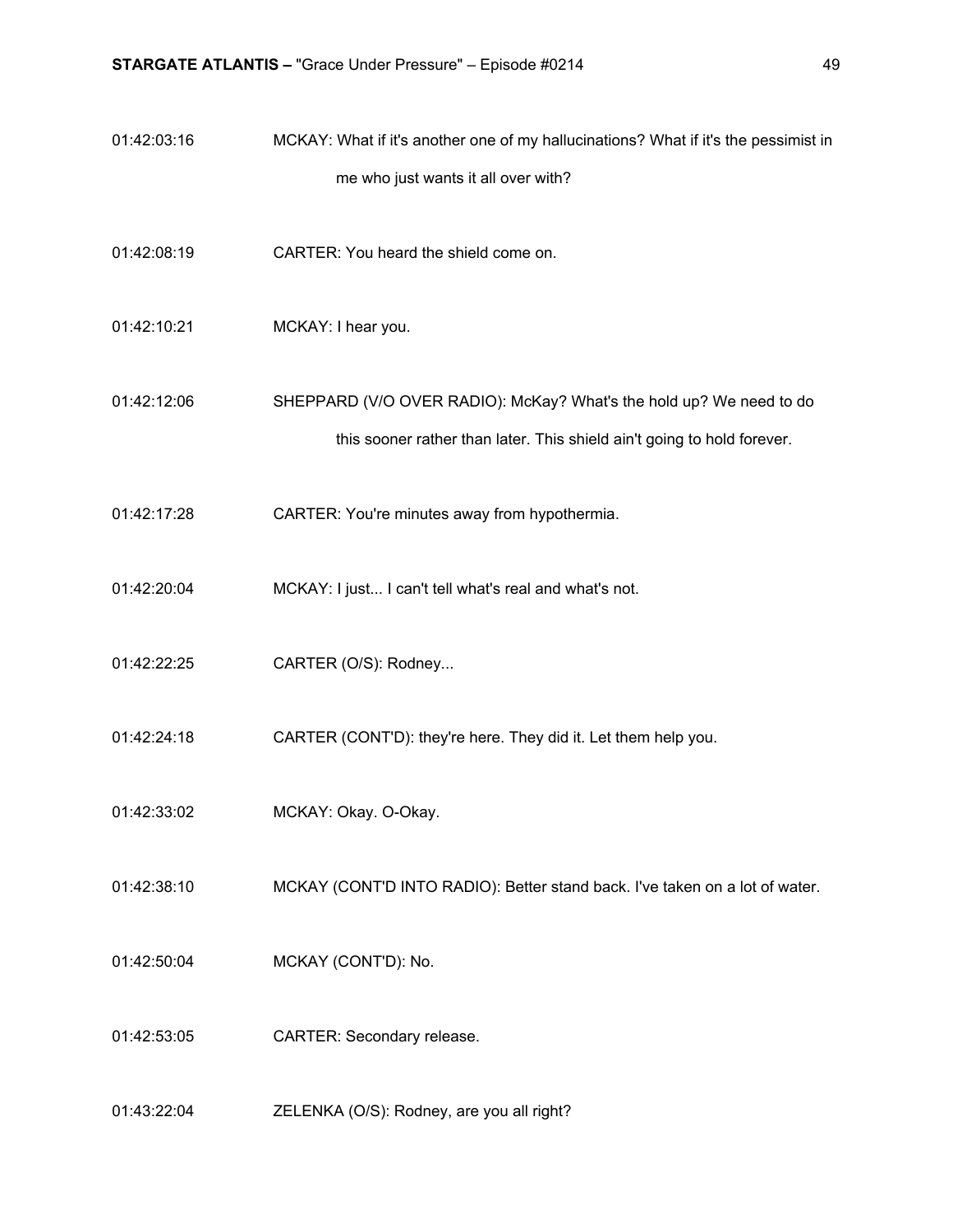- 01:43:23:24 MCKAY: I will be.
- 01:43:25:10 SHEPPARD: Where's Griffin?
- 01:43:26:24 MCKAY: He was in there.
- 01:43:29:20 SHEPPARD: All right, let's get you home.
- 01:43:31:06 MCKAY: No, I need to decompress. Carter told me to increase the pressure.
- 01:43:33:27 ZELENKA: Carter?
- 01:43:35:00 MCKAY: I did. I did. I told myself. I hit my head.
- 01:43:40:00 (SEA CREATURE SOUNDS)
- 01:43:46:09 MCKAY (O/S): See, pal?
- 01:43:47:19 MCKAY (CONT'D): Sorry you won't get to eat me today.
- 01:43:49:00 SHEPPARD: He's the reason we found you.
- 01:43:50:16 MCKAY: Really?
- 01:43:51:23 SHEPPARD: I almost thought we lost you.